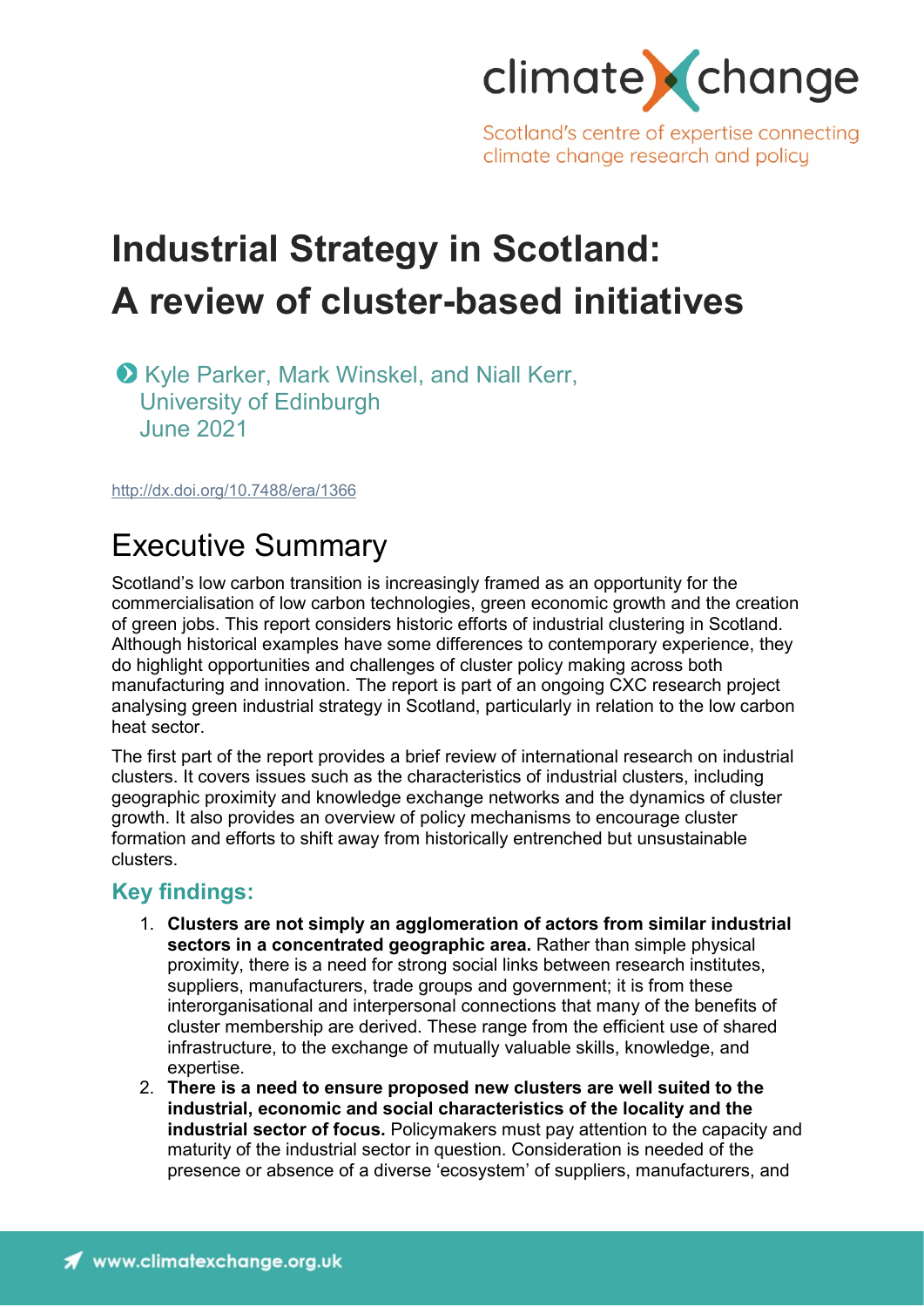research providers, and also of the existing level of social linkages between industry actors. Government should develop a comprehensive understanding of the strengths and weaknesses of a proposed cluster, and provide support measures to bolster elements that are missing or underdeveloped. This approach is vitally important in addressing issues of 'lock-in' and transitioning away from well-entrenched but old industries.

### **Case studies**

The second part of the report consists of three case studies of cluster initiatives across a range of industrial sectors in Scotland from the 1950s up to the present day. The cases illustrate the key findings from the review above.

#### Case 1: 'Silicon Glen'

'Silicon Glen' was a cluster of high technology and electronics firms that operated throughout central Scotland until the early 2000s. Favourable international market trends coupled with longstanding government support of inward investment to drive industrial growth. The cluster was, however, largely restricted to manufacturing and assembly work on behalf of foreign-owned multinational corporations. This case demonstrates the potential for policy interventions to achieve rapid industrial expansion. However, it also illustrates risks for smaller regional economies in dealing with large technology firms with global, highly cost-sensitive supply chains.

#### Case 2: Intermediary Technology Initiative (ITI)

ITI was a specific policy initiative that aimed to improve the innovative, rather than manufacturing, performance of three distinct sectors of the Scottish economy. Aims included translation of Scotland's considerable – and largely university-based – research capacity into new technology-based spin-off companies, and to capitalise on what the ITI identified as emerging global commercial opportunities. ITI's inattention to the peculiarities of Scottish economic, financial, and industrial landscape appear to have hindered the programme's overall success. In particular, the chosen ITI focus sectors did not consider Scotland's pre-existing strengths, and did not sufficiently account for the ability of the private sector to take advantage of the ITI approach.

#### Case 3: Wave Energy Scotland (WES)

Like the ITI, WES is an attempt by policymakers in Scotland to accelerate innovative activity and boost technological development in a specific industrial sector. The case study considers how the WES programme represented a new model of support for the wave energy sector in the mid-2010s. In its design and conception, it sought to address the social and financial issues facing the sector. As with the ITI, IP management and intra-sectoral collaboration have been a challenge for the WES programme. These are areas for consideration as the WES programme is now in the process of being extended.

### **Lessons for policy**

To avoid the issues faced by Silicon Glen, **policymakers need to take steps to ensure that foreign investment is not limited to relatively low-cost and low-skill 'screwdriver shop' work**. As Silicon Glen illustrates, shifts in global economic or market trends can easily erode the competitive advantage – such as an inexpensive labour pool – that initially make a given locality attractive. It is important for foreign firms – and indeed all industrial actors – to be well 'embedded' into the local economic and industrial landscape. Silicon Glen also shows how an industrial sector lacking robust linkages to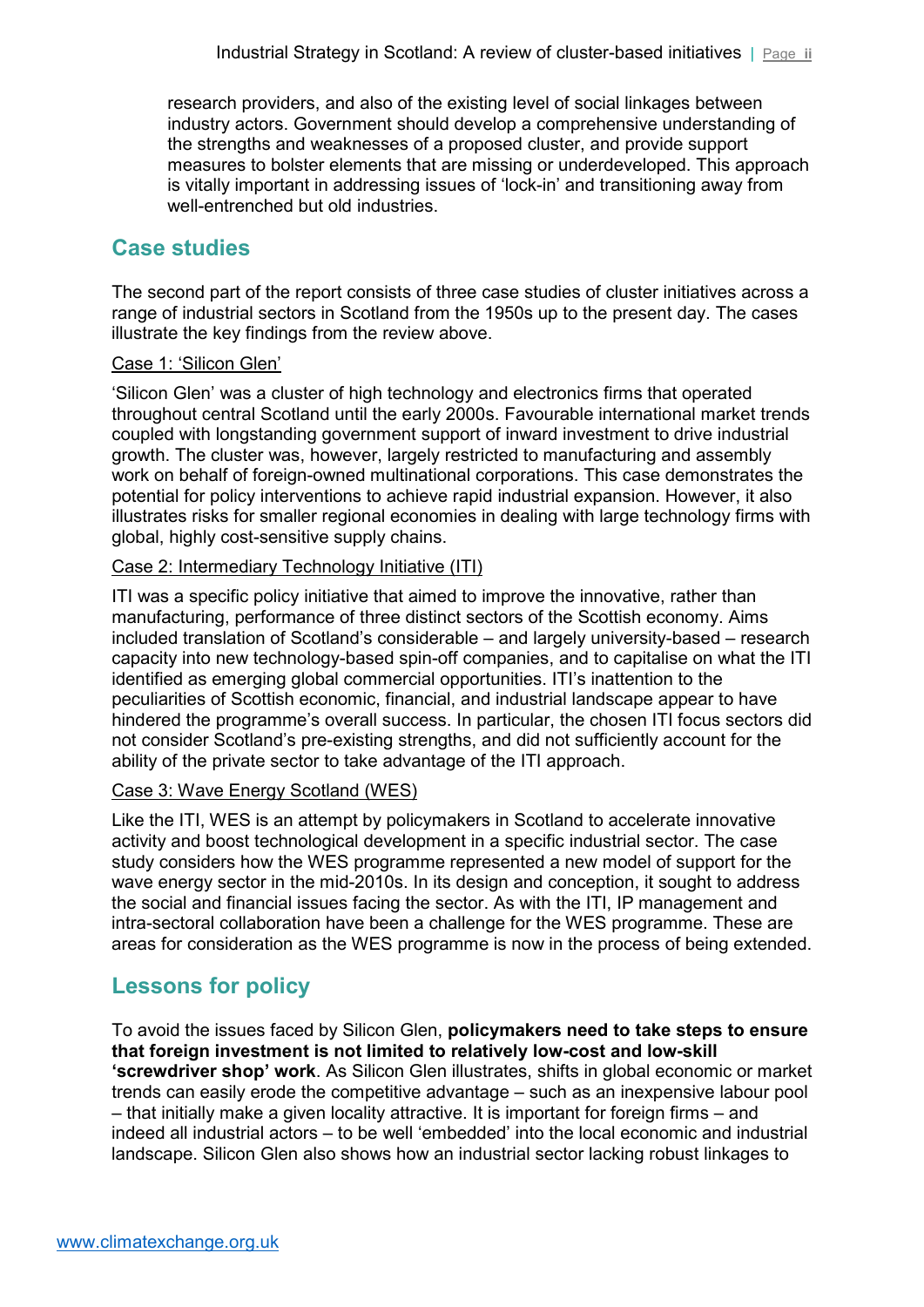the local supply chain – either due to a paucity of indigenous actors, or low levels of embeddedness – can rapidly decline with the loss of key foreign firms.

The ITI and WES cases focus more on *innovation clusters* rather than *manufacturing* ones. The cases share some features with nascent low carbon heat technologies such as hydrogen (and related components such as electrolysers). Significant R&D activity continues in these areas and fully market-ready solutions have yet to emerge. A persistent challenge for ITI and WES was successful intellectual property management. The ITI was criticised for its involvement in a complicated and inflexible commercialisation process, and there has been a lack of progress in the WES programme towards intra-sectoral knowledge exchange and IP sharing. **Future innovation cluster policies should be developed with a stronger connection to their target sectors or industries**. For example, to avoid ITI's low of take-up from the domestic private sector, programmes should focus more strongly on pre-existing strengths of Scottish businesses.

To sensibly draw lessons from history, Government must be aware of the differences, as well as similarities, to the present. The experiences reported here range across diverse sectors, time periods, and policy approaches, but they can nevertheless inform contemporary efforts at green industry strategy and green recovery. Future work in the project will examine the links between historic experience and current policy initiatives in more detail.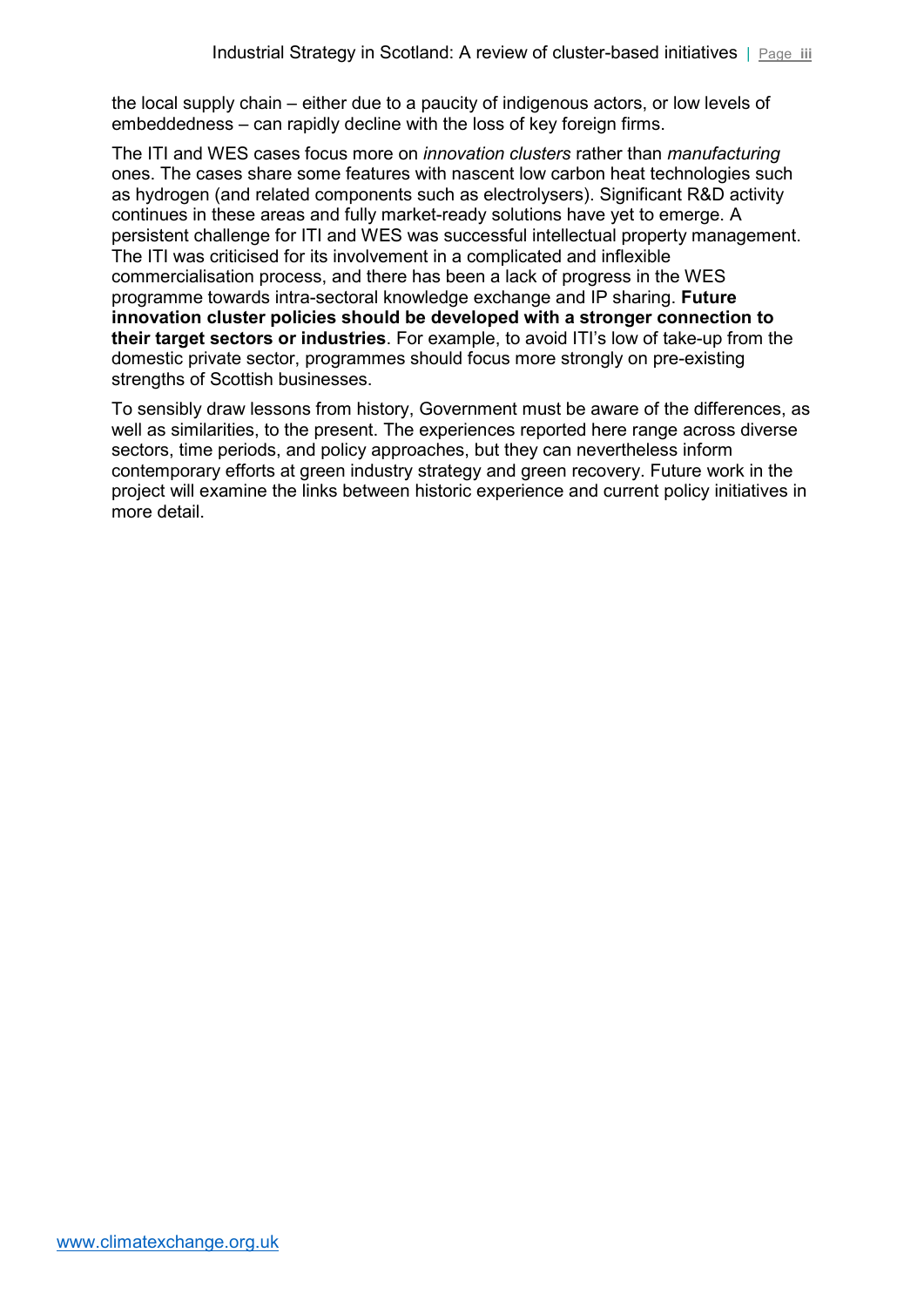# **Table of Contents**

| 1          |                                                                                           |  |
|------------|-------------------------------------------------------------------------------------------|--|
| 2          | Cluster-based Industrial Strategy: A literature review7                                   |  |
| 2.1        |                                                                                           |  |
| 2.2        |                                                                                           |  |
| 2.3        |                                                                                           |  |
| 2.4        | Why Clusters Are Formed: Policy Goals and Member Benefits  12                             |  |
| 2.5        |                                                                                           |  |
| 2.6        | Conclusion                                                                                |  |
| 3          | Case study 1: 'Silicon Glen' and the Scottish High Technology                             |  |
|            |                                                                                           |  |
| 3.1        |                                                                                           |  |
| 3.2        |                                                                                           |  |
| 3.3        | Decline of Silicon Glen: "A Low-Cost Manufacturing Business in a High-Cost Country"<br>18 |  |
| 3.4        |                                                                                           |  |
| 4          | Case Study 2: Scotland's Intermediary Technology Initiative (ITI) 22                      |  |
| 4.1        |                                                                                           |  |
| 4.2        |                                                                                           |  |
| 4.3        |                                                                                           |  |
| 4.4        |                                                                                           |  |
| 4.5        |                                                                                           |  |
| 5          | Case study 3: The 'Wave Energy Scotland' Programme29                                      |  |
| 5.1        |                                                                                           |  |
| 5.2        |                                                                                           |  |
| 5.3<br>5.4 |                                                                                           |  |
| 5.5        |                                                                                           |  |
|            | 5.5.1                                                                                     |  |
|            | 5.5.2 Pre-WES: Knowledge Capture and 'The Knowledge Library'34                            |  |
|            | 5.5.3                                                                                     |  |
| 5.6        |                                                                                           |  |
| 5.7        |                                                                                           |  |
| 5.8        |                                                                                           |  |
| 6          |                                                                                           |  |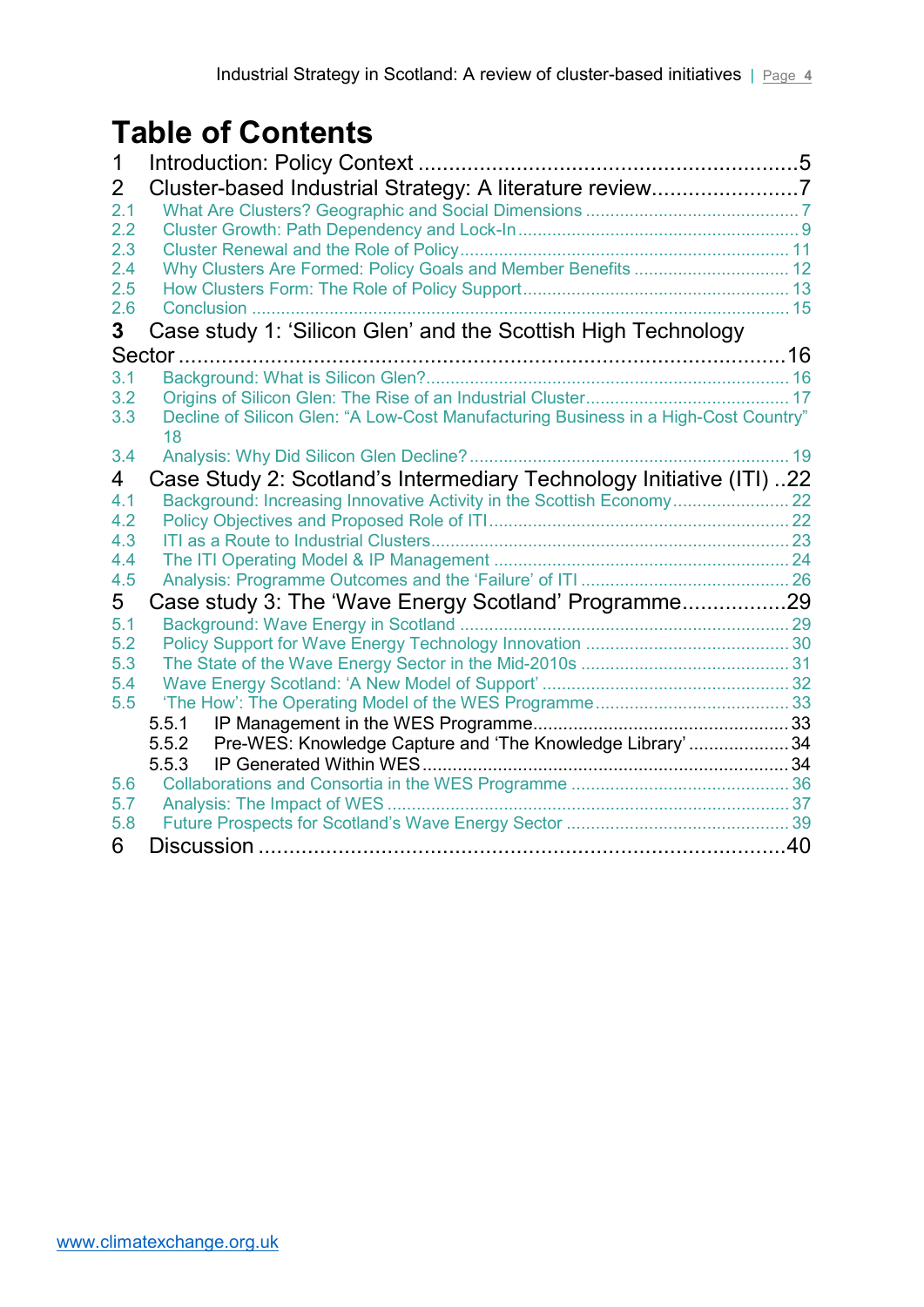# <span id="page-4-0"></span>1 Introduction: Policy Context

In 2019, Scottish and UK governments set enhanced legally binding net zero carbon targets. While these were particularly ambitious, they were also part of an international response to better align national policy commitments with the global commitment made as part of the Paris Agreement, with national net zero targets for around mid-century (Black et al., 2021; ECIU, 2021). The Chinese Government has pledged to be carbon neutral by 2060 (IEA, 2020a), while the new presidency in the USA has committed to net zero by 2050 (President of the USA, 2021).

### **Covid-induced Economic Stimulus**

In 2020, the Covid-19 global pandemic forced much of the world's economic system into the deepest recession for a century (IMF, 2020). How the pandemic and its economic consequences affect global efforts to address climate change has been subject of much interest and debate. Governments around the world have already delivered (or are in the process of developing) economic stimulus packages that seek to boost economic growth at the tail end of the pandemic. There have been numerous calls from a wide variety of private and public actors for a 'green recovery' (IEA, 2020b; Johnson, 2020; Scottish Government, 2020b; von der Leyen, 2021), and some national economic stimulus measures have explicitly focussed on low carbon sectors.

#### **Investing in "Green Growth"**

A confluence of increased decarbonisation ambitions and the return of 'big government' associated with the pandemic have led to a prioritising of green growth. However, in recent times there are other examples of policy measures seeking to promote low carbon sectors. For more than a decade there have been calls within political circles for more coherent public investment in the anticipated industries of the future, and the infrastructure necessary to support them. This led to the creation of Department for Business, Energy & Industrial Strategy (BEIS) in 2015, the launch of the UK Industrial Strategy in 2017, the UK Labour Party's 2019 manifesto commitment to a 'Green Industrial Revolution', and plans for a European Green Deal (European Commission, 2019).

Scotland has decarbonised faster than many other developed nations (CCC, 2020, p.34). Since the Climate Change (Scotland) Act in 2009, emission reductions have largely been led by changes in the electricity sector. Growth in onshore and offshore wind energy in the UK has been accompanied by remarkable cost reductions, with the cost of offshore wind falling by almost 75% in 5 years (Evans, 2019). Wider plans for a low carbon transition are framed as opportunities for the commercialisation of low carbon technologies more widely, alongside green growth and green jobs. The Scottish Government recently announced a 'national mission to create green jobs' (Scottish Government, 2020a) with job creation and economic development fundamental in the wider narrative of Scottish Climate Change Plans (Scottish Government, 2018; Scottish Government, 2020b) and sector specific decarbonisation strategies (Scottish Government, 2021).

### **Securing a Just Transition**

At the same time, rising attention on how to secure a 'just transition' reflects the potential for climate change mitigation to disrupt existing industries and to lead to job losses and regionally disparate economic impacts (Jenkins et al., 2020). While the loss of jobs from existing fossil fuel industries is acknowledged (Johnstone and Hielscher, 2017), a lack of ability to attract emerging green industries is also a concern for some regions. For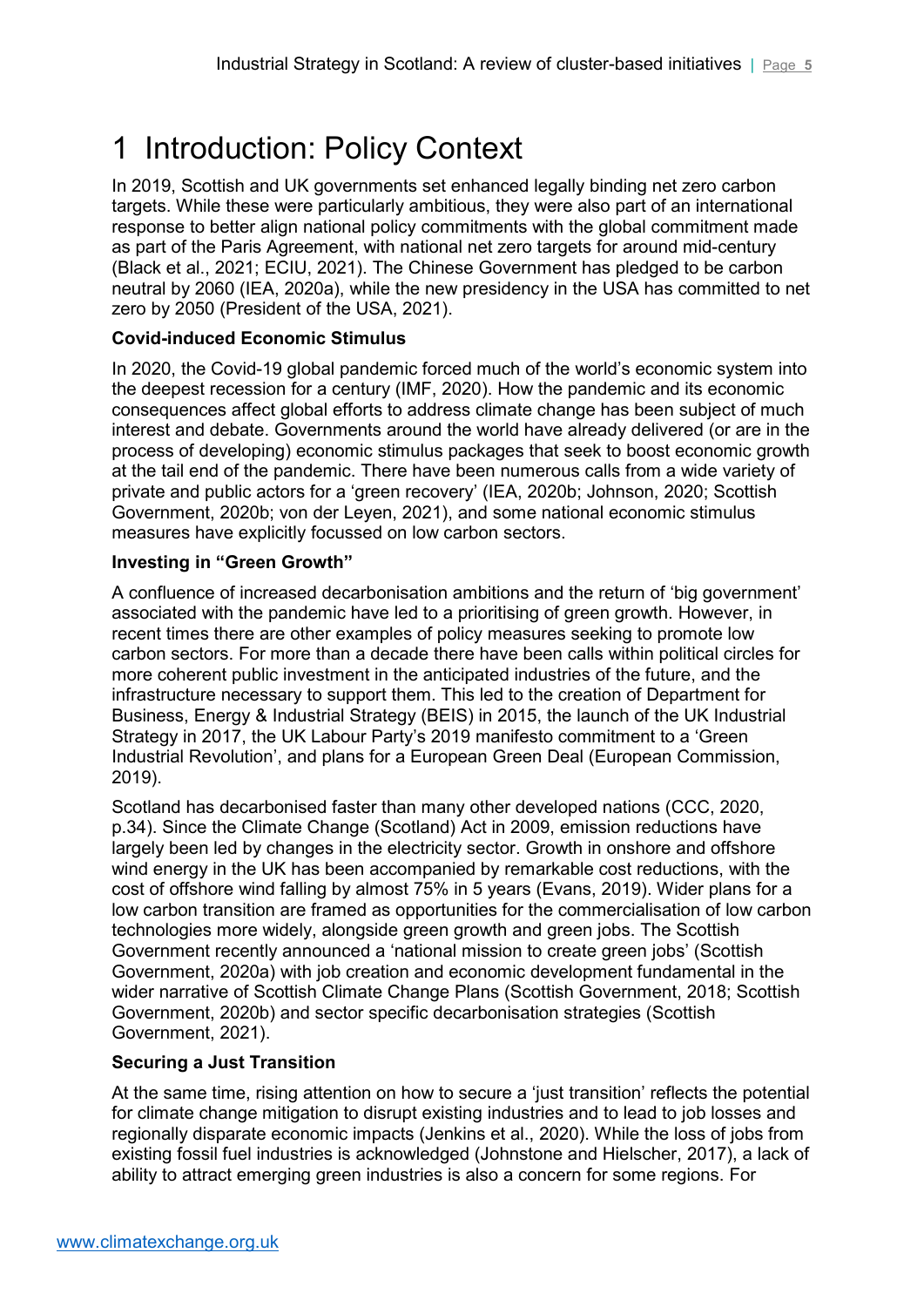example, while the UK leads the world in offshore wind implementation there is growing disquiet at the lack of associated jobs for UK firms (Fraser, 2020; GMB, 2020). While securing green jobs and green growth are important for the legitimacy the net zero transition at a national scale (McDowall et al., 2013), more local efforts to capture these benefits are likely to give rise to competition between regions. These efforts are also not without their risks for communities and policymakers (EEFW Committee, 2021).

The low carbon heat sector is a particular focus for Scotland's efforts at green recovery and the creation of green jobs (Scottish Government, 2021). While there is a widespread assumption that low carbon technology costs will reduce as market deployment expands, some low carbon heat technologies are relatively well established internationally and further capital cost reductions may be modest (CCC, 2020). More emergent low carbon heat decarbonisation may have greater prospects in terms of cost reduction, but their starting costs are substantial and their commercial prospects uncertain. The contribution of more emergent technologies may also be limited by the sheer pace of envisaged change in the heat sector. Manufacturing, servicing and supply firms face transformational change in the next 20 years.

#### **Lessons from Historical Industrial Clusters**

In the above context, this report considers historical efforts at industry clustering in Scotland. Although there are some differences to contemporary cases, opportunities and challenges of industry clustering policy are highlighted. Examples here include both more mature manufacturing sectors and earlier stage innovation sectors. The report is part of an ongoing CXC research project analysing green industrial strategy in Scotland, particularly in relation to the low carbon heat sector. Future work will examine the links between historic cases and current policy initiatives in more detail.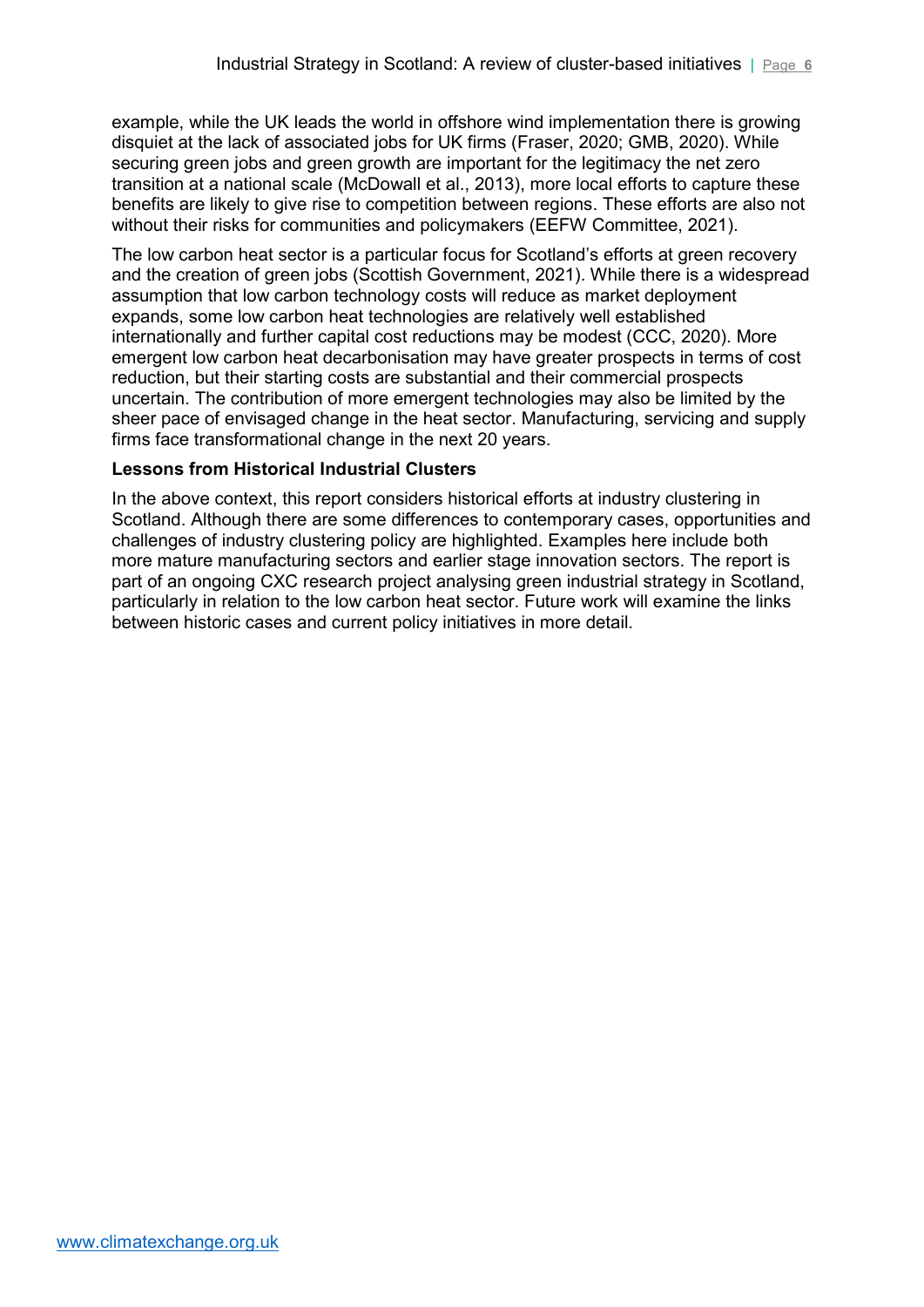# <span id="page-6-0"></span>2 Cluster-based Industrial Strategy: A literature review

# <span id="page-6-1"></span>**2.1 What Are Clusters? Geographic and Social Dimensions**

At its most simple, a cluster is "an agglomeration of related business and organisations, in geographic proximity, which benefit from co-localisation and collaboration" (Jaegersberg and Ure, 2017, p. 13**)**. The UK Government defined clusters as "a concentration of competing, collaborating and interdependent companies and institutions which are connected by a system of market and non-market links" (UK Parliament, 1999) which emphasises both a network of professional and intellectual linkages, as well as the perceived importance of geographic proximity between cluster members.

Building on this definition, Brown (2000) emphasises the competitive advantage and mutual benefits that make cluster membership attractive: "clusters are taken to mean a group of business enterprises and non- business organisations for whom membership within the group is an important element of each member firm's individual competitiveness" (*ibid*, p. 4). Brown also cites a definition from Scottish Enterprise, which describes potential cluster members as including not just private companies but also "customers, suppliers, competitors and other supporting institutions such as universities, colleges, research bodies, financial institutions and the utilities" (*ibid*, p. 5).

There is broad agreement in the literature that deep collaborative and cooperative engagement between members is a key element to a cluster's success. However, questions surround the importance of geographical proximity as a precondition for fostering those linkages.

One of the first scholarly investigations of the industrial cluster phenomenon was by Marshall (1890/2013), who analysed the 'industrial districts' of small manufacturing firms in the United Kingdom in the 1880s and 1890s. According to Marshall, much of the success of these districts could be linked to the highly localised nature of industrial activity, and how the concentration of the same kinds of activity in a small geographic area led to the development of an "industrial atmosphere" (Marshall, 1919). This allowed for the ready, and oftentimes tacit, transfer of trade-skills and expertise between firms, as well as the sharing of expensive machinery and other community assets.

Marshall's concept of an "industrial district" proved to be influential, and was adopted by scholars in Italy ('Third Italy'; Becattini, 2002), France (the GREMI group; Camagni, 1991), Germany (Maennig and Ölschläger, 2011), and elsewhere as a means of describing other examples of localised industrial activity. Again, central to these analyses is the need for cluster members to be 'embedded' within a common social, technical, and political milieu in order to facilitate the collaborative and knowledge sharing exchanges held to be critical to a cluster's success (Jaegersberg and Ure, 2017).

Michael Porter's 'diamond' model (1990) has been used as a conceptual framework for most modern scholarly discussions of industrial clusters (Brown, 2000; Bergman and Feser, 2020). Porter's work, which arose from Marshall's initial studies on industrial districts, is centred around the interconnectedness of various actors – manufacturers, suppliers, finance and funding agencies, academic institutions and government – in a given sector and locality, which he argues is the source of a region's competitive advantage in a national or international context. The four elements that constitute Porter's diamond are (Porter, 1990; Bergman and Feser, 2020):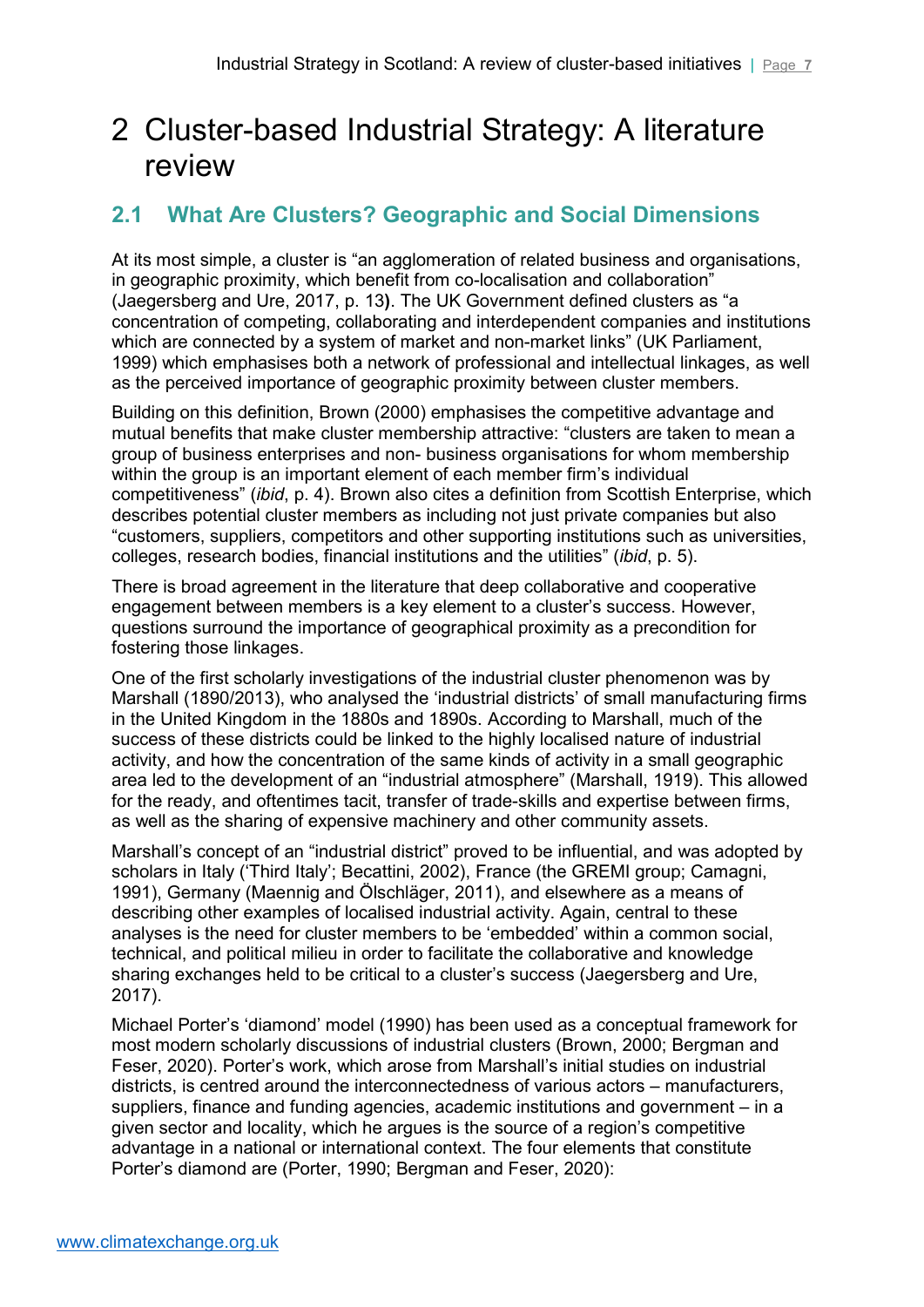- 'factor conditions': natural resources; educated and skilled labour; technical and research expertise; industrial, transportation, or communication infrastructure
- 'demand conditions': including consumer demand for foreign versus domestic goods, and local industrial demand for intermediate goods.
- 'firm strategy, structure, and rivalry': historical and cultural norms regarding relations between government, labour, and private enterprise; attitudes regarding inter-firm competition, rivalry, and cooperation
- 'related and supporting industries': including potential collaborators such as suppliers and service firms, as well as successful competitors and rivals.

Crucially, Porter frames these four elements as being mutually reinforcing and interdependent, underlining the point that a successful cluster requires a broad ecosystem of actors, as well as material resources and policy support.

Porter places less emphasis on the issue of geographic proximity, and he notes that the more successful a cluster becomes, its linkages with other 'outside' firms, sectors, or even other clusters, will likely expand geographically, beyond the cluster's initial locality. The French economist Francois Perroux (1950) argued that focusing on a business's place in geographic space was "banal,". Linkages and relationships between industrial actors will develop in a global context, seeking out whatever business conditions are most favourable, in a way that "transcend[s] the nation and the national economy" (Perroux, 1950, p. 104; see also Bergman and Feser (2020).

Ironically, despite its prevalence few policy initiatives fully adopt Porter's model or undertake the extensive regional 'cluster mapping' of the diamond model's essential elements (Lagendijk, 1999; Enright, 2000). For some, Porter's analysis is too idealised and lacking in specific details, making its application to 'real-world' cases challenging (Bergman and Feser, 2020). Scholars also recognise that "clusters are often highly place-specific and public policy towards clusters should be flexible enough to accommodate varying industrial, institutional and political conditions" (Brown, 2000, p. 5).

Porter's initial conception of the 'diamond model' has also been criticised for focussing more on managing market forces to ensure the availability of 'factor conditions' such as labour or research capacity, and less on the internal cluster dynamics that mediate access to these resources, and impact collaborative and competitive relationships between members (Jaegersberg and Ure, 2017). Later work by Porter seeks to address these critiques, noting the limits of using size and scale – both in terms of geography, and in cluster membership – as a measure of cluster activity (Porter, 1998). While the presence in a given region of large numbers of manufacturers and supplier firms, or a robust research and development community, are necessary preconditions, they are not on their own sufficient for cluster formation.

In a more expansive view on the nature of industrial clusters, Gordon and McCann (2000), identified three distinct types:

- (1) The canonical Marshallian 'industrial district,' a densely concentrated agglomeration of various actors, who draw mutual benefit from tight association with other cluster members
- (2) 'industrial complexes,' designed and oriented around the material and service requirements of a small number of end-market producers
- (3) 'social networks,' defined by inter-firm and inter-personal relationships, where social capital and mutual trust is more relevant than mere geographic proximity.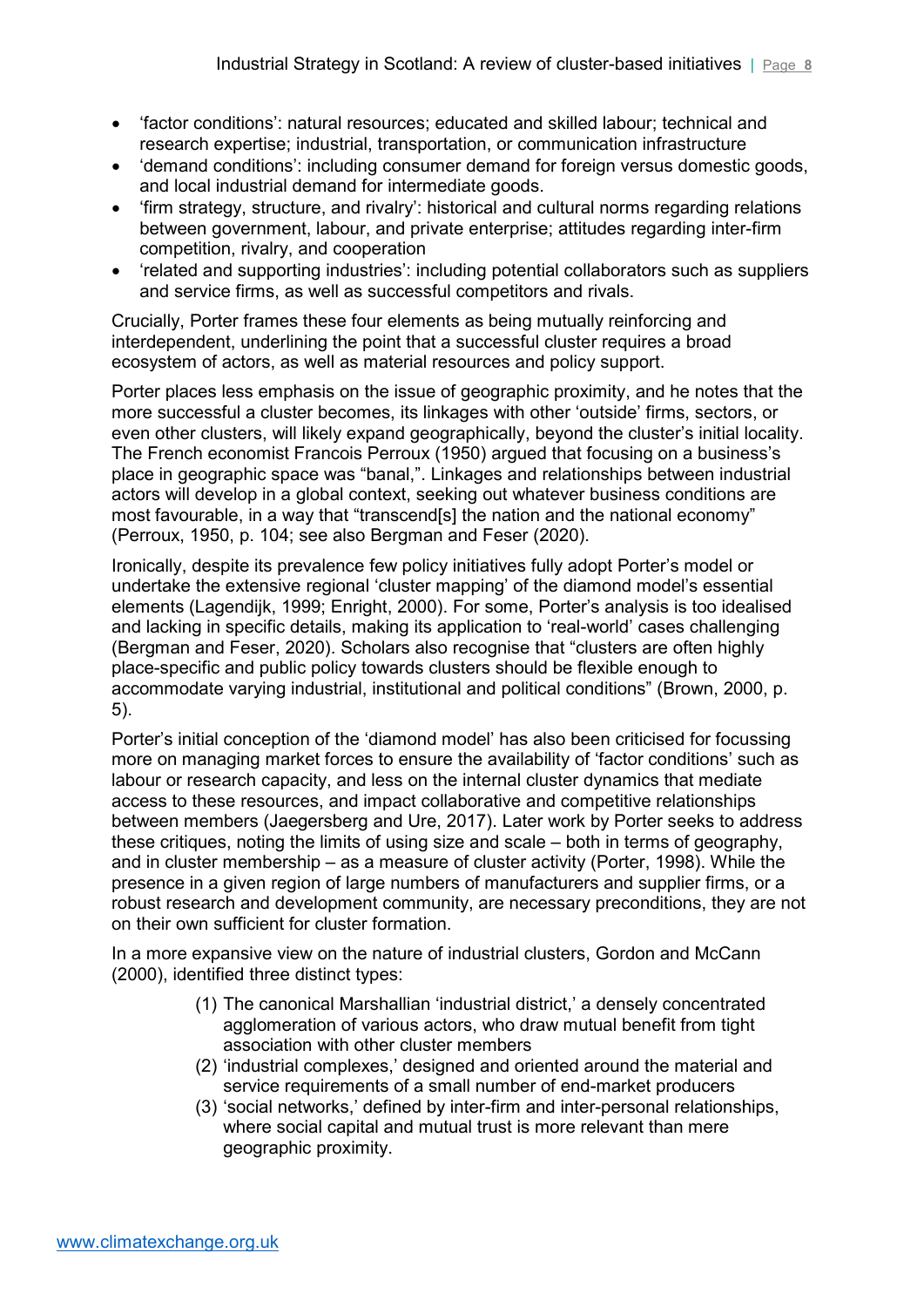Others, including Morosini (2004) and Li et al. (2015) argue that clusters should also be viewed as social entities, rather than strictly geographic ones.

A number of empirical studies have added to the discussion surrounding the geographic and social characteristics of industrial clusters. A study by Wever and Stam (1999) focusing on industrial clusters in the Netherlands raises questions about the necessity of regional concentration in geographically small countries. On the basis of their analysis, the authors conclude that for the Dutch high technology sector "regional clusters hardly exist," (*ibid,* p. 398) and instead the focus is on having nationwide linkages, beyond the spatial bounds of what would generally be considered a concentrated industrial cluster. They assert that this is largely due to the Netherlands' relatively homogeneous distribution of resources such as labour, financing, and research institutes. This, combined with the relatively small size of the country, means it is difficult to identify discrete concentrations of particular industries in particular regions. The authors add that this does not discount the existence of mutually beneficial knowledge exchanges and collaborative networks between Dutch high technology firms, but instead that the focus of these linkages is on a national, rather than local or regional scale.

Beugelsdijk and Cornet (2002) note that much of the previous work on proximity and knowledge spill-over looks at case studies in relatively large countries – compared to the Netherlands – such as the United States (Saxenian, 1996), the United Kingdom (Cooke, 2001; 2002) or Germany (Sternberg, 1999), where regional differences could be more pronounced (Jaffe et al., 1993; Audretsch and Feldman, 1996). Beugelsdijk and Cornet found little evidence to suggest that, in a small country such as the Netherlands, knowledge spill-overs between two firms correlates with their geographic proximity (although they did find that proximity was an important factor in collaborations between firms and universities and research institutes). They summarise their findings with the assertion that "a far friend may be worth more than a good neighbour," noting that geographic proximity, while convenient, is not a necessary precondition for cooperation. I It is the overall attractiveness of a given linkage which is the primary driver for collaboration. As for what constitutes 'attractiveness', Beugelsdijk and Cornet highlight the contributions of scholars including Eskelinen, et al (1998) and Nooteboom (1999, 2000) and their work on the role that "mutual trust and understanding and a common language, shared norms and values" (Beugelsdijk and Cornet, 2002, p. 171) play in facilitating knowledge exchange.

# <span id="page-8-0"></span>**2.2 Cluster Growth: Path Dependency and Lock-In**

A body of work explicitly addresses the historical dimension of industrial cluster growth. This work focusses on how established clusters tend to persist and grow in a given locality over time, as the range of economic and industrial activities in that region often become increasingly narrower and more specialised as the concentration of similar firms and actors intensifies.

Central to this scholarship is the concept of 'path dependency,' a well-documented phenomenon in the field of technology and innovation studies. It is used to explain the success of a range of technologies, from the proliferation of the QWERTY-style keyboard (David, 1985; Liebowitz and Margolis, 1990) to the dominance of VHS videotapes over their Betamax rivals (Cusumano et al., 1992; Puffert, 2018). A key result from these analyses is that the more successful technology is by no means the 'best' or most advanced version available; rather, the success of a winning design is usually attributed to small initial advantages, which often arise due to chance decisions or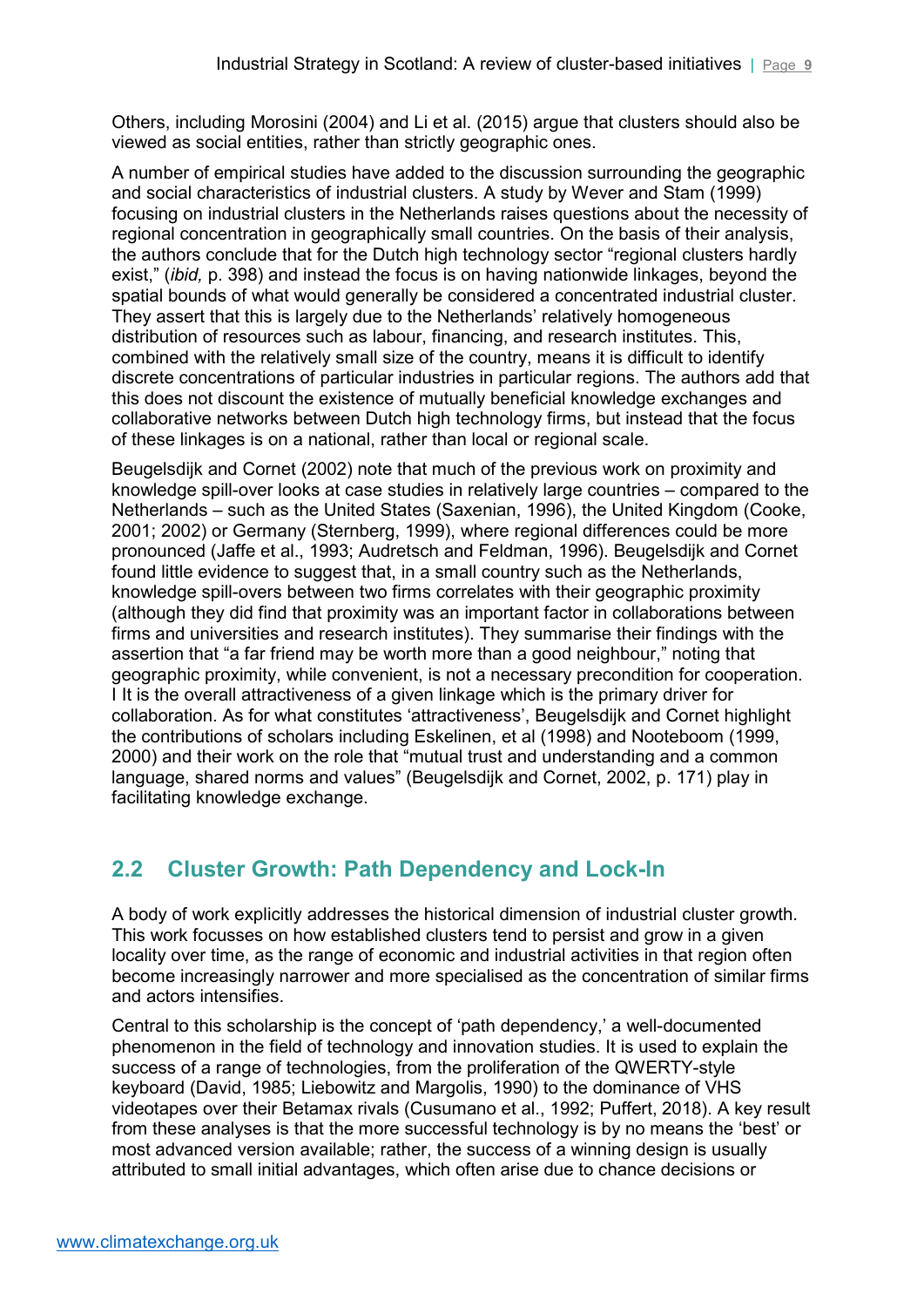historical coincidence. From a path dependency perspective, these initial gains compound over time, resulting in a kind of systematic inertia, or 'lock-in'. For example, studies of the persistence of different railway gauges in Europe demonstrate how lock-in can explain how certain industrial or technological artefacts endure in spite of increasingly undesirable externalities or economic inefficiencies (Puffert, 2002).

Brian Arthur (1989a, 1990) studied the growth of Silicon Valley through the lens of path dependency, modelling the increasing agglomeration of high technology firms as a stochastic process, where the probability of a new firm choosing that particular locality increases in proportion to the number of similar firms already present. This analysis led to the idea of "lock-in by historical events," which Arthur (1989a) used to describe a kind of positive-feedback loop where economic or industrial development was influenced by past events and decisions.

In a similar vein, Paul Krugman's (1991a, 1991b, 1994) analyses of the development of various manufacturing centres in the Northeast and Southern United States in the late 19<sup>th</sup> century highlighted several examples where the choice of geographic location could be described as economically 'inefficient' or even sub-optimal, in terms of availability and access to labour, natural resources, and customers. Nevertheless, these industrial clusters thrived and came to dominate their industries, persisting even as the geographic distance between them and the burgeoning resource extraction activity of the American West increased into the early 20<sup>th</sup> century. Building on Arthur's work, Krugman argues that the existence of favourable starting conditions in a given region are rarely unique, and that the emergence of an industrial cluster in one location over another can just as often be attributed to serendipity as it can to careful deliberation (Krugman, 1991a).

There are a number of critiques which view this interpretation of path dependence as being an inadequate explanation for how industrial clusters form (Liebowitz and Margolis, 1995; Boddy, 1999; Scott, 2004). In particular, Krugman's work in this area has been criticised as too reliant on fortuitous accident, failing to explain why certain 'chance events' are significant in some locations but ultimately unimportant in others (Martin and Sunley, 2006). Krugman is also said to have ignored important historical counterexamples which are difficult to ascribe to mere historical accident (Pinch and Henry, 1999), or instances where actors made deliberate choices to establish a particular industry in a particular place (Garud and Karnoe, 2001).

However, setting aside the issue of how a cluster may form, path dependence has emerged as a useful analytical framework for discussing how industrial clusters develop and grow. Indeed, Krugman noted that "there is a circularity that tends to keep a manufacturing core in existence once it is established*"* (Krugman, 1991b, p. 83) which he attributed to Arthur's "increasing returns and cumulative processes," (Arthur, 1989b, 2009). These processes range from reduced set-up costs for new entrants into an industrial cluster due to existing infrastructure, to 'learning by interacting' and other knowledge spill-over effects that can arise when concentrated groups of like-minded actors are working simultaneously to solve similar problems (Arthur et al., 1987).

While path dependency provides insights into how clusters develop and grow, the idea of lock-in also sheds light on how certain industries persist in certain localities despite growing negative externalities, as well as how this can hinder transitions to new kinds of industrial and economic activity. Indeed, Arthur's (1989a) initial use of the term was to describe an inherently inefficient, and undesirable, economic outcome, "a lock-in to something bad, or at least a lock-out of something better" (Liebowitz and Margolis, 1999, p. 982). Others characterise lock-in as a "gradual process of 'rigidification' and growing inflexibility," (Martin and Sunley, 2006, p. 415) where the ability of industrial or economic actors to compete or innovate progressively decreases. Grabher (1993) studied the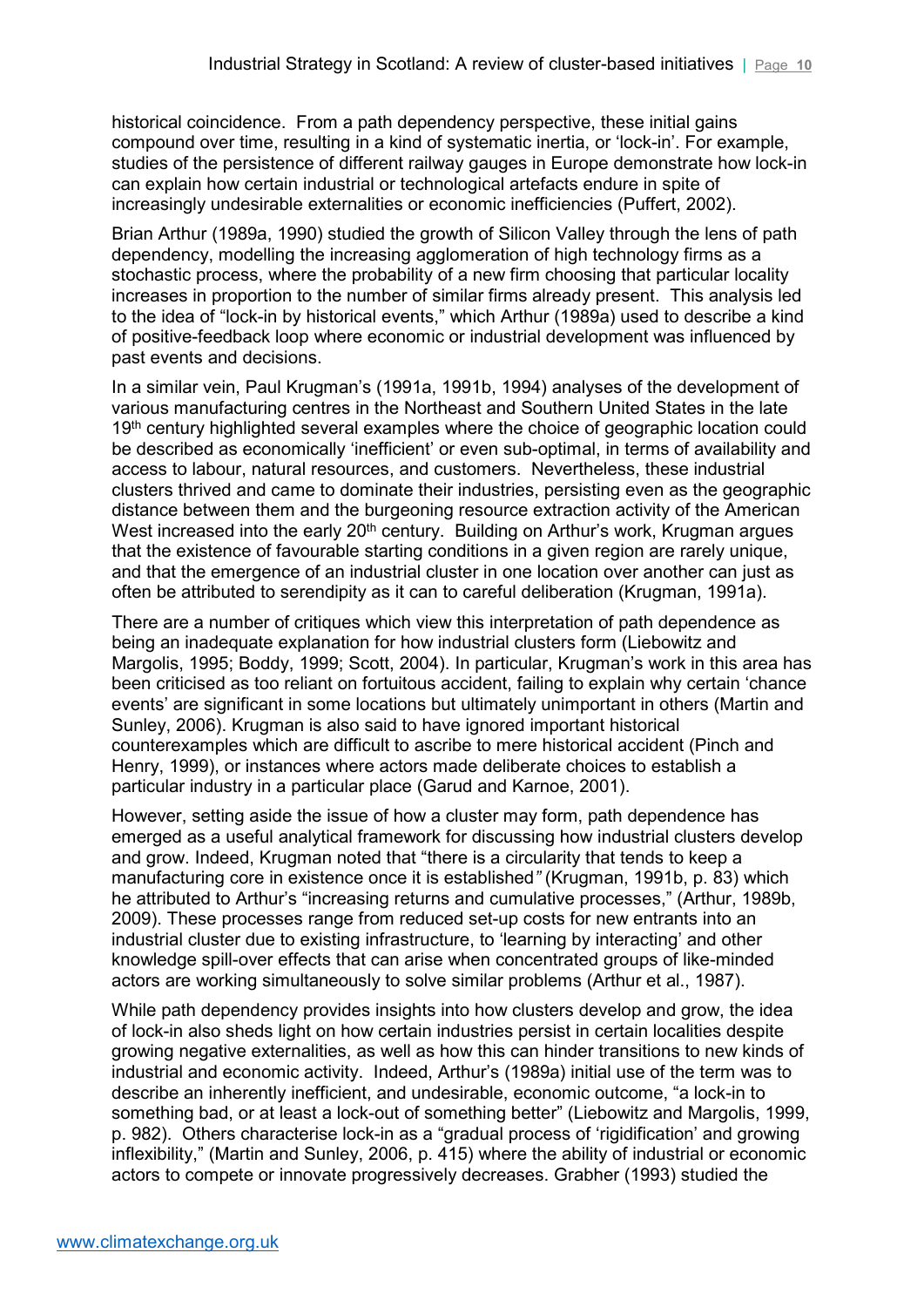decline of the coal and steel industry in the Ruhr Valley, which he argued was partially the result of an inability to adapt to technological innovations and wider market changes. Grabher postulated three distinct types of lock-in:

- 'functional,' founded in overly rigid relationships between firms and industrial actors
- 'cognitive,' related to a common worldview that is inexorably sceptical of new developments
- 'political,' due to inflexible institutions or systems that resist change.

# <span id="page-10-0"></span>**2.3 Cluster Renewal and the Role of Policy**

A number of studies have addressed the issue of lock-in as it relates to regional economic development and attempts to diversify or shift the focus of industrial cluster activity. For example, a case study looking at a developing renewable energy cluster in Portugal found that new firms struggled to compete against the already entrenched energy companies, who had long-standing formal and informal relationships with utility companies and government regulators (Jaegersberg and Ure, 2017, p. 63). The resulting bottleneck for new firms was linked to an overall lack of technological innovation and inter-firm competition that has frustrated the growth of the Portuguese renewable energy sector.

Lock-in cannot only hinder the entry of new actors into a sector, it can also complicate efforts of existing cluster members to innovate in a coordinated and effective manner. A study by Chapman and colleagues (2004) looked at a "mature industrial cluster," the Aberdeen oil and gas industry, and efforts by the firms within to diversify in order to remain competitive in a changing energy landscape. Cluster members undertook steps to diversify in a variety of different ways – for example, expansion into new geographic export markets, or shifting towards offering new kinds of products and services – according to what they identified as the more pressing issues to be addressed, or the most promising opportunities. This heterogeneous response called into question the longer-term viability of the existing cluster as a cohesive entity, and underlined the need for governments and policymakers to play a role in guiding cluster renewal and regional economic development.

Underthun and colleagues (2014) looked at successful efforts to revitalise the Grenland industrial region in Norway, through a combination of structural changes that include restructuring the existing process manufacturing industry, and the emergence of a nascent information and communications technology sector. The authors frame this case study, and its apparent success at overcoming industrial lock-in, as due to a combination of incremental ('adjustment') and radical ('renewal') innovations. However, they also argue that these structural changes can take advantage of the 'locked-in' nature of mature clusters. With their well-developed inter-firm relations and established supply chains, the Schumpeterian idea of 'adaptive restructuring' can arise. This requires judicious research and development investments on the part of large, wellestablished firms and industries, and appropriate institutional and policy support: "the creative redeployment and recalibration of existing competencies and capabilities, and the establishment of new, unrelated economic activities." (*ibid*, p.130).

Similar work by Trippl and Otto (2009) describes efforts to revitalise two "old industrial areas" in Germany and Austria, through a combination of diversification, and incremental and radical changes. Somewhat unsurprisingly, they found that the less specialised a region, the more able it is to accommodate economic development policies that aim for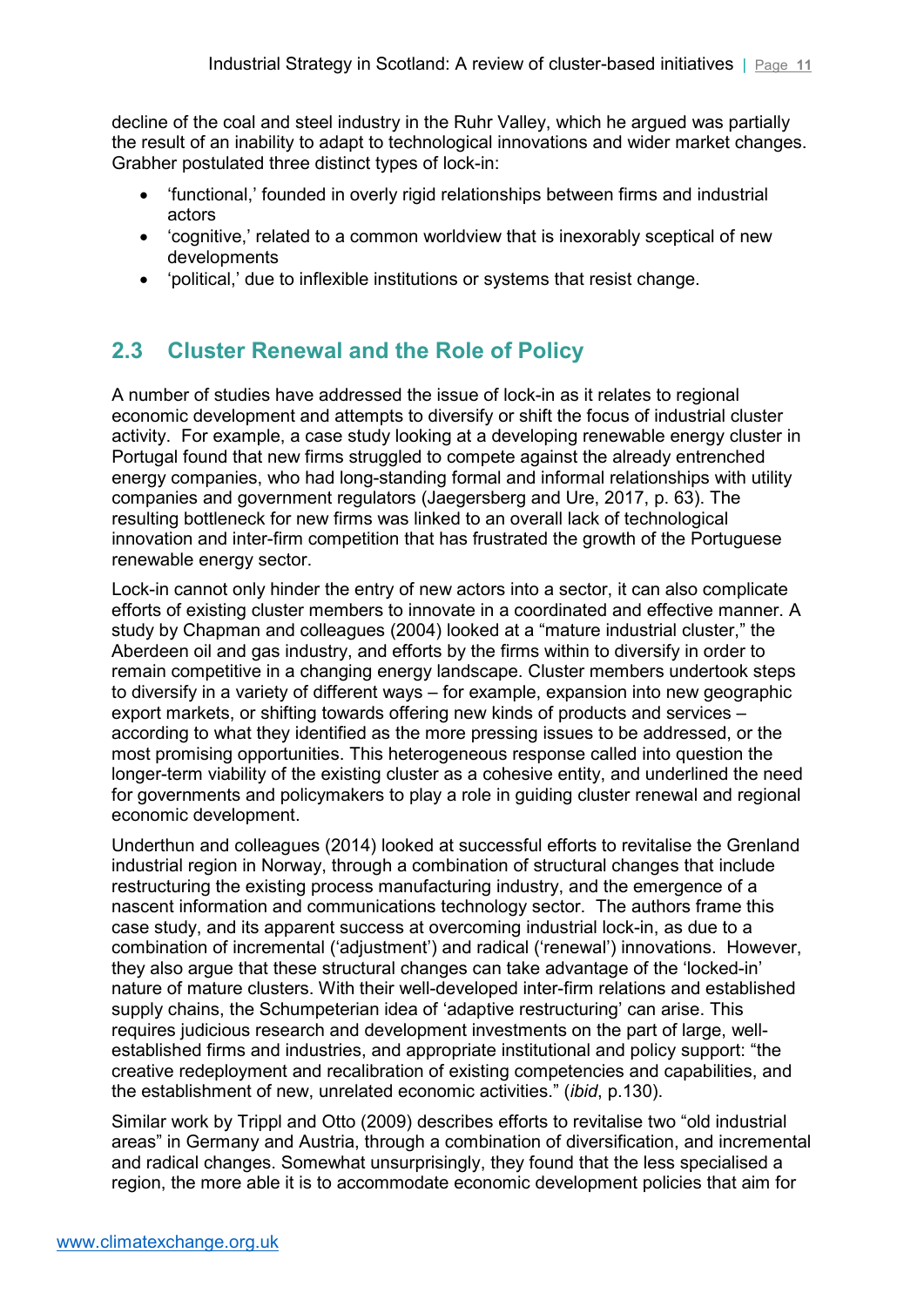incremental changes. Such policies include the gradual diversification or reorientation of existing firms and sectoral actors into newer, growing markets and customer bases. This approach resulted in a diverse regional economy that was able to take advantage of existing industrial resources and expertise, with new firms growing alongside more established players.

In contrast, areas that were more homogeneous in terms of industrial activity – regions dominated by well-established clusters – struggled with more modest revitalisation attempts to leverage their existing industrial capacity. Here, policymakers were driven to undertake more radical changes to their region's economic makeup, shifting away from the existing industrial base and focusing more on promoting the growth of new industries, such as information technology and biomedical research, that often had little connection to existing firms, or the region's historic infrastructure or other economic and knowledge-based assets. As a general point, the authors note that in order to avoid the need for more drastic measures, governments and policymakers should take a more proactive stance towards minimising industrial lock-in, and regularly engage in the "search for and support of new clusters to broaden the economic base and to promote related diversification" (*ibid*., p.1232)

## <span id="page-11-0"></span>**2.4 Why Clusters Are Formed: Policy Goals and Member Benefits**

From the point of view of policymakers, clusters are generally seen as a means for promoting regional economic growth (Benneworth et al. 2003; Huggins and Williams, 2011; Vernay et al., 2018), and increasing regional competitiveness, productivity, and job creation (Feser 2008, Baptista and Swann, 1998; Iammarino and McCann, 2006; Mueller and Jungwirth, 2016). While not mutually exclusive, some of the benefits for individual firms are held to be increased productivity and efficiency due to the ability to share infrastructure and other resources, and reduced transportation and other transactional costs (Phelps, 2004; Wolman and Hincapie, 2015; Li et al., 2015). There is also some evidence that clusters can also serve as loci for attracting research and development funding and grants (Broekel et al., 2015).

Above all, one of the most commonly cited benefits of cluster membership is an increase in the innovative performance of both individual firms (Baptista and Swann, 1998; Baptista, 2000; Fromhold-Eisebeth and Eisebith, 2005; Mo et al., 2020), and consequently, entire regions and industries (OECD, 1999, 2001; Keeble and Wilkinson, 2000; EU Commission, 2002; Wolman and Hincapie, 2015). Central to the assertion that firms inside clusters innovate more than those outside is the idea of knowledge 'spillovers'. This idea is itself related to path dependence and the virtuous cycle of "increasing returns and cumulative processes," developed by Arthur (1989) and others (Krugman, 1994) to describe a range of positive externalities that accompany the agglomeration of an industry in a concentrated geographic locality. Porter (1990) also noted the apparent ability of members to maintain an overall competitive stance between rivals, while still engaging in formal and informal exchanges of expertise and know-how that tending to benefit all parties.

However, while the academic literature appears to generally – although not entirely (Martin and Sunley, 2003; Wolman and Hincapie, 2015) – agree that industrial clusters promote innovation, there are diverse views as how or why this is the case, as well as numerous ways of quantifying this effect. On the latter point, many studies (Wever and Stam, 1999; Fang, 2019; Li et al., 2015; Brachert et al., 2013; Broekel et al., 2015) refer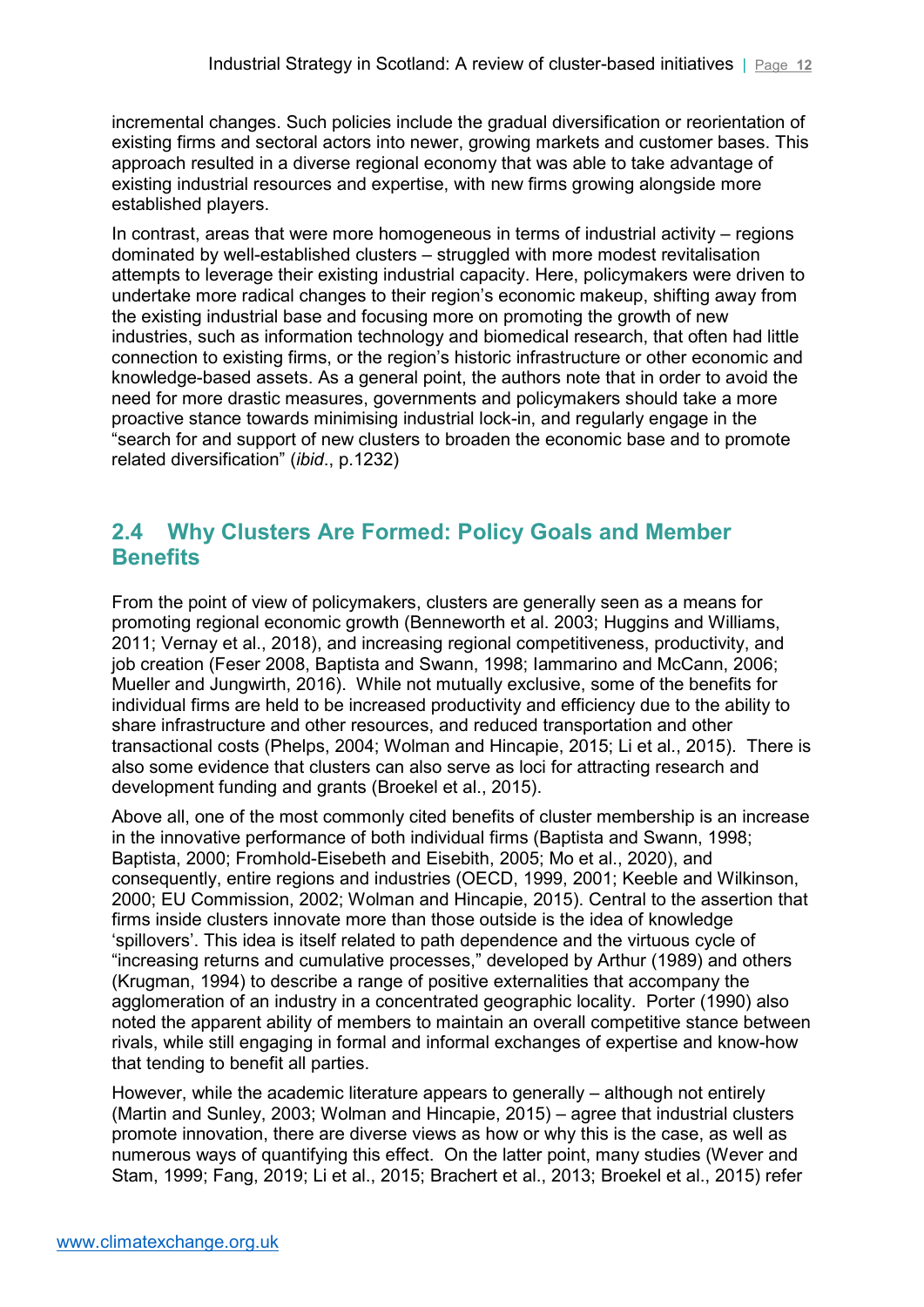to somewhat indirect econometric data, such as "sharing of professional services, sharing of specialized or skilled labor force, sharing of tacit knowledge and technical information" (Mo et al., 2020, p. 3) as evidence for increased innovative activity.

However, theorists such as Wolman and Hincapie (2015) have pointed out that due to the enormous variability with how clusters are defined and measured, it is difficult to amass a convincing body of empirical evidence to test the theoretical claims made about their impact, or to compare their performance in a systematic way against a 'control group' of non-cluster firms. Rosenthal and Strange (2004) noted that "agglomeration economies whose sources are knowledge spillovers, labor market pooling, or input sharing all manifest themselves in pretty much the same way" (*ibid*, p. 2146), making it exceedingly difficult to argue for the importance of any one factor over another.

In a similar vein, Martin and Sunley (2003) are highly sceptical of the utility of industrial clustering in general, and are particularly critical of what they argue is an inherently ambiguous and "chaotic concept" without a precise definition. This lack of clear geographic or industrial boundaries, and the consequent lack of a coherent theoretical framework for their evaluation or discussion, makes discussing the policy implications of clusters, or their potential impact on individual firms, nearly impossible. Indeed, Martin and Sunley go so far as to question the very existence of clusters as a valid, or at least identifiable, subject of study, asserting that the cluster idea may be little more than a highly successful metaphor or 'brand' rather than a true economic or industrial phenomenon.

# <span id="page-12-0"></span>**2.5 How Clusters Form: The Role of Policy Support**

There is a diversity of views in the literature as to how clusters form, and the best means of fostering their formation and growth. In their case study of a French renewable energy technology cluster, Vernay et al. (2018) investigated the extent to which governments can create clusters that are both "self-organising and vibrant", but still maintain enough influence to ensure that policy objectives are being met. They found that as a cluster matures and becomes increasing complex in terms of collaborative linkages and internal organisational structure, the ability for governments to directly influence the focus and direction of cluster activities diminishes. Indeed, further government involvement at this stage can alienate some members from further participation in cluster activities, if their goals and ambitions are perceived to be in conflict. Based on these results, Verney et al. argue that policy-makers should exercise caution and to avoid overly rigid or prescriptive goals for cluster initiatives over which they may have gradually diminishing influence. They also note that incorporating a level of 'interpretive flexibility' (Pinch and Bijker, 1984; Smith and Kern, 2009) regarding the aims and purpose of a cluster increases the likelihood that the ultimate outcomes are meaningful for both members and policy-makers alike.

Some scholars are highly critical of any attempts by governments and policy-makers, arguing that it is "enormously difficult to point to any examples of deliberate cluster promotion programmes that have been unambiguously successful" (Martin and Sunley, 2003, p. 28). Guinet (2003) argues for the importance of private sector actors over those from the public sector, asserting that the creation of clusters "should result from market-induced and market-led initiatives" (*ibid*, p. 158).

Regarding the question of successful cluster formation attempts, Fromhold-Eisebith and Eisebith (2005, 2008) observe that focussing solely on initiatives led by government is insufficient, and may miss important examples originating from nascent cluster members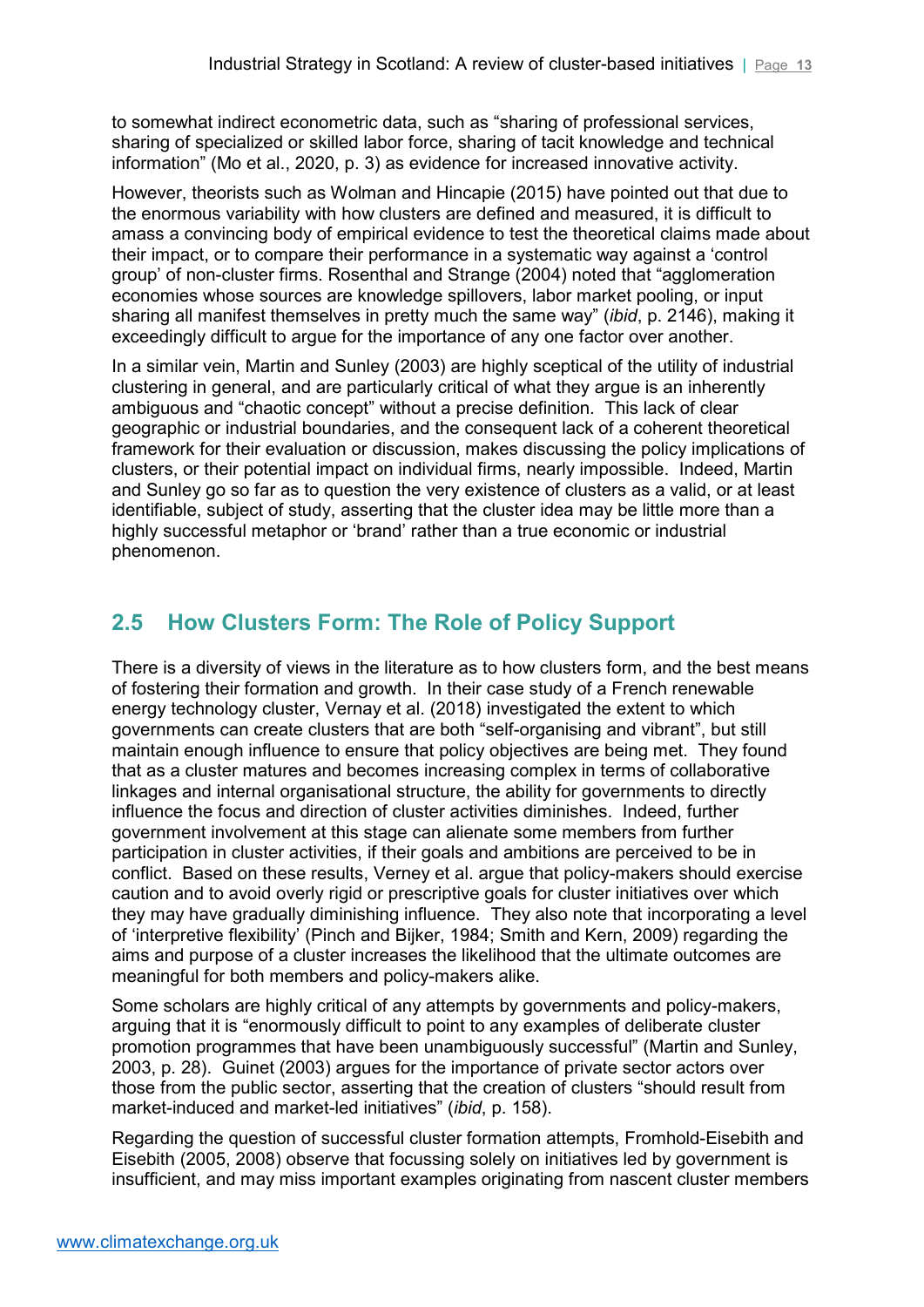themselves. Based on their study of automotive manufacturing clusters in Austria and Germany, they distinguish between two distinct phenomena (2005, p. 1254) :

- A 'top-down' approach comprised of "public initiatives and policy schemes that deliberately foster clustering, at least temporarily (co-)financed by public funds and directed by publicly dominated agencies"
- A 'bottom-up' category "primarily instigated, funded and governed bottom-up by private actors, mostly companies"

This is similar to work done by Lagendijk (1999) who described two principal routes to cluster formation: a 'bottom-up' approach driven by potential cluster members and their existing patterns of interaction and collaboration, and a 'top-down' approach based on the priorities and goals of policy-makers. Others (Brown, 2000; Enright, 2000) note that in 'top-down' situations, the choice of cluster focus can be somewhat arbitrary, with a tendency to favour 'fashionable' sectors such as biotechnology or entertainment, which may have little support or background in a given locality.

Fromhold-Eisebith and Eisebith also add a second dimension of categorisation, distinguishing between 'explicit' and 'implicit' cases, the former of which adopt "the cluster label in their name and/or expressly rely on the concept, however it may be defined," and the latter instead following "cluster related objectives without officially or consciously drawing on the concept and model" (*ibid*, p. 1255). According to Fromhold-Eisebith and Eisebith, these distinctions are meaningful, noting that private sector-led initiatives typically opt for the 'implicit' approach, perhaps because deep knowledge of or strict adherence to theoretical cluster models are seen as unnecessary or undesirable by some cluster actors.

Regarding the relative merits of an 'explicit top-down' versus 'implicit bottom-up' approach, Fromhold-Eisebeth and Eisebeth conclude that while appropriate use cases exist for both, noting the specific objectives of policy-makers, private firms, and other stakeholders, as well as the locality's existing industrial, technological, and innovative resources need to be assessed first. An 'implicit bottom-up' approach is best for situations where there already exists a strong infrastructure base, as well as "a set of 'first mover' companies […] with loose contacts to a sufficiently large number of value chain related firms and other organizations". Conversely, in cases where 'regional structures show a lack of material assets and entrepreneurs, and where most actors have so far been operating isolated from each other," an 'explicit top-down' strategy is more likely to be successful (*ibid*, p. 1265).

Feser (Feser, 1998; Brown, 2000) distinguished between 'cluster-specific' or 'clusterinformed' policy support schemes. The objective of a former approach is the emergence of a specific, well-defined cluster, which begins with a comprehensive mapping and assessment exercise to identify strengths and weaknesses. 'Cluster-specific' approaches generally involve a holistic suite of policy interventions, ranging from targeted business development schemes through to increases in infrastructure and educational funding, or tax and pricing incentives. In contrast, 'cluster-informed' approaches are more piecemeal, and tend to focus on enhancing (or creating) a particular area of a local industrial sector or supply chain, such as insufficient levels of skilled labour or anaemic consumer demand.

Rather than an endorsement of one approach over another, Feser's distinction between 'cluster-specific' and 'cluster-informed' is a reflection of the differing scopes and ultimate ambitions of policy-makers, as well as the existing industrial conditions in a given locality. Indeed, Feser asserts that cluster support policies can be viewed as attempts to target and leverage scarce developmental resources, an improvement over "a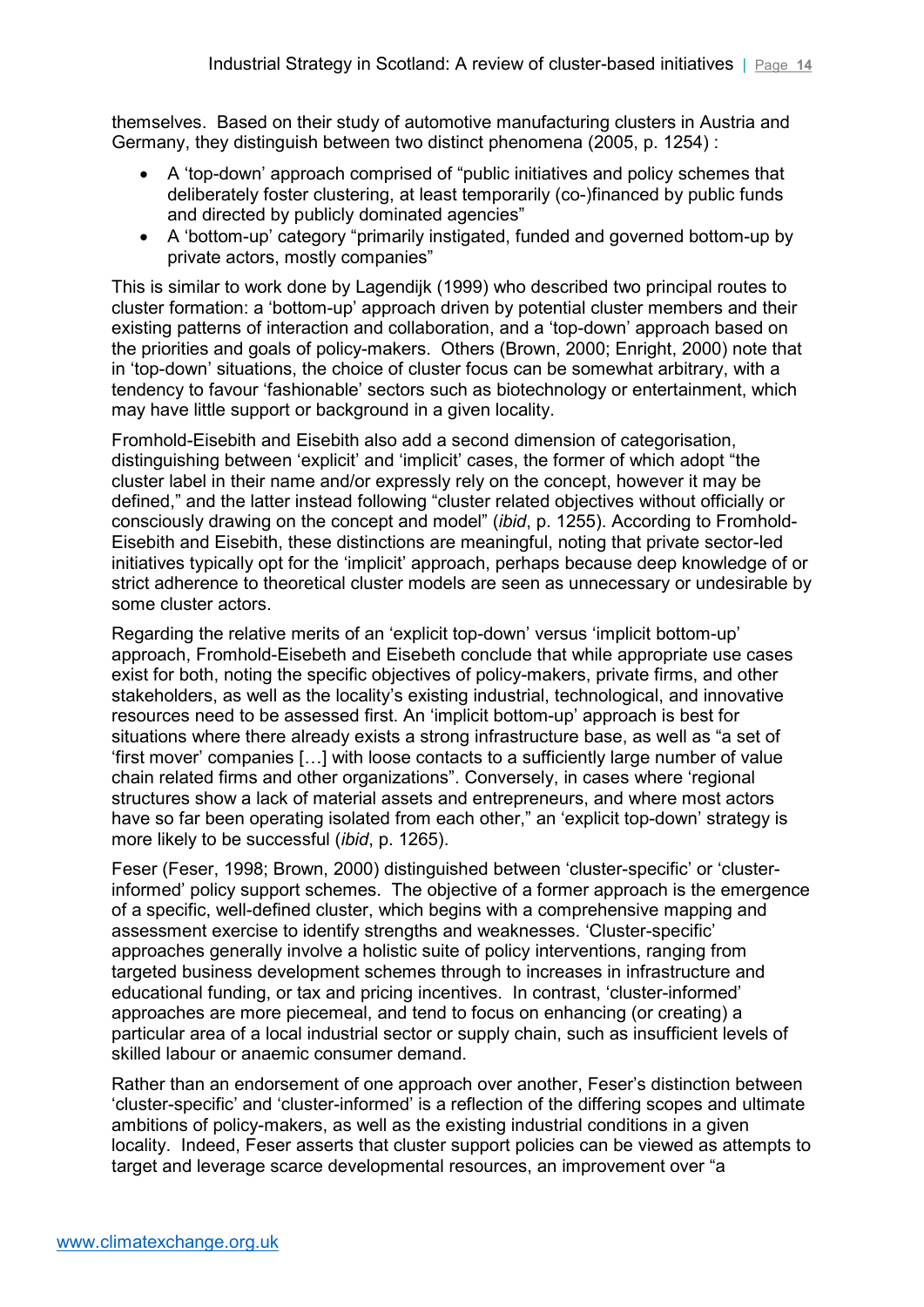scattershot approach to economic development, [and which] provide a useful device for strategic planning and investment" (*ibid*, 1998, p. 7).

Alongside the question as to whether the driving force behind cluster formation is initiated by public or private sector actors, a recent study of industrial clusters in Hungary (Pecze, 2020) highlights the fact that cluster formation efforts must be carefully planned and tailored to local conditions in order to ensure long-term viability. The clusters in question are described as being a "bottom-up clustering process […] initiated in a topdown manner" (*ibid*, p. 1508), formed by local actors as a reaction to a state-funded financial subsidy programme, but without any further government planning or oversight. However, the relatively superficial nature of these clusters was highlighted by the fact that within 2 years of the end of the subsidy programme, over three-quarters had ceased operation. The study suggests that the rapid decline of these clusters is the result of a poor understanding of local competitiveness and industrial potential. In particular, there is a lack of engagement with regional 'cluster managers,' "who are typically on better terms with local actors and therefore have a better view of regional and local strengths and problems" (*ibid*, p. 1509) than centralised national agencies.

## <span id="page-14-0"></span>**2.6 Conclusion**

Among the many themes addressed in the academic literature on industrial clusters, two are particularly notable here. Firstly, clusters are *not simply an agglomeration of actors from similar industrial sectors within a relatively concentrated geographic area*. Indeed, while many scholars downplay the necessity of strict physical proximity, there is a broad consensus on the need for strong *social links* between research institutes, suppliers, manufacturers, trade groups and government. It is from these interorganisational and interpersonal connections that many of the benefits of cluster membership are derived, ranging from the efficient use of shared infrastructure, to the exchange of mutually valuable skills, knowledge, and expertise.

A second major theme, of particular salience to policymakers and governments, is the need to ensure that a proposed cluster is *well suited to the industrial, economic, and social characteristics of both the locality and the industrial sector of focus*. While this point is crucially important for 'top-down,' policy driven cluster initiatives, it is also relevant to more industry-led approaches. Attention must be paid to the capacity and maturity of the industrial sector in question, not only in terms of the presence, or absence, of a diverse 'ecosystem' of suppliers, manufacturers, and research providers, but also in terms of the existing level of social linkages between industry actors. A comprehensive understanding of the strengths and weaknesses of a proposed industrial cluster, in concert with support measures to bolster elements that are missing or underdeveloped, is also vitally important in addressing issues of 'lock-in' and transitioning away from well-entrenched, but superannuated, industries.

The subsequent sections of this report present three case studies drawn from a range of industries across Scotland. While diverse in their scope, these cases illustrate many of the points raised in the literature review, highlighting the importance of matching policy goals and commercial ambitions with existing economic and industrial realities, as well as the value of networking and collaboration between industrial actors, and some of the persistent challenges encountered in fostering these social linkages.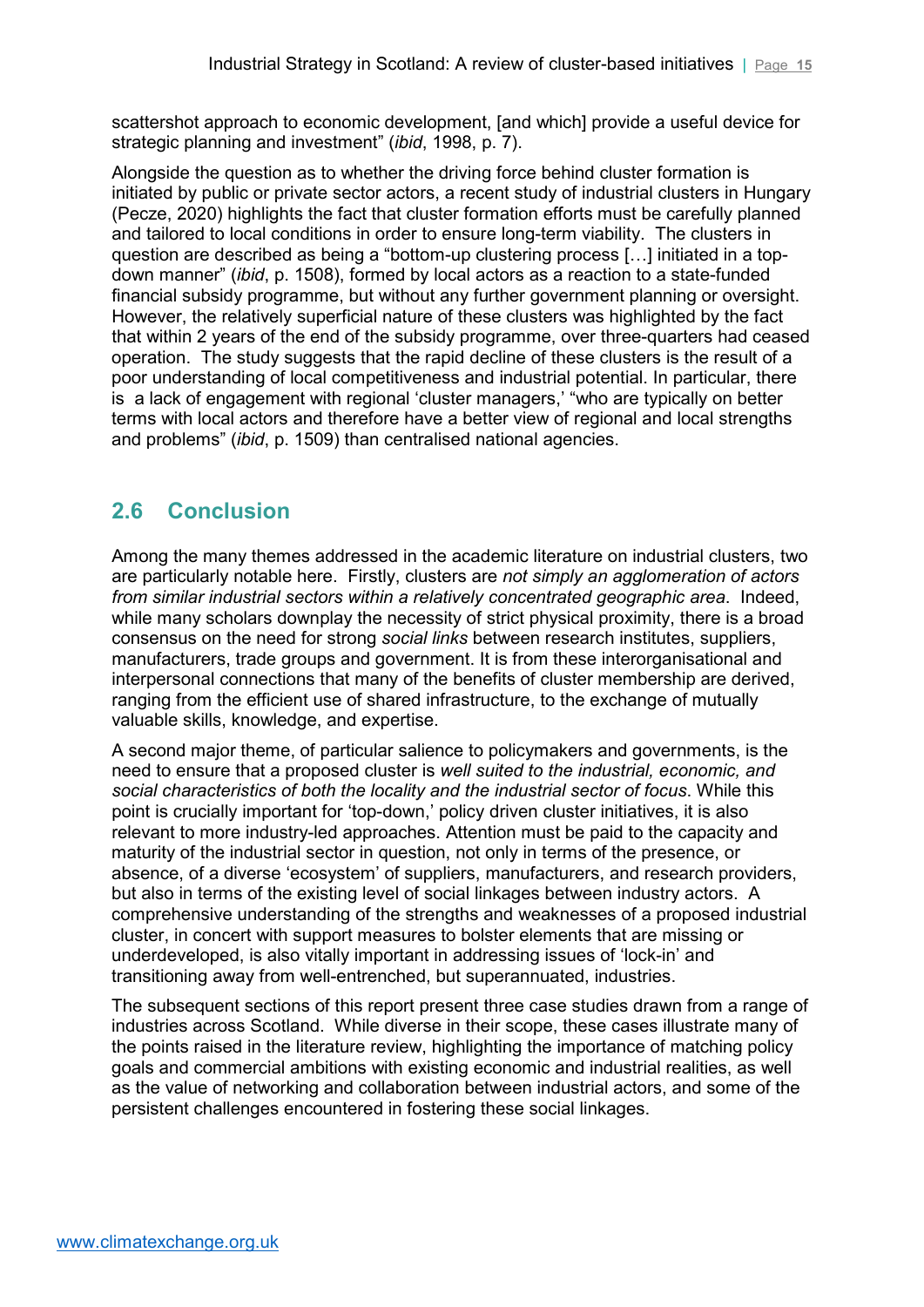# <span id="page-15-0"></span>**3** Case study 1: 'Silicon Glen' and the Scottish High Technology Sector

Silicon Glen is an example of how favourable international economic and market trends, coupled with longstanding government support of inward investment as a driver for industrial growth, resulted in the establishment of a Scottish high technology sector – albeit one largely restricted to manufacturing and assembly work on behalf of foreign-owned multinational corporations. While this case demonstrates the potential for policy interventions as a means for achieving rapid industrial expansion, it also illustrates some of the risks for smaller regional economies in dealing with large technology firms with global, highly cost-sensitive supply chains. Indeed, the example of Silicon Glen shows how a sector based largely on lowerskilled manufacturing jobs can be transitory, especially if foreign multinationals are not deeply 'embedded' into a region's economic and industrial landscape through strong linkages to local suppliers and spin-off firms.

# <span id="page-15-1"></span>**3.1 Background: What is Silicon Glen?**

Silicon Glen refers the cluster of high technology and electronics firms that operated throughout central Scotland from the mid-20<sup>th</sup> century until the early 2000s. Haug (1986), in one of the most comprehensive scholarly studies of the subject, sets the geographic bounds as the corridor defined by Edinburgh, Dundee, Greenock, and Ayr, with other reports also drawing attention to significant facilities in Livingston (Pollock, 1981), Glenrothes (Moreton, 1981; Beardsley, 1993), and Erskine (Egeraat and Jacobson, 2004).

The actual term 'Silicon Glen' rose to prominence in the 1970s as a reference to Silicon Valley (Saxenian, 1996), the famous high technology cluster in the United States. The use of such 'Silicon landscape' terminology to refer to similar high technology clusters is a worldwide phenomenon, with examples ranging from Silicon Fen around Cambridge, England, to Silicon Bog in central Ireland and Silicon Polder in the Netherlands (Owen, 2007).

However, according to Haug (1986) the roots of the Scottish high technology sector can be traced back to the mid-1940s, when British electronics firm Ferranti Limited moved a factory to Edinburgh in an effort to escape bombing raids in England. In the decades following World War Two, this initial example of inward investment from firms outside Scotland intensified. Throughout the 1950s – 1970s, a wave of manufacturing and assembly facilities built by major American corporations such as IBM, Honeywell, and Texas Instruments meant that by 1981, of the over 200 companies in the Scottish high technology industry, US-owned multinational enterprises (MNEs) and their subsidiaries comprised almost one quarter, employing over 40% of the workforce (Haug, 1986, p. 104). Beginning in the 1970s, successive waves of European and Japanese firms including Philips, Mitsubishi, and NEC began investing in Silicon Glen, with entrants from Korean and Taiwanese firms also opening facilities in the 1980s and 1990s (Collinson, 2000, p. 221).

While it is important not to overlook the fact that Silicon Glen also featured a handful of indigenous firms – hard disk manufacturer Rodime and PC assembly firm Mimtec being two notable examples (Egeraat and Jacobson, 2004) – the bulk of the investment, and industrial activity, was carried out by foreign-owned corporations. For example, Egeraat and Jacobson (2004, p. 833) compiled a list of major investments and plant openings in the Scottish computer components sector between the 1950s and 1998: out of 42 entries, only 11 were due to indigenous firms, with only 1 made after 1990. Similarly, Turok (1993a, p. 370) notes that throughout the 1980s, the proportion of employees in Silicon Glen working at British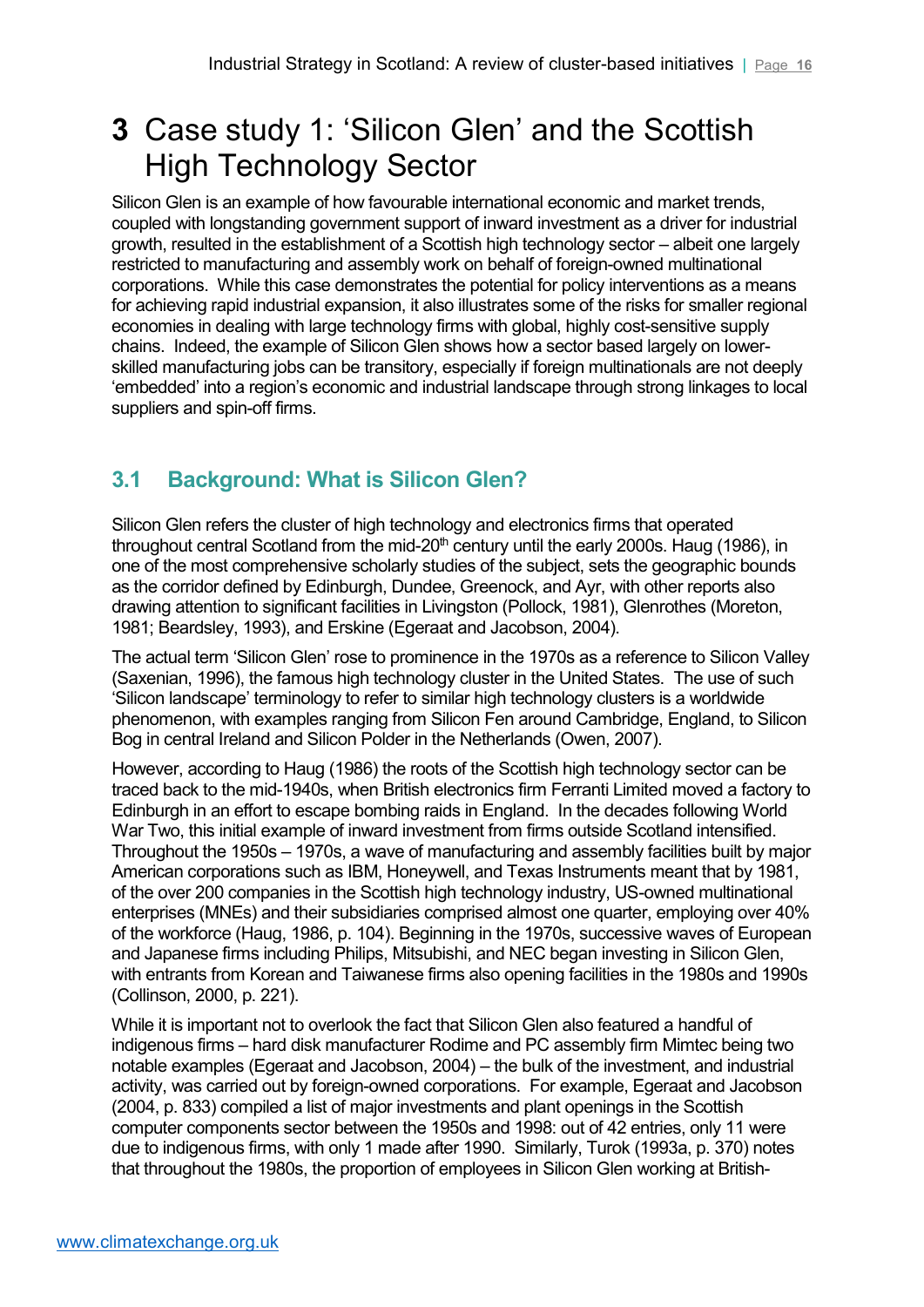owned firms fell from 58% to 49%, compared to a UK-ownership level of over 80% in the rest of the manufacturing sector. By 1991, nearly six out of ten workers in Silicon Glen were employed by foreign-owned firms (48% of which were American), compared to only 14% from Scottish-owned firms (*ibid*, p. 374).

## <span id="page-16-0"></span>**3.2 Origins of Silicon Glen: The Rise of an Industrial Cluster**

The growth of the Scottish high technology sector – and in particular, the high level of foreignowned firms – can be linked to longstanding efforts on the part of policymakers to attract inward investment to the country. Starting in the 1950s, the UK Ministry of Supply, as well as the Scottish Office and the Scottish Council played an active role in using inward investment as means of expanding Scotland's industrial and manufacturing base (McCann, 1997, p. 696). Throughout the 1960s and 1970s the Scottish Development Agency (SDA), the precursor to Scottish Enterprise, targeted the electronics industry as "one of the three most important 'areas of attack' regarding inward investment" (Egeraat and Jacobson, 2004, p. 818). Within the SDA, the Locate in Scotland bureau marketed Scotland as a means for foreign – primarily American – firms to access both the UK and European markets, highlighting an Englishspeaking, highly-skilled and relatively low-cost manufacturing labour pool.

For their part, foreign MNEs had a range of motivations and rationales for locating in the UK, and Scotland in particular. Again, the size, availability, and nature of the Scottish workforce – English-speaking, skilled in industrial manufacturing, and relatively inexpensive – is mentioned in a number of scholarly sources as an important factor (McCalman, 1992; Turok, 1993b; McCann, 1997). Egeraat and Jacobson (2004, p. 824) also note the link between the availability of this "highly flexible workforce" and high levels of unemployment in post-war Scotland as a result of the decline of more traditional industries such as shipbuilding and heavy engineering.

Survey data collected by Haug (1986) from representatives of 14 American high technology MNEs with facilities in Scotland sheds light on some of the reasons why these firms chose to locate in Silicon Glen. As well as being in line with how the SDA had framed Scotland as a site for inward investment, these data show that European and UK market proximity, low initial start-up costs, and the availability of a skilled manufacturing labour pool were also seen as paramount by US firms. One noteworthy result, however, was the relatively low ranking that survey respondents gave to the availability of technicians, engineers, and scientists, which Haug asserts as evidence for the manufacturing, rather than R&D, focus of these foreign investments.

This point is further highlighted by the notable difference between this survey data from Silicon Glen, and those from similar surveys regarding the location choices for domestic facilities within the US, where over 90% of respondents rated the availability of "technical and professional labour as the leading attribute" (*ibid*, p. 109). Haug neatly summarises how these survey data reflect fundamentally different attitudes to the roles of domestic versus overseas facilities: "this indicates that facilities in the United States are the corporation's technology and product innovation centres and that foreign plants are established to initially expand manufacturing, and not technological, capabilities" (*ibid,* p. 109).

Haug's survey data also demonstrate the role that UK and Scottish government policy and economic development strategies played in influencing the decision of US MNEs to locate within Silicon Glen. For example, financial grants and other incentive programmes, beginning in the 1940s and 1950s with Industrial Development Certificates, and later in the 1960s and 1970s with Regional Development Grants administered by the SDA, were mentioned by numerous firms as essential reasons for locating production facilities in Silicon Glen, as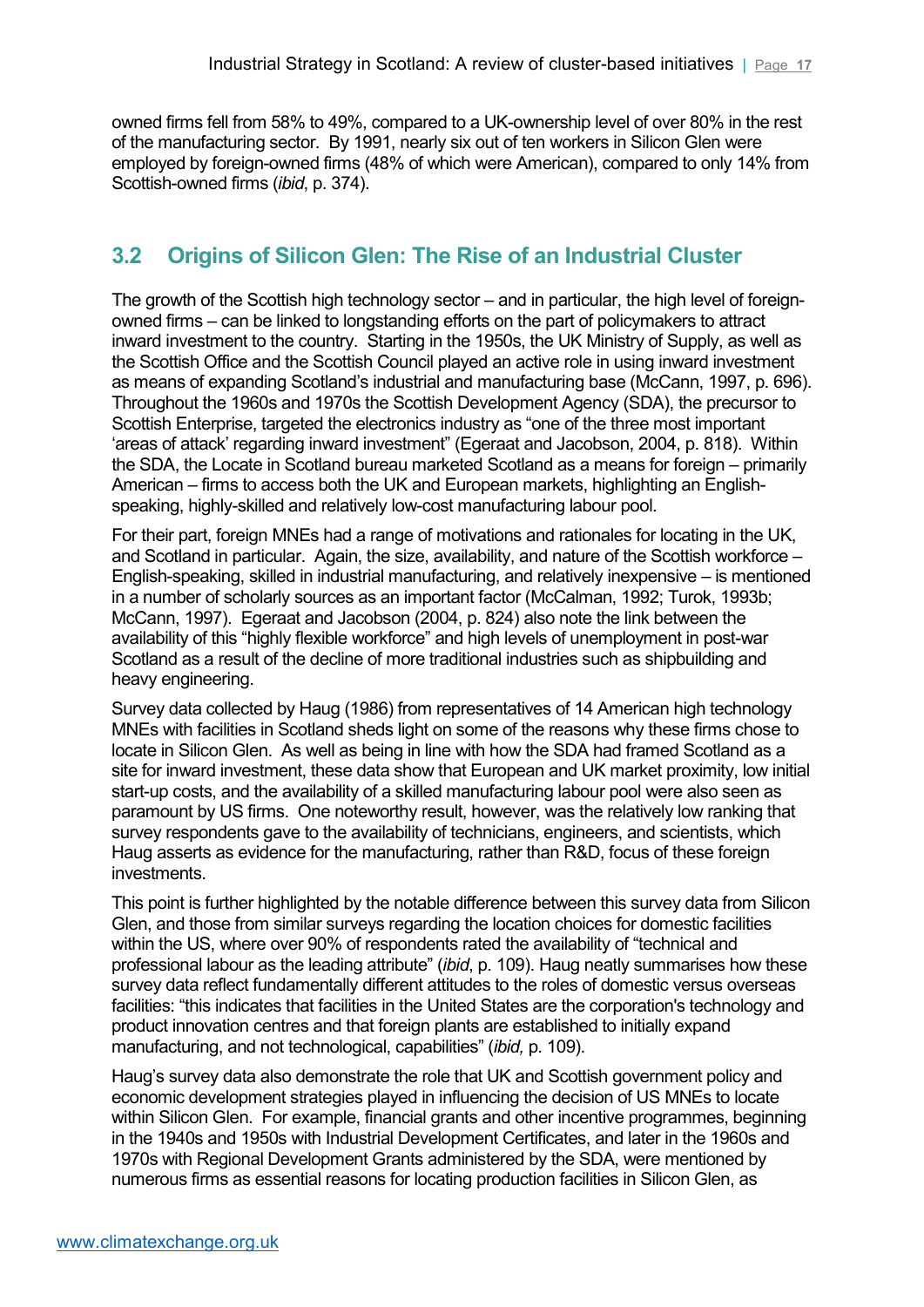opposed to elsewhere in the UK or in continental Europe. One specific case is mentioned from the 1950s where an MP actively pursued an American electronics firm, promising to construct a publicly-funded factory if they were to locate their business in his central Scottish district (*ibid*, p. 109). The existence of pre-built 'advance factories' and related industrial infrastructure, along with the SDA-operated industrial estates that first arose in the 1960s, were also mentioned by several respondents as important incentives, not least of all as they offered a quick and easy means of scaling up production and more rapid access to the burgeoning European markets.

Haug argues that, while in the 1950s and 1960s decisions by foreign MNEs to invest in Scotland were based on a combination of government incentives and an attractive labour pool, by the 1970s and 1980s the region had achieved a critical mass of infrastructure, suppliers, university connections, and other 'concentration economies'. Indeed, the reputation of Silicon Glen as an industrial cluster and an attractive location to base manufacturing operations had begun to gain traction in the high technology sector. One of Haug's survey respondents declared that "the Central Belt of Scotland has become the Silicon Valley of Europe," a fact that made "it natural for [our firm] to locate [there]" (*ibid*, p. 111). Similarly, Hood (1991) enumerated some of the features that make Silicon Glen an attractive site for foreign MNEs, such as "the educational infrastructure, the supplier base (particularly for electronics), the track record of existing overseas companies, and the work of Locate in Scotland" (*ibid*, p. 20). In doing so, they described many of the characteristics of a welldeveloped industrial cluster, as well as the role that path dependency plays in cluster growth.

## <span id="page-17-0"></span>**3.3 Decline of Silicon Glen: "A Low-Cost Manufacturing Business in a High-Cost Country"**

Egeraat and Jacobson identify 1998 as the high-water mark for the Scottish computer assembly and component manufacturing sector, and Silicon Glen as a whole (2004, p. 822). Successive waves of plant closures and major job-losses which began in the mid-1990s accelerated in the latter part of the decade, with IBM, Sun Microsystems, Compaq, and a host of other firms ceasing operations in Scotland by 2002. Many of these plant closures were the result of corporate restructuring strategies on the part of foreign-owned management or parent companies, who invariably decided to move their Scotland-based operations to lower-wage economies such as Hungary, Czechia, Taiwan, and mainland China.

Building on interviews conducted with representatives of microcomputer companies, Egeraat and Jacobson argue that this exodus is due to the fact that, by the late 1990s, the main reasons why foreign firms initially decided to locate in Scotland – namely, "the flexibility of the labour force and relatively low labour costs" (2004, p. 825) – no longer existed. Throughout the post-war decades, Scotland – along with Ireland, who witnessed a similar rise and fall of their own technology manufacturing sector – had functioned as "the new semi-periphery of Europe" (*ibid,* p. 825) with labour costs well below neighbouring countries. These were ideal conditions for MNEs to locate facilities to undertake the "less qualified, more standardised and more factor-cost sensitive parts of the production chain" such as final-stage assembly work (*ibid,* p. 823). However, rising wages in the 1990s meant the loss of one of Silicon Glen's major competitive advantages, making the increasingly industrialised economies of Eastern Europe and South-East Asia cheaper, more attractive alternatives for multinational technology firms.

In media reports from the 1990s and 2000s, a number of industry experts point to the nature of the work being done in the plants and factories of Silicon Glen as one reason for its decline, arguing that the Scottish sector had little in common with the American technology cluster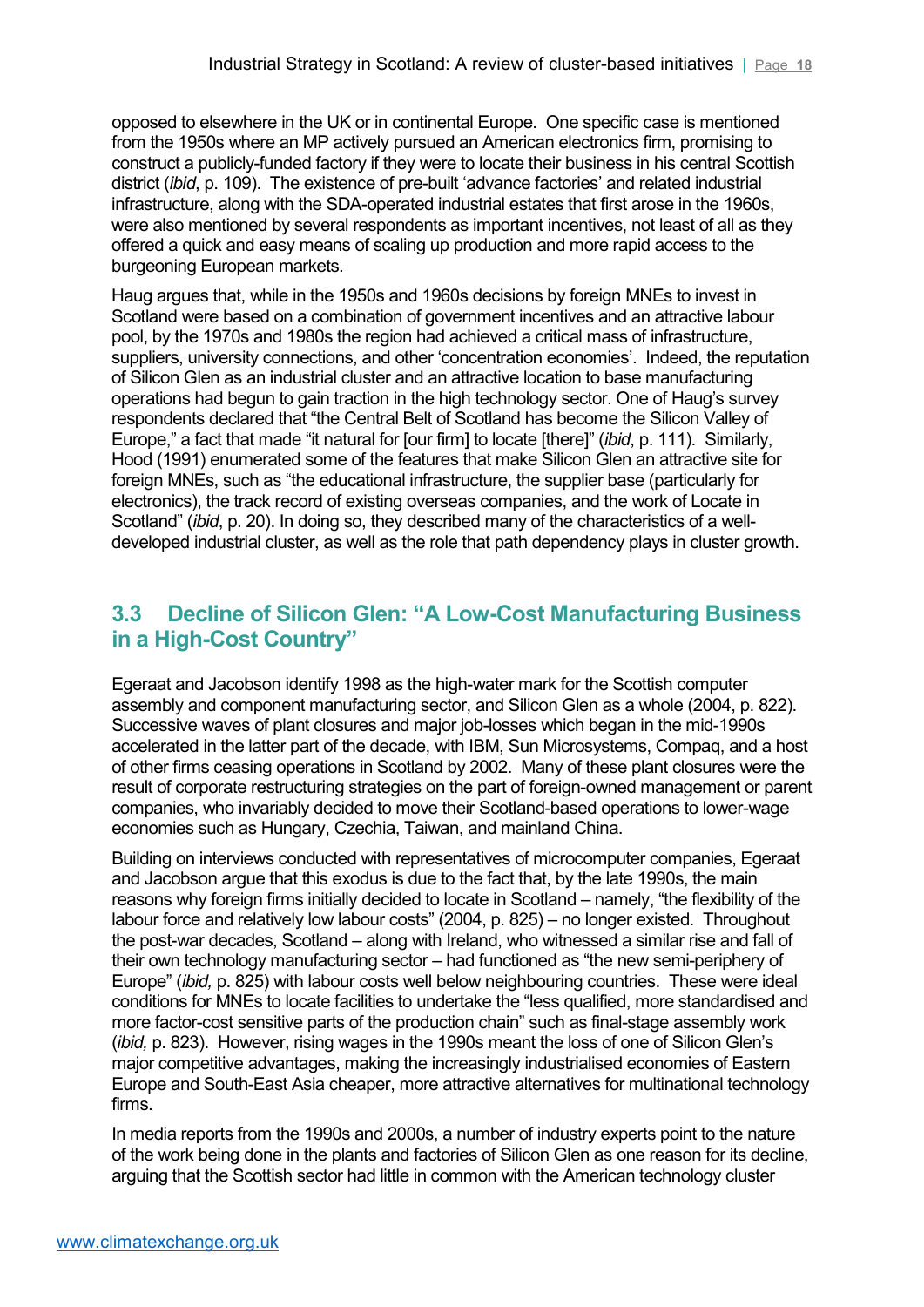whose name it alluded to. Former Sun Microsystems executive and industry lobbyist Hugh Aitken asserted that Silicon Glen was "as near to Silicon Valley as it is to the moon" (BBC News, 2003). Rather than engaging in the higher-value innovation and research work that have long been associated with the success of Silicon Valley (Saxenian, 1996), Aitken claimed that most operations in Silicon Glen were merely "screwdriver shops,". He referred to plants that simply perform final-assembly operations of more complicated – and higher value – components that were manufactured elsewhere and that "the old screwdriver business is long gone: now, all that sort of thing is done in Eastern Europe". Jim Rigby, then an executive at Hewlett-Packard, a decade earlier, expressed similar concerns: "Where Silicon Glen has failed is that not enough companies have brought in chains of research and development and marketing expertise. If all you do is put something in a box, there'll always be somebody who can do it cheaper" (Beardsley, 1993)."

A variety of scholarly sources support the above observations. In their detailed analysis of the nature of industrial activity within Silicon Glen, Egeraat and Jacobson (2004) note that until the 1980s, the sector was dominated by computer assembly work, with almost all of the highervalue component manufacturing work was done elsewhere and imported to Scottish facilities (Collinson, 2000). According to Turok (1993a, 1997), concerted efforts on the part of the SDA to expand and strengthen the supplier base in Scotland – either through indigenous firms or inward investment – achieved very modest success, increasing the percentage of locallysourced components from 10% in 1979 to between 12 and 15% a decade later. Despite this improvement, a 1991 survey revealed that Scotland-based firms provided mainly 'low-tech' parts such as cables, metal cases, and printed materials, with almost all of the sophisticated, higher-value components being imported (Turok, 1993a). The rare examples of high-value component manufacture work being done in Scotland generally involved foreign-owned, rather than indigenous, firms, as was the case of Shin-etsu Handotai, a Japanese silicon wafer producer based in Silicon Glen for the express purpose of supplying the nearby NEC Semiconductors plant, another Japanese MNE (Collinson, 2000, p. 222).

# <span id="page-18-0"></span>**3.4 Analysis: Why Did Silicon Glen Decline?**

The academic literature identifies two distinct, but complimentary explanations for the ultimate decline of Silicon Glen. The first explanation focuses on the type of work being done in the factories and plants of Silicon Glen, while the second is related to the extent to which the high technology sector, and especially its foreign-owned actors, were significantly 'embedded' in the wider Scottish economy.

The first explanation arises from work done by Haug (1986) on "post-location investment patterns," or the direction in which a given industry could, or would, evolve after an initial influx of foreign-owned manufacturing and assembly facilities. According to Haug, the development of a robust technology sector in Scotland would arise through four (largely, though not entirely sequential) processes (*ibid*, p. 104):

- successive periods of US inward investment
- post-location expansion in plant operations and employment
- the location and evolution of R&D activities in Scotland
- entrepreneurial spin-offs by affiliate engineers

It is interesting to note that Haug, writing in the mid-1980s using data collected in the early part of that decade, is quite sanguine about the progress being made towards these goals. Indeed, regarding the first two of the four stages, there is ample evidence to support the claim that the high technology sector in Scotland grew rapidly, in terms of employment and number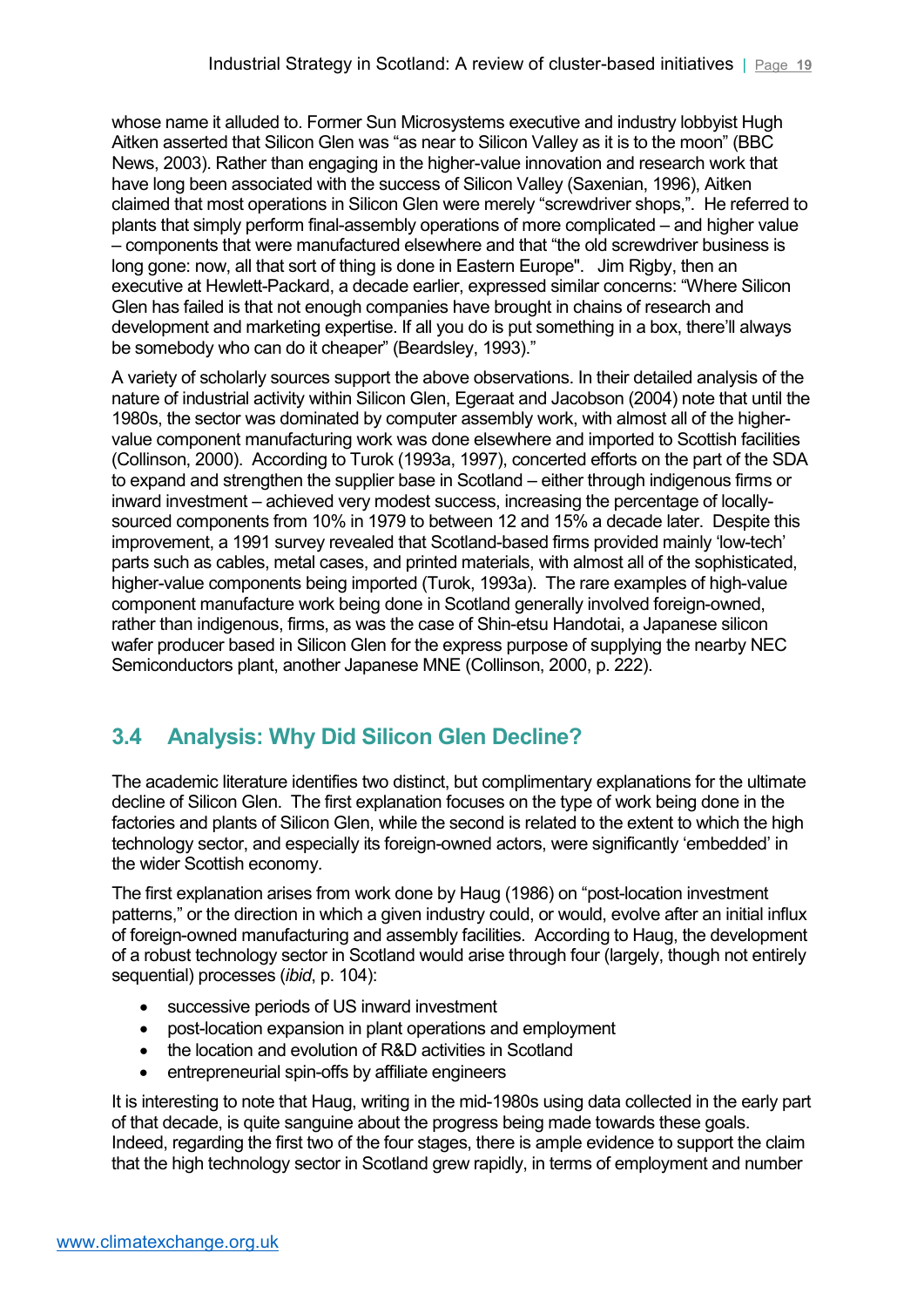of facilities, throughout the 1950s-1980s after heavy inward investment from US and other foreign firms (Haug, 1986; Egeraat and Jacobson, 2004).

Although examples of 'fourth stage' indigenous spin-offs are less numerous, Haug points to firms such as Fortonics and Rodime, started by former employees of Hewlett Packard and Burroughs, respectively, as early evidence for this phenomenon. Along similar lines, Firn and Roberts (1984) highlighted the role of university spin-off companies as an important source of indigenous technology firms, which arose as a result of their proximity to Silicon Glen's foreign actors.

However, evidence for robust, Scotland-based R&D activity – the crucial 'third stage' in Haug's development framework – is mixed. Again, Haug's analysis is optimistic: while readily acknowledging that the genesis and initial stages of Silicon Glen bore little resemblance to the more innovative and technologically sophisticated activity seen in other high technology clusters, he argues that by the end of the 1970s "similarities between Silicon Glen and Silicon Valley are readily apparent" (*ibid*, p. 114). For example, while noting that much of the initial industrial activity in Silicon Glen was limited to lower-value manufacturing and assembly work, Haug cites previously published work (Haug et al, 1983) as well as contemporary survey data as evidence that the level of R&D and other advanced technical activities in Scottish facilities increased significantly throughout the 1970s. However, Haug also notes that that the same data suggests that US-owned firms performed less R&D work in Scotland than their indigenous competitors, with research and scientific staff comprising only 9% of their workforce, compared to an average of over 30% for British-owned companies (Haug, 1986, p. 112).

Writing several years later, McCalman (1992) has a more critical assessment of extent of advanced technical and R&D work done by foreign-owned firms in Silicon Glen, describing the overall level of activity as "confusing." Referring to work published by Young et al. (1988), which suggests that some "limited" R&D capabilities have evolved – around half of subsidiaries report "some significant" R&D work, while 15% perform none – McCalman questions why this activity has not translated into significant spin-offs or local supplier networks. This assertion was supported by several academic publications, including his own previous work (McCalman, 1987; Clarke & Beaney, 1993; Turok 1993a; Collinson, 2000). While these studies generally concede that there were some improvements to the Scottish economy in terms of increased employment and expanded industrial infrastructure, McCalman asserts that "few commentators would suggest that the benefits reach any further". McCalman emphasises the point that "the attraction of inward investment in electronics has spectacularly failed in the attempt to make the industry Scottish in an ownership sense" (*ibid.*, p. 423-4).

Indeed, the second major explanation for the decline of Silicon Glen has to do with the 'embeddedness' of its foreign-owned actors within the wider Scottish industrial and economic landscape. The concept of embeddedness is related to the strength and depth of the linkages between actors in an industrial sector; historically, the growth of indigenous suppliers of materials, services, and machinery have been one of the main ways in which the benefits of inward foreign investment manifests itself in a local economy (Turok, 1993a). While the term is not typically used in the context of clusters dynamics, embeddedness has obvious similarities with the hallmarks of a well-functioning industrial cluster, many of whose benefits arise through collaboration and close partnerships between sectoral actors.

Even before the collapse of the late 1990s, scholars were debating the extent to which Silicon Glen was well-embedded into the domestic Scottish technology sector, with particular attention paid to the limited extent of local sourcing and to the paucity of spin-off enterprises from the subsidiaries and plants of the multinationals (Clarke & Beaney, 1993). For example, a pair of studies published by Turok in 1993 describe the relatively low, and decreasing, share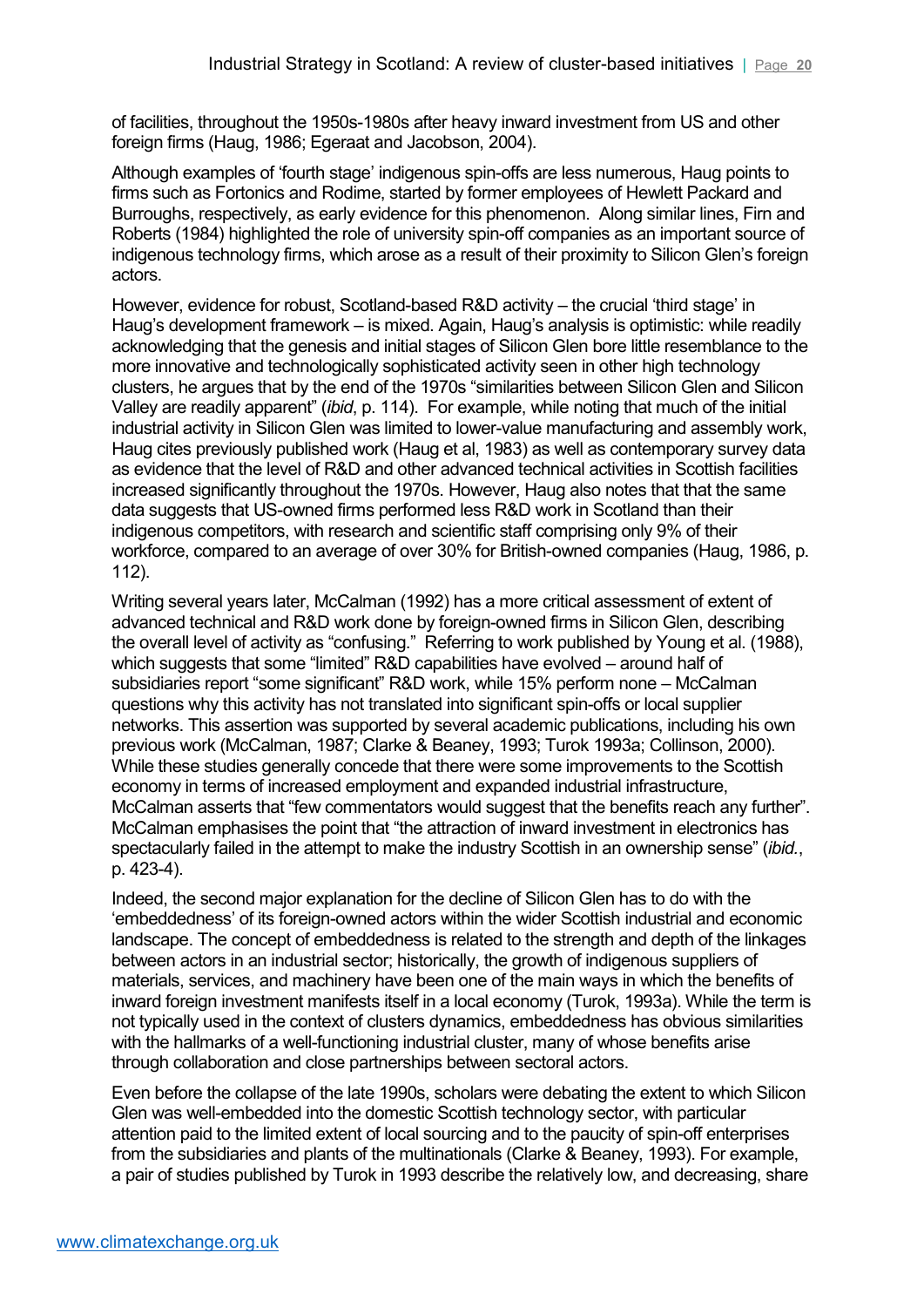of UK-owned firms in Silicon Glen (1993a), while also presenting evidence that foreign-owned firms contribute less to the Scottish economy, in terms of employment and impact on the local supply chain, than their domestic-owned counterparts (1993b). Turok accepts that the level of industrial activity in Scotland has undoubtedly grown as a result of the Silicon Glen phenomenon. However, Turok also states that the fact "that many of the materials and component were brought in from other parts of the UK or imported from abroad, with only final assembly undertaken at local establishments" (1993a, p.367) means that the overall value added to the Scottish economy was minimal.

This low level of embeddedness into the Scottish supply chain can be explained, in part, by the 'branch-plant' character of many of the foreign-owned facilities, which lack the authority to make product design or procurement decisions, or who are restricted by supply relationships dictated by parent companies (Turok, 1993b, p. 415). However, Turok also argues that a major barrier to increasing low levels of local sourcing is the relatively undeveloped state of elements of the Scottish high technology supply chain, many of whom struggled to match their global competitors in terms of the cost, and in some cases, quality or reliability of highly sophisticated products or components (1993b, p. 410). This point is supported in later work by Brand and colleagues (2000). When looking at the impact of foreign actors on manufacturing sectors in Wales, Scotland, and England's West Midlands they found that branch-plants of multinational corporations sourced a smaller proportion of their components and materials from local suppliers due in part to their access to, and existing relationships with, more sophisticated and cost-competitive global supply chains. Turok goes on to argue that while such technological and manufacturing challenges such as this are not insurmountable, many indigenous suppliers have struggled to upgrade their operations, often citing "the lack of longterm 'patient' resources from financial institutions or government agencies" (*ibid,* 1993b, p. 415).

However, in a publication written in direct response to Turok's work, McCann (1997) argues that the essentially global nature of the high technology industry – characterised by large, multinational firms and global supply chains– means that the expectation of high levels of embeddedness within Silicon Glen, or indeed any one regional technology cluster, is unreasonable (p. 701). McCann also downplays the relatively low levels of domestic ownership, arguing that such "a general change in the trend of regional technological ownership can take several generations" (*ibid.*) echoing the scholarly consensus that cluster growth, and the formation of deep linkages between sectoral actors, are held to be slow, multigenerational processes (see sections 2.2 and 2.4). McCann also asserts that comparisons between Silicon Glen and other clusters such as Silicon Valley are improper. The latter is more akin to a 'information-trading cluster' (McCann, 1995), whose primary focus is on knowledge exchange and intellectual property development, whereas the Scottish case should be more accurately thought of as a 'production agglomeration' arranged to make the most efficient use of industrial infrastructure. This includes transportation networks and skilled labour pools. McCann takes the view that, when compared with similar 'production agglomeration' examples such as the automotive industry, Silicon Glen could be considered a success; it is important to note, however, that this analysis dates from the mid-1990s and prior to the dramatic contraction the sector underwent over the subsequent decade. In contrast, later analysis from Collinson (2000) explicitly points to low levels of embeddedness, exacerbated by "the over-emphasis on attracting inward investment by policy-makers in Scotland," as a key reason why Silicon Glen lacked a "virtuous cycle of self-generating growth" that could have buttressed the sector against the eventual – perhaps inevitable – departure of large numbers of foreign-owned firms.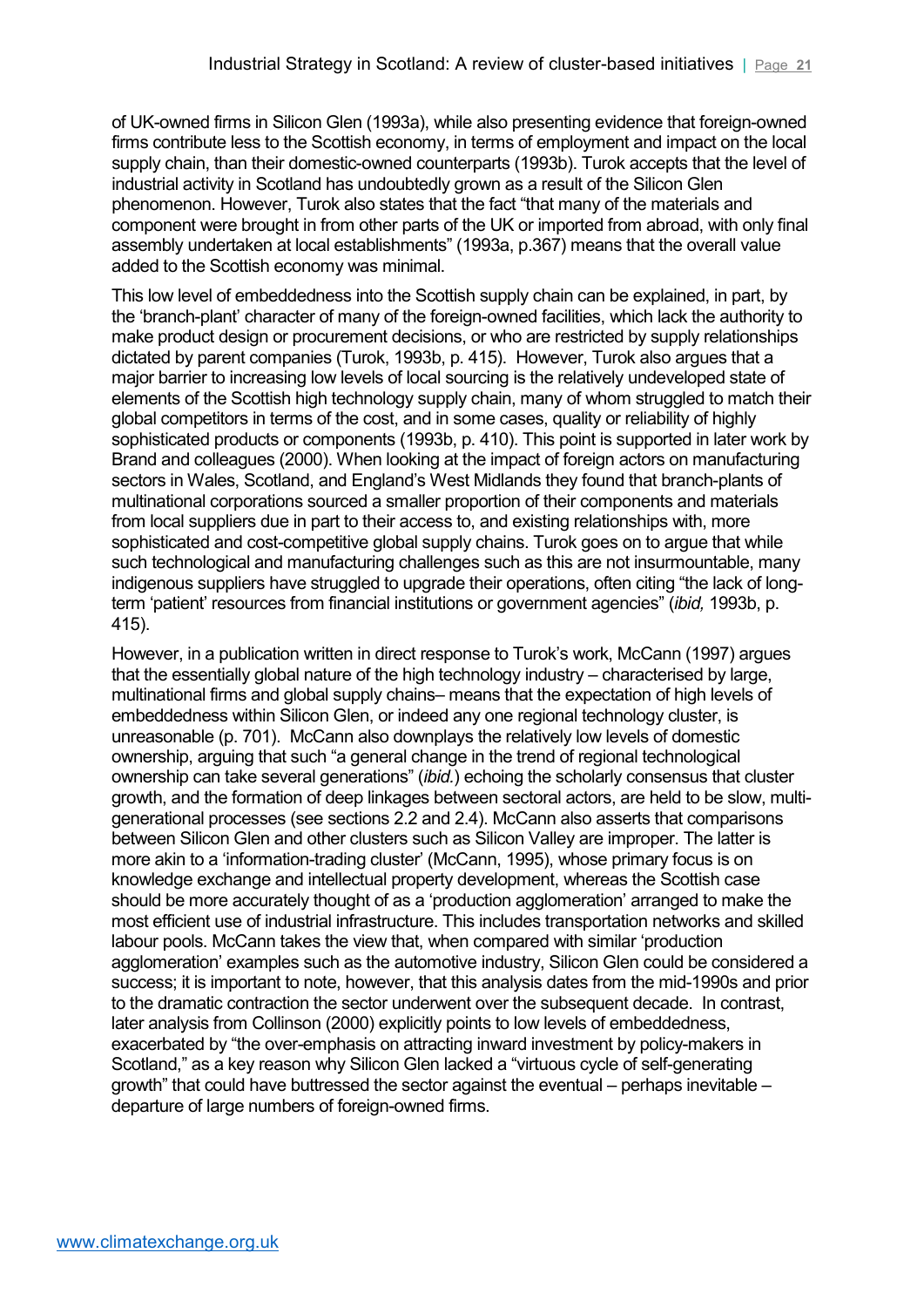# <span id="page-21-0"></span>4 Case Study 2: Scotland's Intermediary Technology Initiative (ITI)

Unlike the case of Silicon Glen, the ITI is an example of a specific policy initiative that aimed to improve the innovative, rather than the manufacturing, performance of three distinct sectors of the Scottish economy. One of the ITI's main goals was to translate Scotland's considerable – and largely university-based –research capacity into new technology-based spin-off companies, in an effort to capitalise on what it identified as emerging global commercial opportunities. Towards this end, the ITI sought to build up early-stage industrial clusters by fostering collaborations and business relationships between fundamental research providers and technology firms in Scotland.

## <span id="page-21-1"></span>**4.1 Background: Increasing Innovative Activity in the Scottish Economy**

The origins of the Intermediary Technology Initiative begin with the "Smart, Successful Scotland" economic development strategy spearheaded by Scottish Enterprise in the early 2000s (Scottish Executive, 2004). In testimony given to the Enterprise and Culture Committee of Scottish Parliament in November 2003, Dr Janet Brown, director of competitive business at Scottish Enterprise, noted that there was a significant productivity gap between Scotland and the rest of Europe. She linked this to a lack of innovation and low levels of business-led research and development (Scottish Parliament, 2003, col. 307-8). According to Dr Brown, this hindered the ability of Scottish companies "to take advantage of new opportunities and to improve their production mechanisms and new product introductions," which she argued was "a significant contribution to the poor performance of Scotland's economy" compared to both the wider UK, and the OECD as a whole. With this in mind, Scottish Enterprise sought a means of 'jump-starting' private sector R&D and innovative activity, a way "to achieve a large corporate R&D focus in Scotland in the absence of large corporate R&D activity" (*ibid*.).

A Scottish Enterprise report *ITI Scotland – Realising Scotland's Potential* (Scottish Enterprise, 2003) further elaborates on the strengths and weakness of the Scottish economy, outlining the problems that the ITI was designed to solve. While noting that Scotland has "world class research in many fields, an excellent educational system and skilled, adaptive people," the report also asserts "there are too few high growth companies, integration and exploitation of technology is poor and research and development by companies is low" (*ibid.*, p. 3). Of particular relevance to the concept of industrial clusters, the report also observes that "few of Scotland's strategic industries are based on well-developed clusters", and those that do exist lack "critical mass, R&D intensity, and strong local linkages" (*ibid.*, p. 4). Finally, the report asserts that "developing our capacity for effective commercialisation of R&D" is a critical step to improving the performance of the Scottish economy (*ibid.*, p. 4).

# <span id="page-21-2"></span>**4.2 Policy Objectives and Proposed Role of ITI**

The Intermediary Technology Initiative was announced in December 2002, and officially launched by Scotland's Deputy First Minister Jim Wallace in September of the following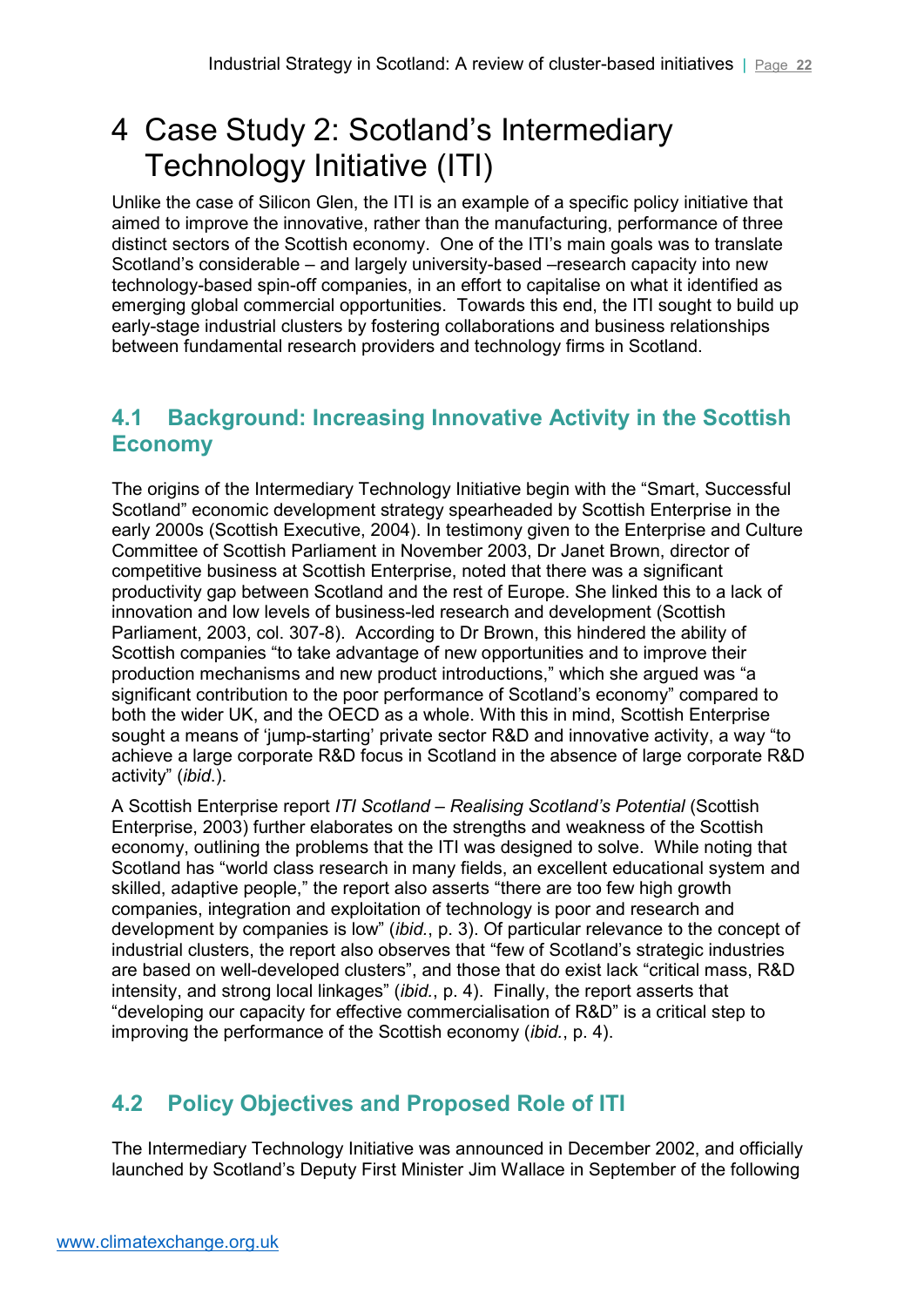year. (Scottish Enterprise, 2003; UK Parliament, 2004). The programme's projected 10 year, £450M budget was to be provided solely by Scottish Enterprise (Scottish Enterprise, 2003). The role envisioned for the ITI, as well as its institutional goals, is articulated in a variety of government reports, memoranda, and parliamentary testimony. These statements reflect a policy response tailored to the perceived weaknesses in the Scottish economy described in the previous section, particularly the anaemic levels of private sector innovation, and the low 'birth-rate' of new "high-value, high-technology companies" (*ibid.*, p. 2).

For example, in oral testimony given to the Enterprise and Culture Committee of the Scottish Parliament, Dr Janet Brown of Scottish Enterprise stated that the goal of the ITI "is to help to increase the number of companies that are actively pursuing new market in the global marketplace through high technology" (Scottish Parliament, 2003, col. 308). During the same hearing, Gordon Campbell, inaugural chairman of ITI, emphasised the "market-driven" focus of the organisation, noting that (*ibid.*, col. 309):

*[ITI's] remit is to identify opportunities and to match fundamental research to those opportunities, not to operate the other way around. Some organisations look for markets for existing technologies but the ITIs take a different approach. They consider market requirements and match technology to them.* 

Later in his testimony, Campbell clarified these remarks, stating that the term "fundamental research" was inapt, as "I prefer to use the phrase "enabling research," because it is not the basic research, it is the next step down in development" (*ibid.*). One scholar, commenting on the testimony of Brown and Campbell, summarised the role of the ITI as "a link between the basic research in the universities and the further applied research needed to transfer that work to a market" (MacQueen, 2004, p. 6).

The "rigorous commercial focus" (Scottish Parliament, 2005) of the ITI is highlighted numerous times by other sources. For example, ITI management were keen to emphasise the organisation's "commercial credibility," and felt that it was important that it "be perceived as a "real business" led by "real business people,"" noting that nearly its entire staff had been recruited from the private sector (*ibid.*). Other reports and publications emphasise that the programme is not a replacement for basic academic research, nor does it give grants (ITI Scotland, 2003) and only funds a project when it can find both a credible commercialisation strategy and the opportunity for a clear return on its investment (Scottish Parliament, 2005). Identifying, funding, and supporting the development of innovative research projects would be only one part of the ITI's remit, and largely a means towards the programme's ultimate goal of commercialising new technological and scientific advances, either through the creation of new technology firms, or through licensing newly created intellectual property (IP) to existing companies. Both the ambitious nature of the ITI programme, and its commercial focus, are reflected in the performance metrics set by Scottish Enterprise, which anticipated the creation of 75 new technology firms as a direct result of the programme's initial 10-year run, a figure that was expected to reach 170 after 20 years (Brown et al., 2016, p. 1265).

## <span id="page-22-0"></span>**4.3 ITI as a Route to Industrial Clusters**

Although not explicitly driven by regional clustering objectives, many of the ITI's proposed means of addressing issues within the Scottish innovation system are congruent with the formation of industrial clusters, and increased levels of intra-sectoral partnership and collaboration. For example, in its *A Smart, Successful Scotland* report, the Scottish Executive notes how "real opportunities exist in extending the ability of existing business to 'pull' ideas and experiences from our research base," but that this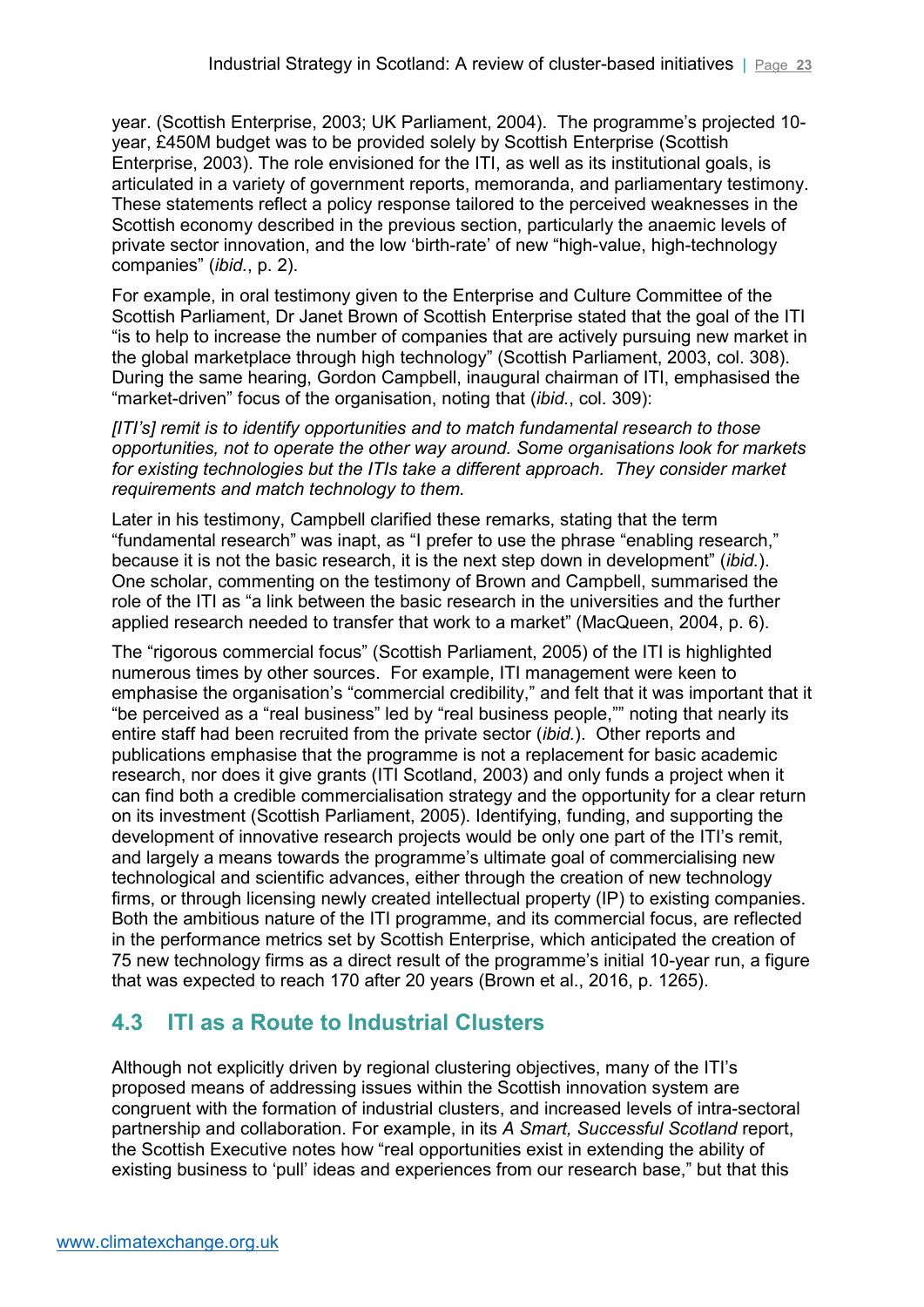would require close cooperation between knowledge generators in universities and knowledge exploiters in the private sector (Scottish Executive, 2004, pp. 16-17). Building on this point, a memorandum from Scottish Enterprise submitted to the UK Parliament's House of Lords emphasises the need to "increase the level of exchange between the research and corporate sectors in Scotland," as well as "promoting Scotland as an important centre for specific technologies" (UK Parliament, 2004).

Similar written evidence given to the Scottish Parliament states that one of the aims of the ITI is to foster new connections between sectoral actors, noting that "the ITI model relies on the long-term nature of knowledge-sharing collaborations and the continuity of interactions both with, and between academia and industry" (Scottish Parliament, 2005). Indeed, this memorandum also notes that the term 'Intermediary' was deliberately chosen to reflect how the ITI's role would be "to bridge the innovation gap between early-stage research and high-growth business opportunities" (Scottish Parliament, 2005), underlining how increased levels of collaboration and interconnectivity were viewed as one of the expected outcomes of the programme.

In a report prepared for Scottish Government detailing the strengths and weaknesses of various aspects of country's technology innovation landscape, Roper and colleagues situate the ITI as a continuation of what they consider "Scottish Enterprise's longstanding cluster approach,". They argue that its formation was motivated by a desire to "enable businesses to gain from complementarities, collaborations and 'knowledge spillovers' especially where related firms operate in geographical proximity" (Roper et al., 2006, p. 61). In Roper's analysis, the programme would also help to "overcome barriers to connectivity arising from the existence of established 'communities of practice'" (*ibid.*) by facilitating networking and collaboration between sectoral actors. As evidence for these claims, the authors cite various ITI-hosted networking events and informal meetings between investors, business leaders, and academics designed to "create trust, reputation, and communication channels among innovation constituencies" (*ibid.*). One final, noteworthy point raised in this independent report, and somewhat at odds with the ambitious goals and timeframe set by Scottish Enterprise for the ITI, is the assertion that robust intra-sectoral connections and fruitful collaborations would develop gradually. They assert that the rise of "industry groupings (clusters) with global status is likely to be a *generational* process" (*ibid.,* emphasis added).

# <span id="page-23-0"></span>**4.4 The ITI Operating Model & IP Management**

The Intermediary Technology Initiative was comprised of three divisions, or Intermediary Technology Institutes (also referred to, somewhat confusingly, as ITIs), each focused on a particular industrial sector: Life Sciences, based in Dundee; Techmedia (i.e. digital media, information and communication technology), located in Glasgow; and Energy (including oil and gas, as well as renewable energy technologies), operating out of Aberdeen. These Institutes were to fulfil a variety of business development and market support roles for actors in their sector, including the identification of both market-ready intellectual property in Scotland as well as potential global markets; commissioning new research to bring extant IP 'closer to market'; and assisting with the commercialisation and spin-off process (Huggins and Kitigawa, 2012).

In addition to being used internally to shape the priorities and focus of each Institute, the foresighting data compiled by ITI was also available to private firms through fees-based membership scheme. Membership in ITI was available at two levels (ITI Scotland, 2003, p. 5) :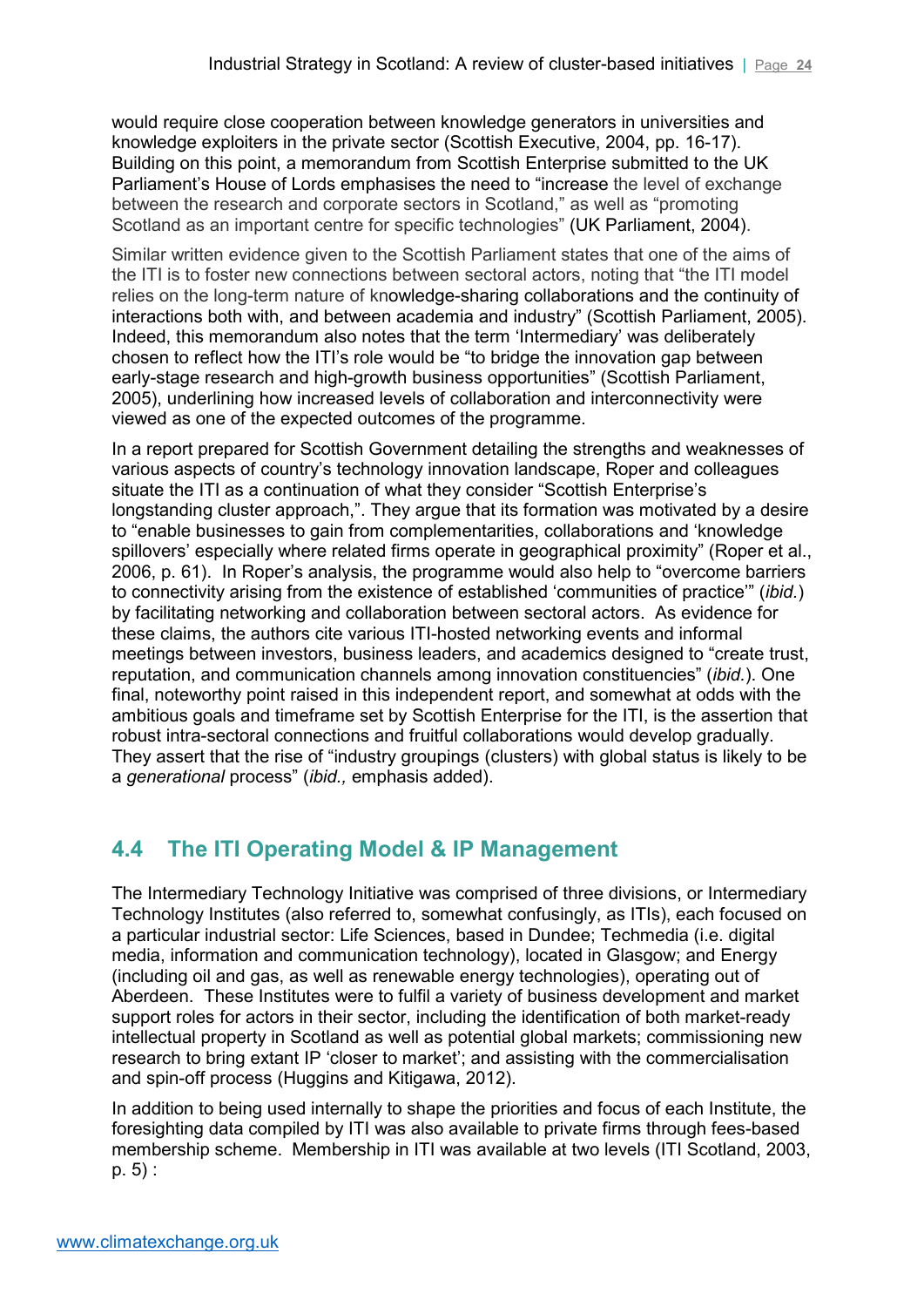- General membership, where for a £400 fee companies received proprietary market analyses, as well as access to "a global network of companies and researchers in key market sectors;"
- The more costly Programme membership, which claimed to give firms "the opportunity to actively participate in programme development," presumably influencing the research commissioning and commercialisation functions of ITI

Information regarding the membership application – or even possible recruitment – process is scarce; although according to a statement from ITI Scotland over 40 applications for General membership had been received as of March 2004 (UK Parliament, 2004). Perhaps surprisingly, given ITI's stated focus of increasing the level of innovative activity within the Scottish economy and improving the competitiveness of Scottish firms, there were no geographic or national requirements for participation in the scheme. One ITI publication emphasised that "membership is open to organisations throughout the world and is in no way restricted by the geographical location of each [Institute]" (Scottish Enterprise, 2003, p.10).

As Brown and colleagues note, the viability of the ITI model was heavily dependent on the ability of the three Institutes to execute sophisticated technological foresighting, as this data was then used by programme managers to devise potential research projects (Brown et al., 2016). Prior to being commissioned, each project was evaluated based on several criteria, including global market opportunities and potential commercialisation routes; the likelihood of the creation of new, patentable intellectual property; and existing Scottish academic and corporate research base, as well as the ability for Scottish firms to exploit the technology (*ibid.*, p. 1264). While both commercial and academic research providers were eligible, most projects commissioned by the ITI went to university laboratories and research institutes (MacQueen, 2004; Brown et al., 2016), an unsurprising result given that one of the driving forces for the ITI was the low level of private sector R&D in Scotland.

Intellectual property rights were of enormous importance to the ITI model, and the organisation sought to own the IP generated in any R&D programme it commissioned. ITI chairman, Gordon Campbell, framed the practice as a matter of expediency, a way to ensure "that the institutes can have the maximum flexibility in helping the commercialisation of the intellectual property" (Scottish Parliament, 2003, col. 310). Indeed, the IP-ownership aspect of the ITI model was an integral part of the programme's overall commercialisation process. In addition to licensing IP to firms – ideally from Scotland, although foreign candidates would also be eligible (ITI Scotland, 2003, p. 5; Scottish Enterprise, 2003, p. 10) – within the three Institutes' sector of focus, the ITI model anticipated the creation of new firms that would arise because of the availability of new, 'market-ready' technology developed within the R&D programmes. University spin-offs were expected to be a major source of these new firms, followed by entrepreneurial start-ups originating from existing technology firms in Scotland (Brown et al., 2016).

The stated commercial focus of the programme was on "increasing and sustaining the birth rate of indigenous high value-added, technology- based companies," and "creating a sustainable flow of market relevant technology companies," (Scottish Enterprise, 2003). However, there is relatively little documentary evidence available from ITI or Scottish Enterprise describing in detail how the commercialisation process would actually operate. As noted above, the ITI's ownership of IP generated within the programme meant that any commercialisation scheme would necessarily involve a licensing agreement between the organisation and a potential commercialisation partner (including spin-off firms that may have formed as a result of a 'successful' ITI-funded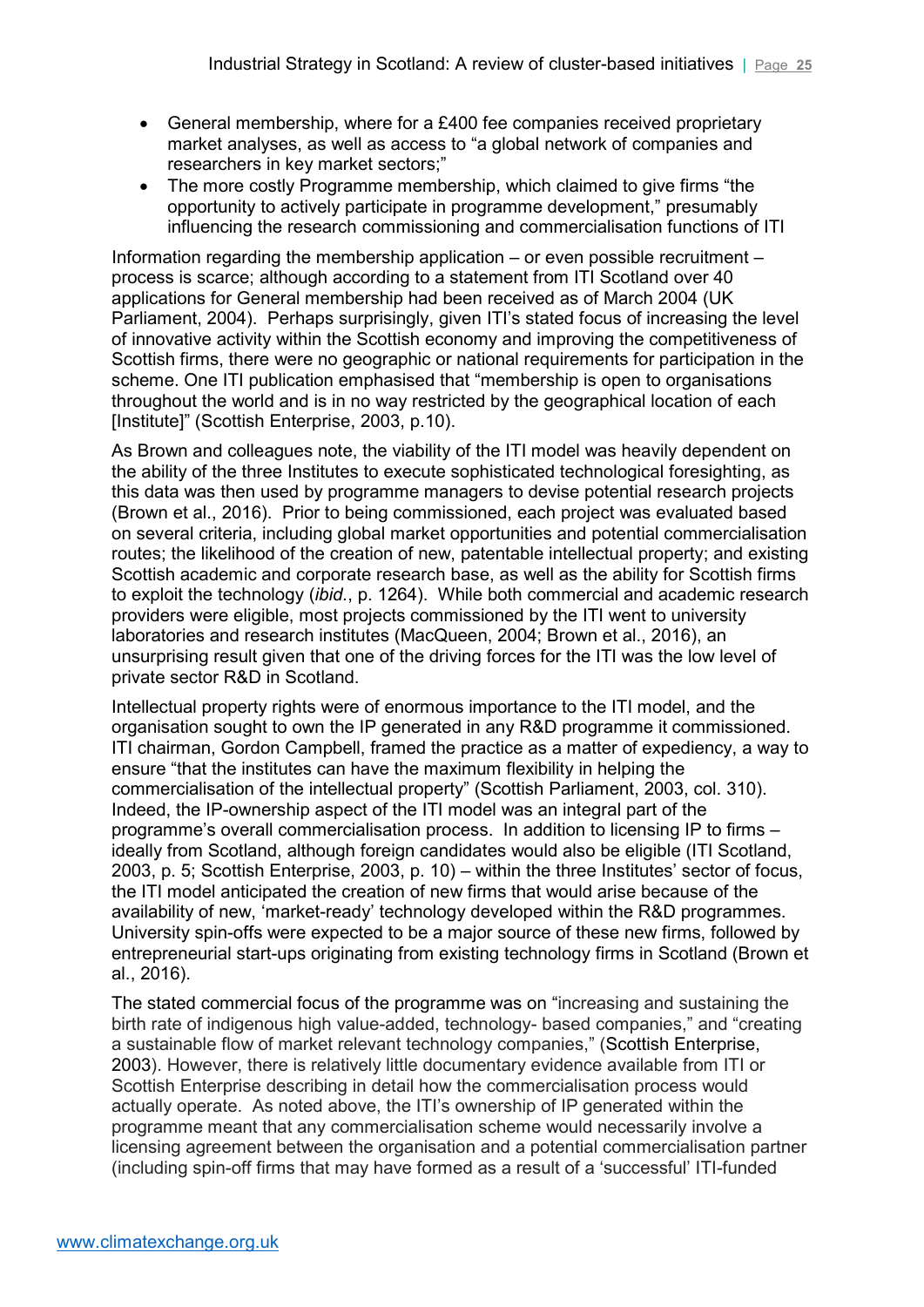research project and been instrumental in developing the IP in question). Decisions on how, and to whom, to license IP would be made by ITI management, supported by a "Commercial Advisory Group," comprised of various industrial, legal, and financial stakeholders, although there are few details as to the exact composition or role of this group (Scottish Parliament, 2003, col. 312; Scottish Enterprise, 2003, p. 9).

Brown and colleagues report that support for the commercialisation process, and in particular assistance for new spin-offs that might arise as a result of the ITI programme, was left primarily as the responsibility of existing support mechanisms provided through Scottish Enterprise, such as the High Growth Start-up Unit (Brown et al., 2016, p. 1265). The assertion that ITI's own commercialisation functions were underdeveloped is supported by the fact that following an internal review by Scottish Enterprise in 2008, the decision was made to bring the ITI – which had operated since 2003 as an arms-length organisation with considerable autonomy – under the direct control of Scottish Enterprise (The Scotsman, 2009). This was an effort to allow "greater alignment with other SE commercialisation programmes and projects, bringing increased efficiency and impact" (Scottish Enterprise, 2009).

## <span id="page-25-0"></span>**4.5 Analysis: Programme Outcomes and the 'Failure' of ITI**

The incorporation of the ITI into the wider operations of Scottish Enterprise in 2009 coincided with a dramatic decrease in programme activity (Brown et al., 2016); according to a report in The Herald newspaper, in 2010 the decision was made to commission no new R&D projects (The Herald, 2013). As of 2013, having spent only £231M of its anticipated £450M 10-year budget, the ITI programme's operations had come to an end, having achieved the following outcomes across all three sectors (Brown et al., 2016):

- Twenty-two R&D programmes completed.
- Ninety-four patents registered
- Five new technology-based firms currently trading
- Twenty-four licensing deals (with £600 000 in licensing revenue)

Regarding the ITI's record for funding and supporting technological and scientific research, an earlier work by Brown and Mason offered a somewhat positive assessment. It referred to the number of successful R&D programmes and patents as an indication that the programme had, at the very least, "been a highly effective mechanism for producing new technology in the shape of new or 'virgin' IP" (Brown and Mason, 2012, pp. 37-38). Subsequent work from the same authors takes a more critical view. They argue that the number of patents generated over the lifetime of the programme "does not seem to constitute an exceptional output for the volume of expenditure committed," (Brown et al., 2016, p. 1265). They also note that the total number of patents linked to the entire run of the ITI programme (94) is less than one-half of the total number of patents issued in Scotland in a typical year (*c.f.* 207 patents in 2011).

However, given that research commercialisation, measured by the establishment of new technology firms and the growth of the Scottish technology sector, was always held to be the pre-eminent goal of the ITI, the definitive – and unfortunately, most critical – assessment must be based on these metrics. To that end, the programme fell well short of its 10-year goal of 75 new technology firms (Brown et al., 2016), having produced only 5 companies with links to ITI-funded research. While the ITI was more successful in concluding licensing agreements with existing commercial partners, the monetary value of these two dozen contracts – just £600,000, or an average of £25,000 each – was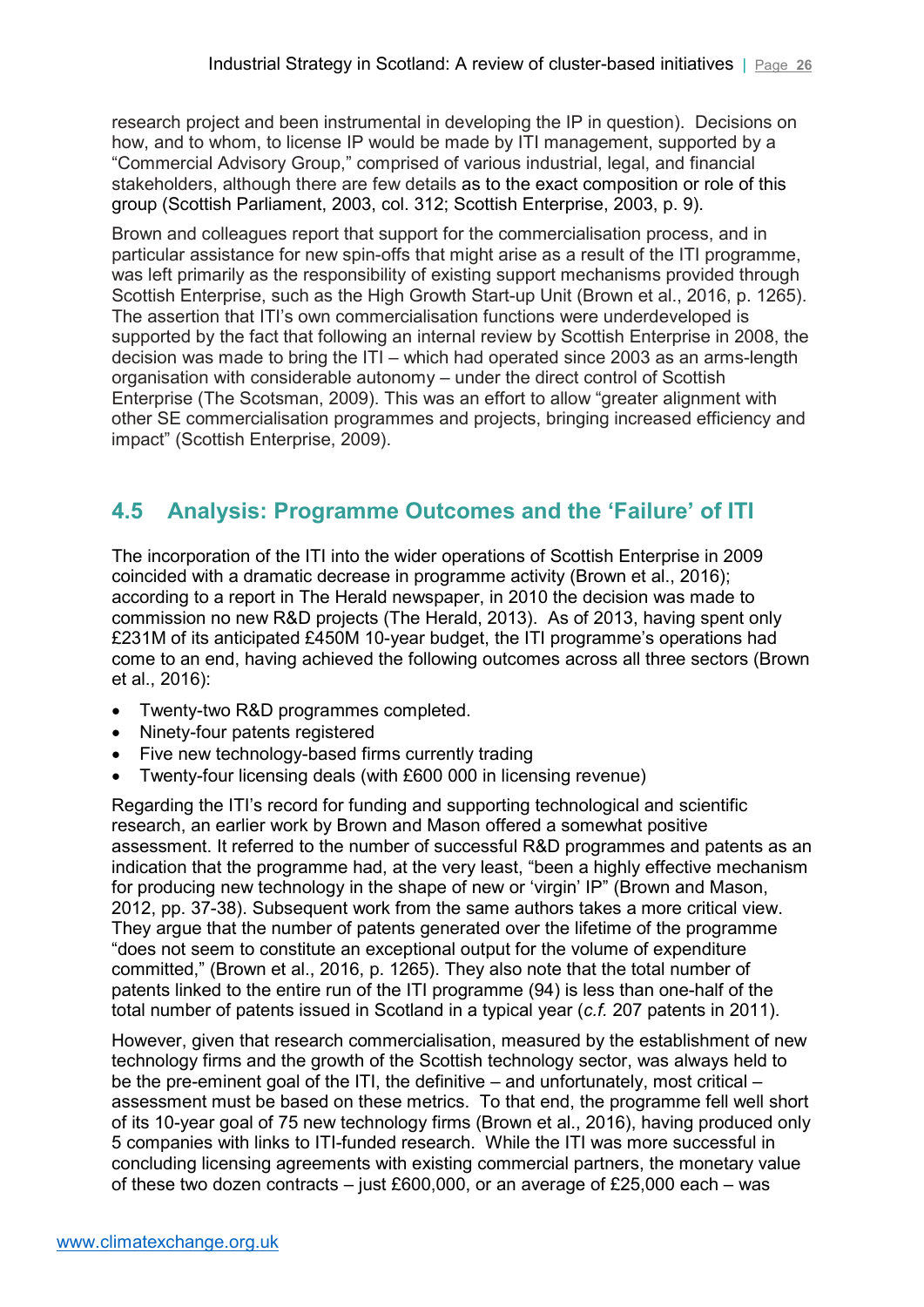decried by critics as "a paltry return" compared to the programme's total expenditures of over £200M (The Herald, 2013).

While the mismatch between these two figures is striking, it is important to place the role of licensing revenue in context. In her 2003 testimony to Scottish Parliament, Dr Janet Brown made it clear that it was never the intention of the ITI be a revenue source for its own sake. Rather than seeking to "maximise the return of intellectual property revenue to the ITIs", its goal would be to prioritise company value and overall economic impact over "simply selling to the highest bidder" (Scottish Parliament, 2003, col. 311). Thus, criticisms that the ITI did not recoup the significant investments it made on its research projects arguably fail to understand the intended role of these licensing fees within the programme. However, the low sums that these licensing agreements earned does reflect the relatively low value that commercial actors placed on the IP that was produced by the programme, directly undercutting the ITI's claim that due to its advanced foresighting ability the R&D work it commissioned would be highly sought after in the global marketplace.

Industry scholars and academics have pointed to a number of reasons to explain why the ITI programme fell short of its objectives. Many of these critiques point to a lack of awareness – or consideration – on the part of ITI of the peculiarities of the Scottish industrial and economic landscape. For example, Busch and colleagues (2018) cite the ITI as an example of a public sector support agency insensitive to the business pressures and economic constraints faced by small technology firms, such as the need for – and indeed availability of – private financing and venture capital in order to fund entrepreneurial activity.

Data from Brown and colleagues' (2016, p. 1267) interviews with potential ITI licensees support this point, characterising the programme's commercialisation process as inflexible, as well as prohibitively expensive for small firms – in some cases costing as much as £150000 for an exclusive license, in addition to ongoing royalties for any products developed as a result of ITI-linked IP. In one example cited by an interviewee, a small firm enquired about obtaining a less costly 'demonstration license' in order to display possible applications to potential clients and funders. This request was flatly denied by the ITI, and as they were unable to secure funding elsewhere, this potential licensee withdrew from the programme.

Other criticisms of the ITI programme point to a fundamental misunderstanding of the nature of existing Scottish technology sector, and their ability to exploit the R&D work being commissioned. At a basic level, Brown and colleagues (2016) argue that the very focus of the three sectoral Institutes – life sciences, techmedia, and energy – were poor choices that reflected the aspirations of Scottish policymakers rather than actual industrial or entrepreneurial activity in the country. ITI publications emphasise how these three technology sectors were chosen on the basis of their anticipated market growth potential (Scottish Enterprise, 2003, p. 5).

Brown and colleagues argue that these foresighting projections took precedence over any objective appraisal of Scotland's pre-existing strengths in these areas, pointing to their own analysis of Scottish industry (Mason and Brown, 2012), which indicated that "the life sciences and the digital media sectors are both small in size and have few research-oriented SMEs" (Brown et al., 2016, p. 1269). While acknowledging that the Scottish energy sector is more well-developed, they note that many of the ITI's energy R&D projects focussed on renewable energy technologies, a market that they characterise as "still embryonic in Scotland and dependent on subsidies" (*ibid.*). Overall, Brown and colleagues describe these three sectors as being "largely incapable of connecting to and 'absorbing' the outputs" from the ITI (*ibid.*).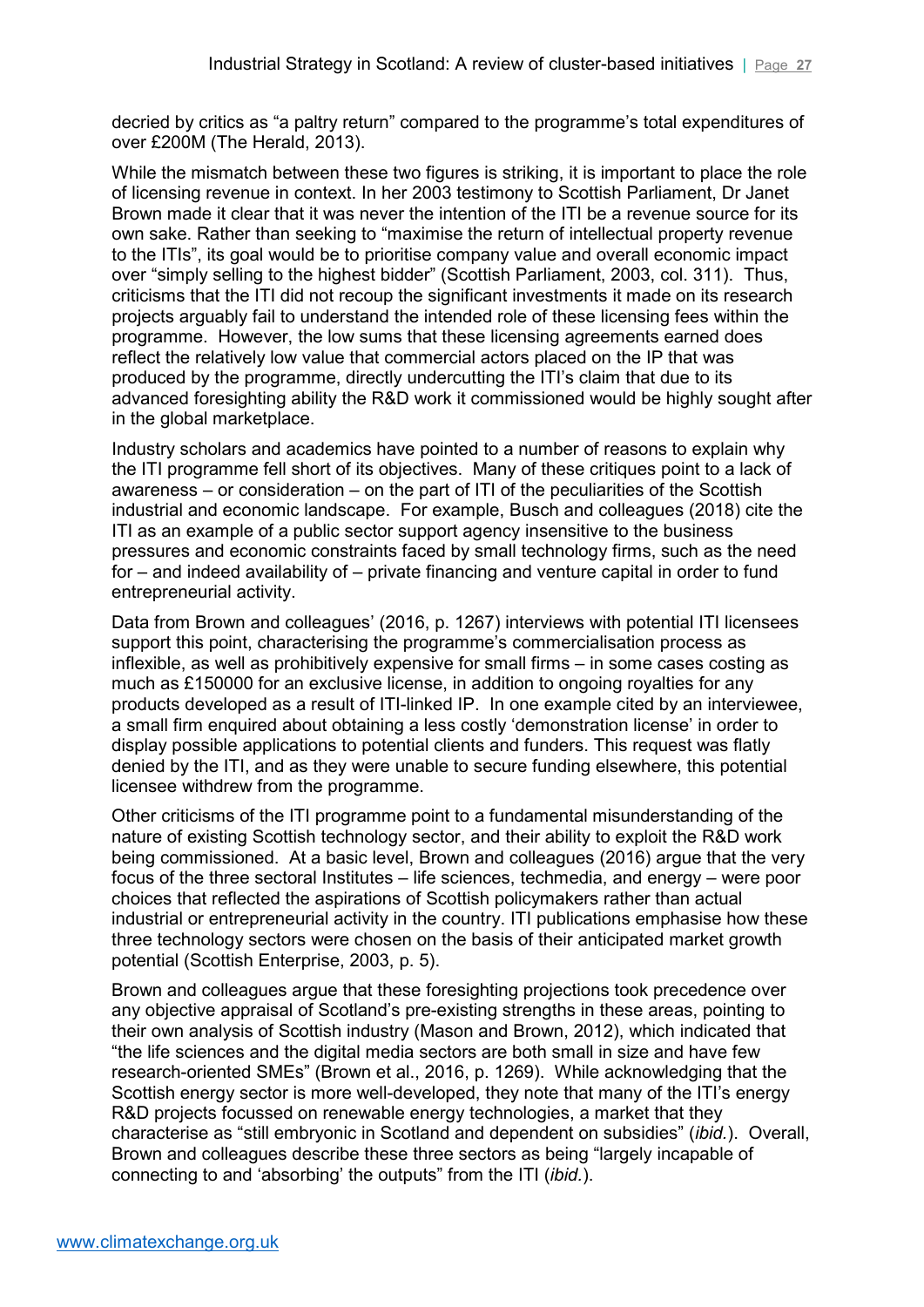While not referring specifically to the ITI programme, a report by Rosiello and colleagues mentions how previous economic development programmes run by Scottish Enterprise have taken a similar aspirational approach when selecting sectors to support. They note "for example, the biotechnology sector was identified by SE as a high priority mostly based on the research capacity in Scotland's university sector rather than any actual industrial presence" (Rosiello et al., 2015, p. 671).

Along similar lines, Lyall argued that any technology innovation support scheme in Scotland must also address "the mismatch between the capacity of the [Scottish] knowledge base and an industry base that is structurally unable to exploit it" (Lyall, 2005, p. 66). While written early on in the run of the ITI, this point anticipates many of the issues that Brown and colleagues described in their 'post-mortem' of the programme. Namely, that due to the ITI's focus on producing novel, 'cutting-edge' IP that could also be patented, many prospective commercial partners or potential spin-offs felt that the outputs from the R&D projects were too advanced, and beyond their capacity to effectively exploit without further practical development work (Brown et al., 2016).

In a similar vein, Hannon and colleagues (Hannon et al., 2017) highlight the risks of the piecemeal development of IP, particularly in high technology applications, without consideration of its ultimate end-use. Their study focuses on the Scottish marine energy sector and the technology support agency Wave Energy Scotland (to be discussed in more detail in section 5). One interview respondent compared the agency – unfavourably – to ITI, noting that both organisations focused on producing components or individual technological advancements "that were not immediately commercialisable on their own without integration into a larger device system" (*ibid.*, p. 85).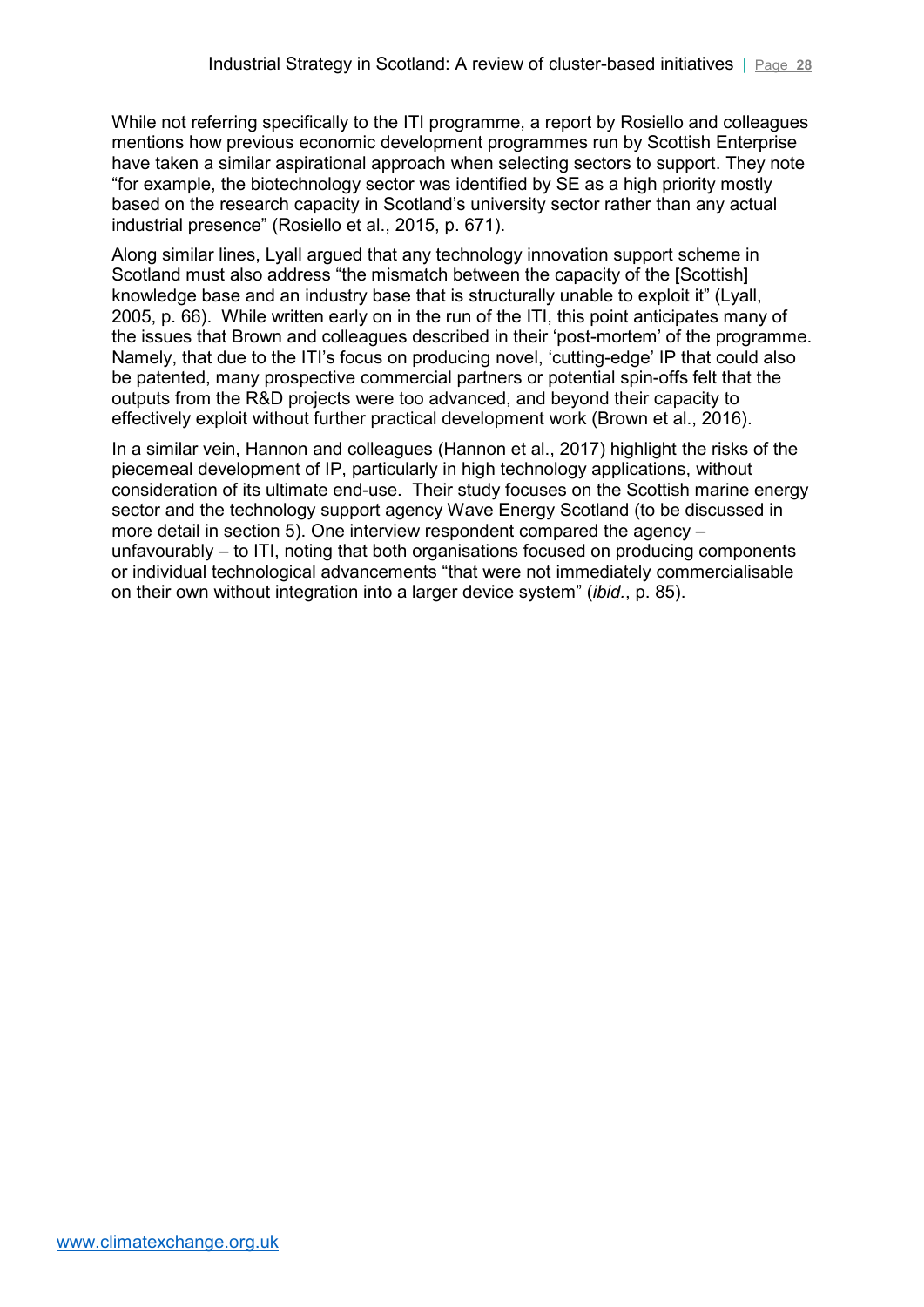# <span id="page-28-0"></span>5 Case study 3: The 'Wave Energy Scotland' Programme

Similar to the case of ITI, the Wave Energy Scotland (WES) programme was an attempt by policymakers in Scotland to accelerate innovative activity and boost technological development in a specific industrial sector. The WES case is somewhat unique insofar as there already existed a nascent wave energy cluster in Scotland, including a number of established development firms and a history of technical and R&D expertise. However, worsening financial prospects in the mid-2010s, exacerbated by recurrent technical challenges and a lack of intra-sectoral knowledge sharing, meant that the Scottish wave sector was on the verge of collapse. With its stated goal of improving device reliability and performance by increasing the number of partnerships and collaborations and offering a patient source of project funding, Wave Energy Scotland was established to try and address the persistent social and financial capital issues within the sector.

# <span id="page-28-1"></span>**5.1 Background: Wave Energy in Scotland**

Due to its unique maritime geography, the waves around the UK – and in particular north-west Scotland – contain an estimated 70 TWh per annum available for potential electricity generation (AMEC, 2012). Although limited by the fact that many energy policy powers are reserved for the UK Government, the Scottish Government has shown longstanding interest in – and support for – the development of an indigenous wave energy industry.

In part, this interest in wave energy is driven by the Scottish Government's wider commitment to renewable energy technology, and its overall policy goals of energy system decarbonisation and greenhouse gas (GHG) emission reduction. The 2017 Scottish Energy Strategy and 2018 Climate Change Plan set targets for using renewable energy sources to provide 100% of electricity demand by 2020, as well as "the equivalent of 50% of the energy for Scotland's heat, transport, and electricity consumption" by 2030 (Scottish Government, 2017, p. 6; 2018). An integral part of the government's plan for realising these targets is to "continue to champion and explore the potential of Scotland's huge renewable energy resource" (Scottish Government, 2017, p. 7). Marine renewables – wave and tidal energy<sup>[1](#page-28-2)</sup> – were listed alongside wind, hydro, solar, and bioenergy sources as having enormous potential for the Scottish (and UK) energy system, according to the Scottish Government (2018, p. 68).

In addition to the environmental benefits, the development of the wave energy sector also represents the potential for a Scottish-led industry centred on a renewable energy source abundant to Scotland, and the opportunity to become "a world leader and exporter of marine technology" (Scottish Executive, 2003, p. 13). In 2004, a Scottish Parliament report asserted that Scotland could "become to wave and tidal power what Denmark is to wind power," (SPECC, 2004, p. 55) referencing that country's enormously successful domestic industry based on the manufacture and export of onshore wind energy technology (Ryland, 2010; Gavard, 2016). This same report also highlighted the

-

<span id="page-28-2"></span> $1$  While often referred to under the umbrella term of 'marine renewables,' the wave and tidal energy sectors have had markedly distinct trajectories in Scotland (and the UK), with the latter generally seen as more mature in terms of both technological development and commercial prospects (CXC, 2017; OES, 2020). The WES programme – and this case study – deals only with the wave energy sector.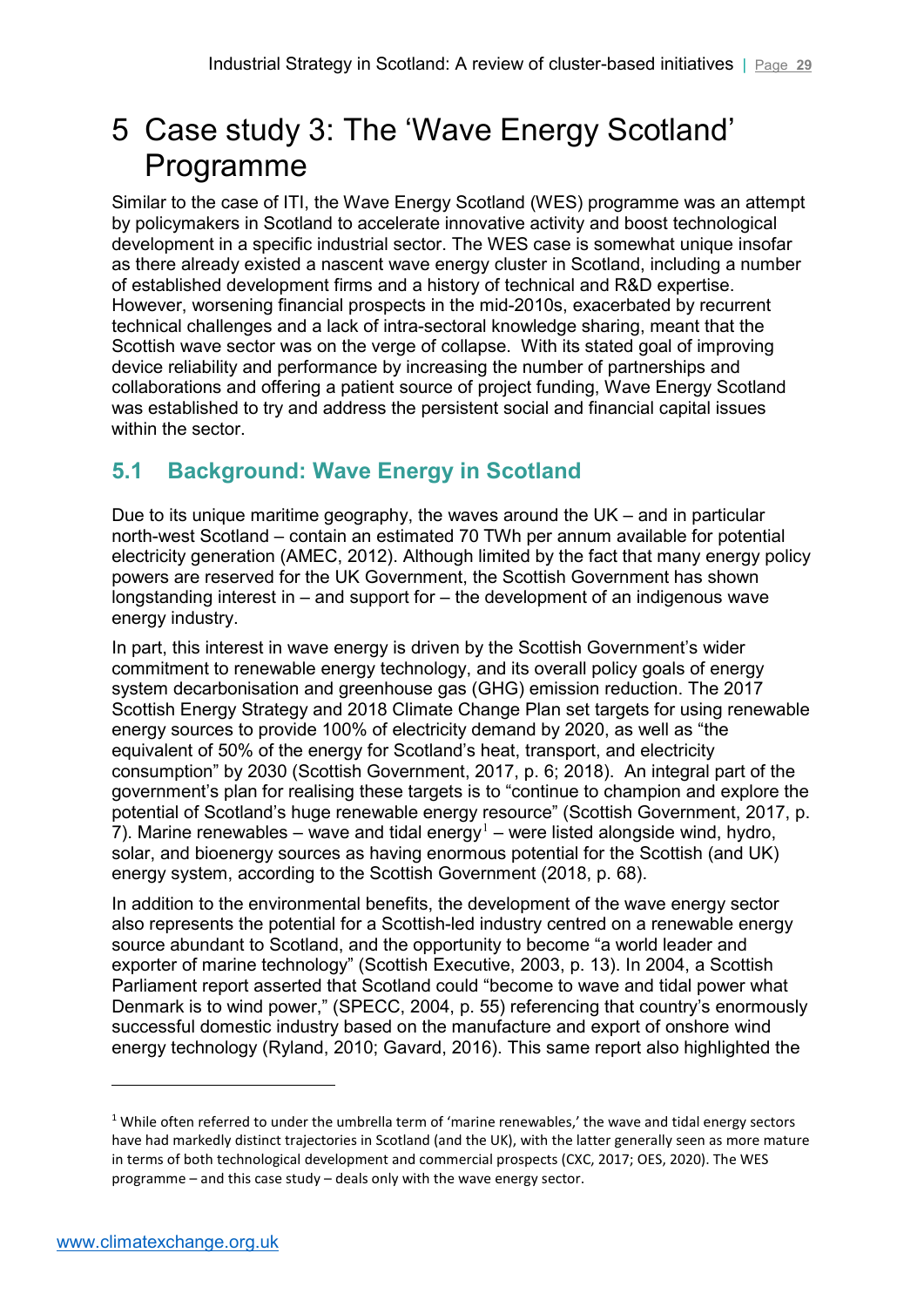essential role of policy-makers in this process, noting that government must "put in place any additional measures required to ensure that Scotland achieves the ambition of becoming a leading economy for the development and production of marine renewables," (SPECC, 2004, p. 94).

# <span id="page-29-0"></span>**5.2 Policy Support for Wave Energy Technology Innovation**

Given the importance, and potential value, of wave energy industry, both the UK and Scottish Governments have implemented a series of policy measures and funding schemes in an effort to assist technological development and innovation in the wave energy sector.

Beginning in the 1970s as a response to rising oil prices and concerns about energy security, the UK Department of Energy initiated a Wave Energy Programme (WEP) whose goal was to identify a prototype device that could be scaled up to compete with large thermal power stations (Winskel et al., 2006). While this ultimately proved to economically unfeasible for the existing technology, the WEP was an early example of a policy intervention that aimed to partner device developers and with large engineering firms and other industrial actors, in order to collaborate on solving common technological innovation challenges (Winskel, 2007).

Following the cancellation of the WEP in the early 1980s, policy support for the wave energy sector received little attention from policymakers for nearly two decades. A series of reports and expert reviews in the late 1990s and early 2000s drew the attention of the UK Government to the potential of marine energy technologies (DTI, 2003; Winskel et al., 2006). As noted above, renewed interest in wave energy from Westminster coincided with a series of policy support mechanisms initiated by the recently created Scottish Parliament and Executive, eager to support a growing industry with strong ties to Scotland (Scottish Executive, 2003; SPECC, 2004; Winskel et al., 2006). While lacking the direct authority to set overall energy policy, Holyrood does have wide latitude to enact 'support-push' policies that "promote renewable energy generation and economic development" (Hannon et al., 2017, p. 29).

Following in the pattern set by the WEP, many of these programmes and policy initiatives prioritised – at least in their design – the formation of networks and partnerships between wave energy developers, academic researchers, and industrial manufacturers (Winskel et al, 2006; Hannon et al., 2017). For example, the Intermediary Technology Institute for Energy (discussed in section 4), was founded with the goal of finding routes to market for new renewable technologies, including wave energy, by building linkages between fundamental research providers and technology firms.

Alongside direct efforts to establish and support research partnerships and collaborations, several policy initiatives were launched in order to develop industry-wide performance and certification standards, and facilitate knowledge exchange between actors (Winskel et al., 2006; Hannon et al., 2017). Along these lines the European Marine Energy Centre (EMEC) a research laboratory and testing facility, was established in 2003. Located in the Orkney Islands, EMEC allows developers and manufacturers to test devices in 'real world' conditions, as well as in a series of state-of-the-art laboratories and indoor wave tanks. In addition to offering technical assistance and advice on engineering details like grid connectivity and meteorological monitoring, the centre also serves as an industry-wide nexus for support with certification, permitting, and regulatory issues (EMEC, 2021). Similarly, the Offshore Renewable Energy Catapult (OREC), founded in 2013 as a testing and certification facility, also serves a knowledge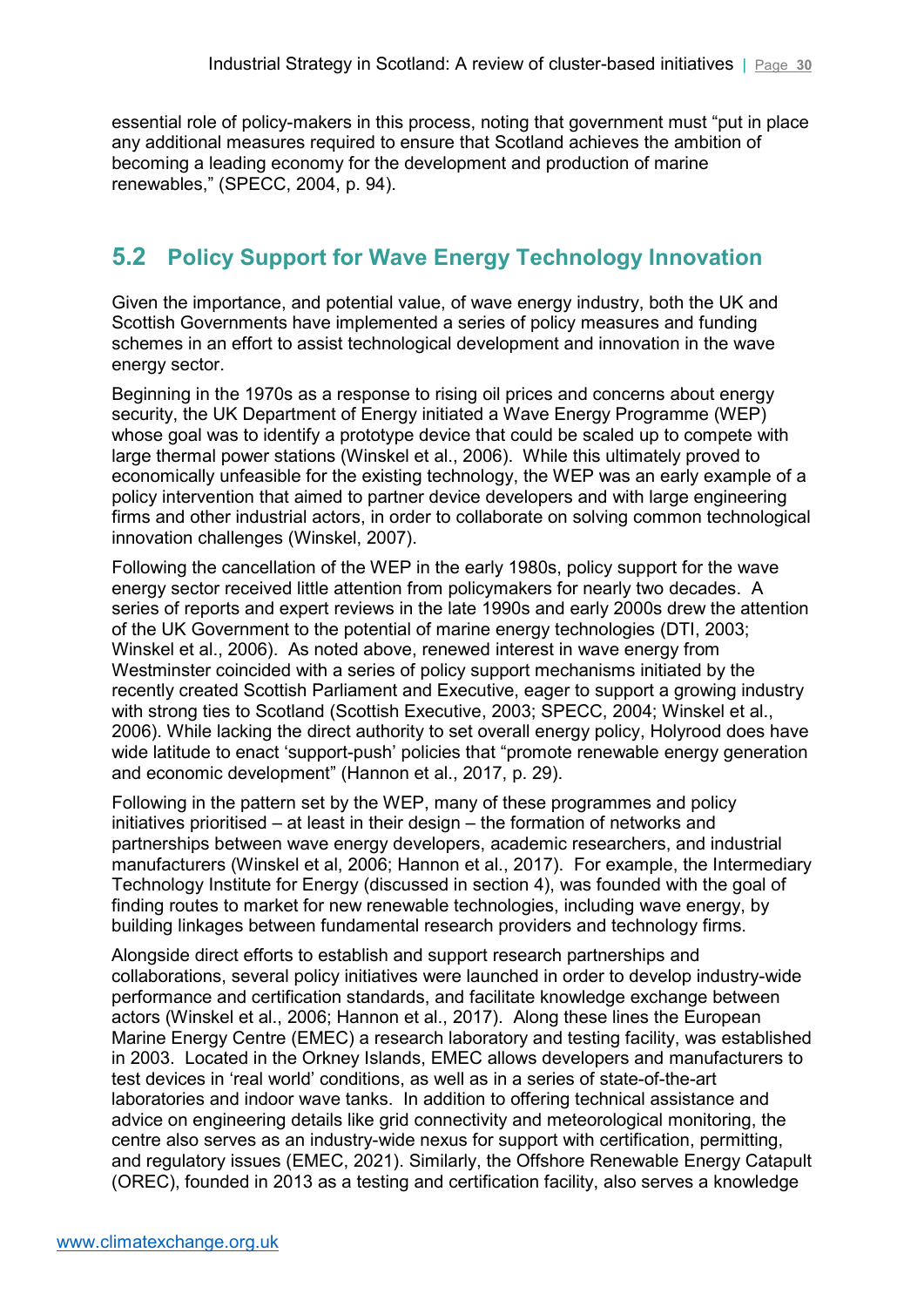capture role with the industry, hosting an online database of research reports and datasets from a range of academic and industrial collaborators (ORE Catapult, 2021).

In addition to policies aimed to build up innovation capacity and R&D networks within the wave energy sector, both the UK and Scottish Governments launched several initiatives. The goals were to encourage the development of full-scale demonstration devices, with a view towards widespread commercial deployment; since the early 2000s, these commercially oriented programmes have constituted the majority of financial support available to developers from these two levels of government (Vantoch-Wood, 2012; Hannon et al., 2017). For example, in 2006 the UK Government announced the Marine Renewable Deployment Fund (MRDF), whose £42M support budget was restricted to full-scale devices that had already been shown to operate in realistic ocean conditions for between 6 and 12-months. The programme ran until 2011 without having ever been accessed by a single wave energy developer (Vantoch-Wood, 2012).

The Scottish Government created similar programmes, such as the Wave and Tidal Energy Scheme (WATES), and its successor the Wave and Tidal Energy RD&D Support Programme (WATERS). These programmes were again criticised for having criteria and funding requirements that prioritised rapid commercial deployment which favoured already established developers, making it effectively inaccessible to smaller firms (Vantoch-Wood, 2012, p. 9). The £103M Renewable Energy Investment Fund (REIF) was administered by the economic development agency Scottish Enterprise and backed by the Scottish Investment Bank. It was created to provide low-interest loans for wave energy developers funded full-scale marine renewable energy demonstration projects, including £12m for wave energy developers Pelamis and Aquamarine (Dickson, 2017, p. 28; Hannon et al., 2017, p. 37). A further £13m was awarded to Pelamis and Aquamarine under the Scottish Government's Marine Renewable Commercialisation Fund (MRCF), a programme announced in 2012 to assist the development of prototype devices and commercially viable wave energy arrays (Magagna & Uihlein, 2015; Hannon et al, 2017).

# <span id="page-30-0"></span>**5.3 The State of the Wave Energy Sector in the Mid-2010s**

Despite these policy support schemes from both the UK and Scottish Governments, by the mid-2010s wave energy technology was still not ready for commercial deployment (Blair, 2013). A government briefing note from 2015 aptly summarises the state of the industry (WES, 2015, p. 1):

Notwithstanding considerable investment over several years, there is as yet no wave technology sufficiently developed to move from testing to commercialisation. This slower than anticipated development of technology has been accompanied by a reduction in private investment into the sector, and a withdrawal of some major energy companies and investors from it.

Indeed, in late 2013, private investment firms including Vattenfall, SSE and ABB, as well as potential customers such as utility companies E.ON and Scottish Power, either withdrew from the sector or scaled back their involvement (Dickson, 2017, p. 31). In addition, 14 wave energy developers entered into administration between 2011 and 2016, and despite over £200M of government support by 2017. The wave energy industry had yet to produce a commercially viable device (Hannon et al., 2017, p. viii), with the total rated capacity of test prototypes in UK having declined to less than 1 MW by this time (ibid., p75).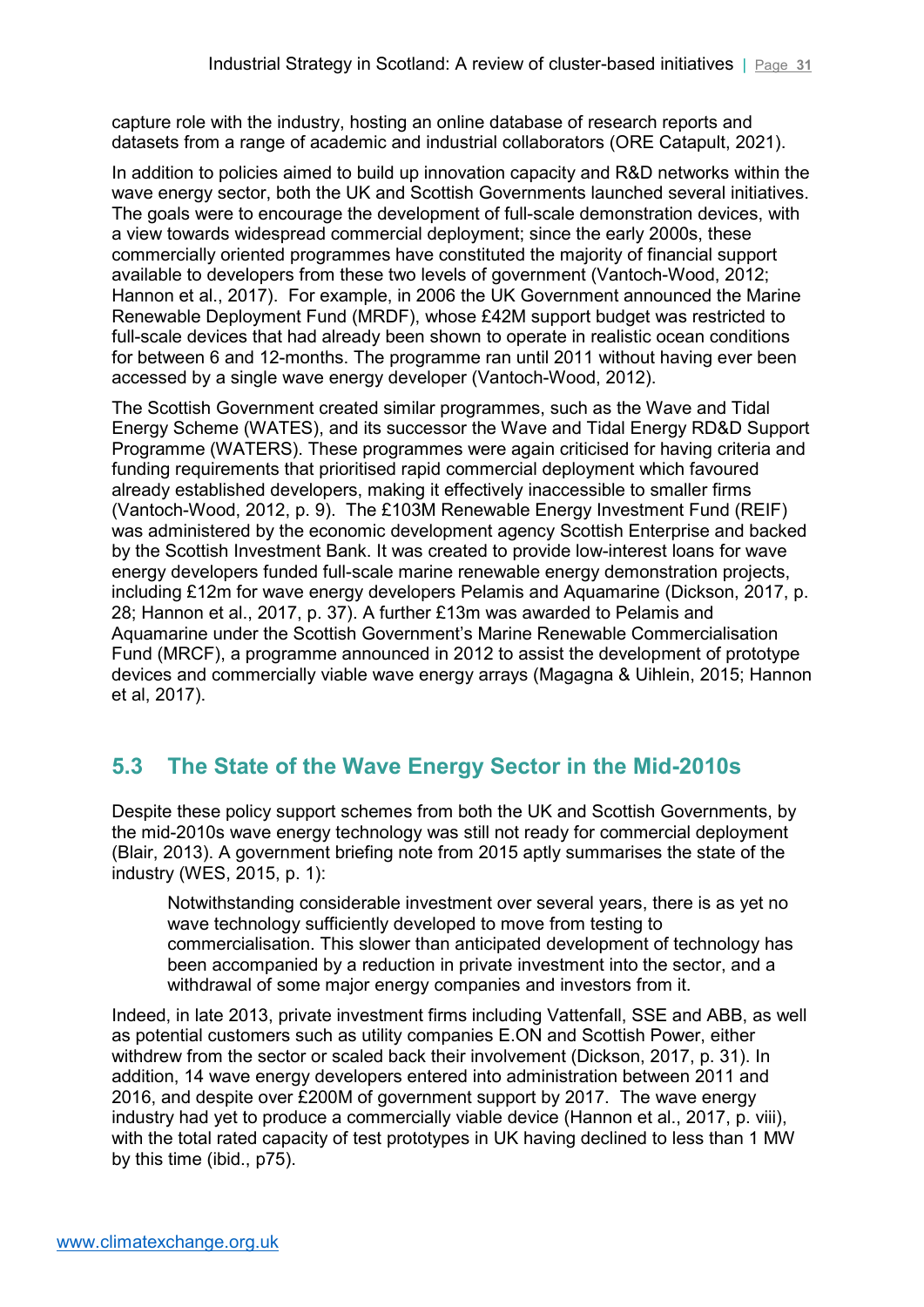At a 'wave summit' convened in January 2014 by then-Scottish First Minister Alex Salmond it was made clear that private investors were sceptical about the viability of current wave energy technology, and that no industrial support would be forthcoming in the short term (Scottish Parliament, 2015b, p. 29). This left the Scottish Government as the only source of funding for the sector, which presented considerable legal and financial hurdles. For one, the Scottish Government was prevented from acting as the sole funder of beleaguered wave energy developers, as such 'selective intervention' would have been in violation of EU laws regarding market competition and State Aid (Scottish Parliament, 2014b, p. 9). Furthermore, setting aside the legal issues, the sums required to continue direct financial support of the wave energy sector were significant. Estimates from Scottish Enterprise suggested that for the market leaders Pelamis and Aquamarine, commercially viable devices were at least 8-10 years off, and would require between £100M – £300M of public funds before private investment would return (Dickson, 2017, p. 32). As Fergus Ewing, Scottish Energy Minister at time, noted "it did not seem possible for the Scottish Government to shoulder the total burden of the funding that would, according to experts, have been required to take Pelamis forward" (Scottish Parliament, 2015c, p: 97).

In the face of these legal and financial obstacles, in November 2014 the Scottish Cabinet decided against further investment in the wave energy sector (Dickson, 2017, p. 33). The effect of this decision was immediate: Pelamis entered into administration that same month (BBC News, 2014), and by January 2015 Aquamarine had "scaled back operations" (Scottish Parliament, 2015a, p. 1) and ultimately ceased trading by the end of that year (BBC News, 2015). The extent to which the Scottish Government had supported the wave energy sector meant that the loss of these two firms resulted in over £30M of loans and equity financing being written off (Dickson, 2017, p. 29).

# <span id="page-31-0"></span>**5.4 Wave Energy Scotland: 'A New Model of Support'**

Underlining the upheaval that the loss of leading developer firms Pelamis and Aquamarine caused in the wave energy sector, the Scottish Government's response was rapid. In November 2014**,** one day after Pelamis entered into administration, plans were announced for the formation of Wave Energy Scotland (WES). In their initial announcement, the Scottish Government noted both "the challenges affecting the wave sector in particular" and "the value of this wave technology development to date, and the large global market that can be developed through further technological innovation," (WES, 2015, p. 1).

To that end, the WES operating model places a heavy emphasis – at least in its design and conception – on intra-industry collaboration, and a commitment to "share research findings and ensure that they are disseminated widely," (WES, 2015, p. 3) in an effort to make more efficient use of resources and reduce unnecessary duplication of effort. In a speech to Scottish Parliament, Minister Ewing introduced WES as "a new model of support for the development of wave power technology,". Further describing it as "the best way to ensure collaboration, to bring the best minds together, to harvest the IP and to ensure that we work to seek common convergence for both offshore and nearshore solutions" (Scottish Parliament, 2014a, pp. 4 -5). Thus, while not an explicit attempt to create a wave energy technology cluster in Scotland, the WES programme – with its aim to move the sector "away from a company-centred approach" (WES, 2015, p. 1) to a more integrated strategy for addressing common technical problems and innovation challenges – has clear similarities with an industrial cluster scheme.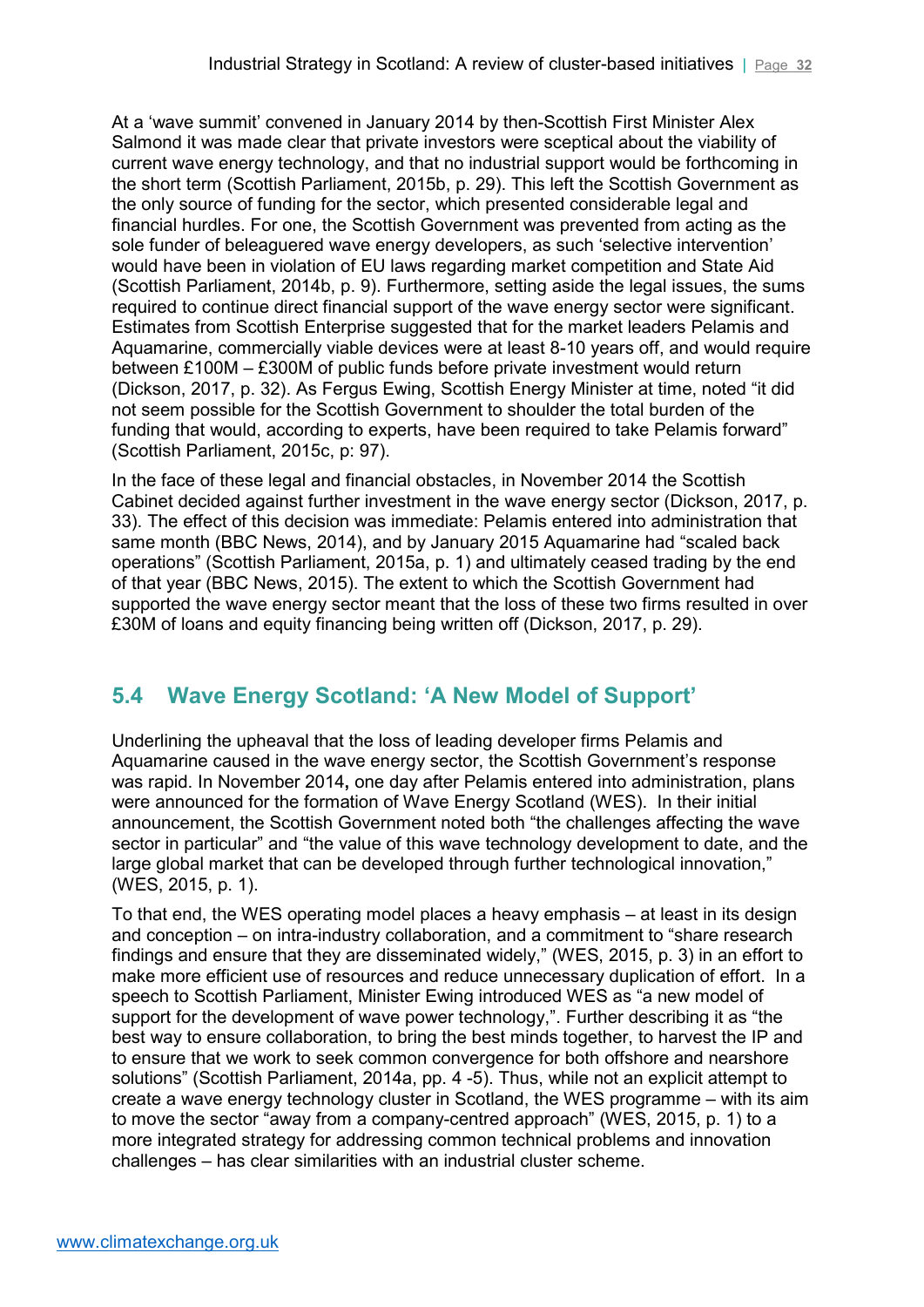In April 2015, the Economy, Energy and Tourism Committee of Scottish Parliament convened a hearing to discuss WES and the future of the wave energy sector in Scotland (Scottish Parliament, 2015c). Testimony was heard from key players in the marine renewable energy field who described what they felt were the problems facing the development of wave energy technology, as well as how WES might address them.

One of the main points expressed in this hearing was that the previous support regime for wave energy – both public and private – had placed an unrealistic emphasis on rapid scale-up and commercialisation, which according to Neil Kermode, head of the European Marine Energy Centre "pushed people towards going too big too quickly" (Scottish Parliament, 2015c, p. 11). Tim Hurst of WES argued that the technical difficulty of the problem was exacerbated by a public sector funding regime that was too focused on developing full-scale devices, oftentimes prematurely, which in his view, "resulted in us trying to push technology too far and to put things in the sea before they have been fully tested. The end result is that we have failed at the full scale" (*ibid*). Lindsay Leask, senior policy manager for offshore renewables at the industry association Scottish Renewables, expanded on this point, noting that private sector investment was also eager to see rapid development in the field. This created a support regime for wave energy that was pushing "towards array development for wave more quickly than we needed to be going" (Scottish Parliament, 2015c, p. 5).

However, despite the emphasis placed on the need for collaboration and collective effort within the industry by Minister Ewing's remarks and WES publications cited above, much of the testimony focused on the issue of regaining market confidence, and thus private sector interest, in wave energy technology. There was almost no discussion of how WES might encourage developer partnerships or the sharing of IP, or what role that increased collaboration might play in addressing the sector's innovation challenges.

### <span id="page-32-0"></span>**5.5 'The How': The Operating Model of the WES Programme**

WES is a subsidiary of Highland and Islands Enterprise, one of the Scottish Government's economic development agencies. Its yearly budget of approximately £13 million came entirely from the Scottish Government, which provided funding for a five-year period originally scheduled to end in spring [2](#page-32-2)021<sup>2</sup> (Parker, 2019, p. 27); as of early-2021, it had worked with over 230 organisations from 13 different countries, having invested £41.6M on 95 projects (WES, 2021b). This section discusses how two crucial elements – intellectual property management, and collaboration between researchers and developers within the wave energy community – were handled within the WES programme.

### <span id="page-32-1"></span>**5.5.1 IP Management in the WES Programme**

In contrast to the IP ownership arrangement in the ITI programme, developers retain the rights to any IP generated as a result of WES-funded activities, and are free to exploit this for commercial use. However, WES also retains an "irrevocable, perpetual" (Parker,

-

<span id="page-32-2"></span><sup>&</sup>lt;sup>2</sup> As of May 2020, plans are being finalised for an extension of the WES programme beyond its original 5-year term. In addition, WES will be involved in the management of the forthcoming Europewave programme, an EU-focused wave energy technology development programme set to launch in summer 2021 (H. Jeffrey 2021, personal communication, 10 May).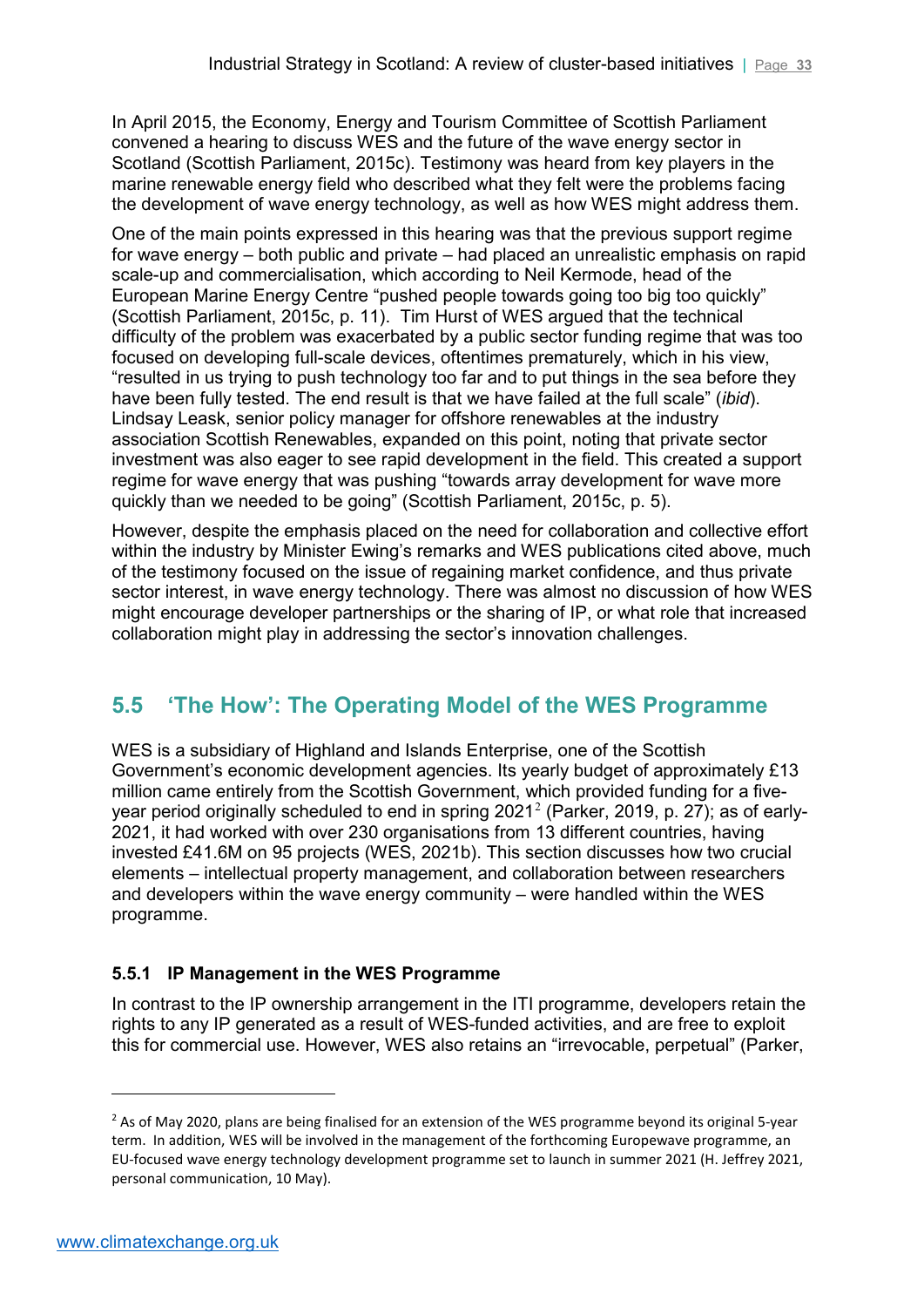2019. p. 30) right to license this same IP, with or without the original developer's approval, should a potential licensee express interest. This mechanism is seen as a way to ensure that IP developed within the programme is shared widely within the wave energy sector, in an effort maximise the value for money of research expenditures, and to minimise unnecessary duplication of research efforts. Broadly speaking, intellectual property in the WES programme can be divided into two categories, based on whether it was IP generated before or after the involvement of WES.

### <span id="page-33-0"></span>**5.5.2 Pre-WES: Knowledge Capture and 'The Knowledge Library'**

As noted above, one of the main drivers for the formation of WES was the desire on the part of the Scottish Government to ensure that technical assets, and especially intellectual property, were not lost when leading wave developers ceased trading in the mid-2010s. Towards this end, WES contracted Quoceant, an energy consultancy firm staffed by former employees of Pelamis, as well as the wave developers AWS Ocean and Aquamarine, "to capture the wider lessons learned by the sector over the last 20 years" (WES, 2015, p. 3). The results of this 'Knowledge Capture' project were used as the foundation of the WES 'Knowledge Library,' an online database for these archival data, in an effort "to help prevent repetition of past failures, duplication of effort or accelerate new technology" (WES, 2016). Along with information from commercial wave developers, a host of material from academia and university-based research has been added to the Library in recent years (Parker, 2019. p. 32). The Knowledge Library also serves as a portal for WES to disseminate information about the programme itself (WES, 2021a). Material available include presentations and literature from previous WES events and conferences, as well as details about the past and current projects funded by WES, including project summary reports submitted by developers.

The utility of the Knowledge Library, and the degree to which specific IP, or even more general technical knowledge, from the 'pre-WES' era has been incorporated into current work in the field is difficult to assess. Based on download statistics from the Library website, WES is able to keep track of the most frequently accessed material, and notes an uptick in activity when new items are made available, suggesting that the developer community does consult them to some extent (Parker, 2019. p. 32). Interviews with developers themselves confirm this general point: some of the pre-WES material has been occasionally consulted, although one developer noted that the usefulness of the Library is hampered by the fact that it is difficult to know what is available without first searching through the material, which would require a significant investment of time and resources (*ibid.*). Instead, it was simpler and faster to directly approach former personnel from Pelamis or Aquamarine – who are oftentimes still a part of the wider wave energy sector (e.g. Quoceant) – than consult archival material and summary reports (*ibid.*). WES appears to be aware of these issues, noting that it will be taking steps in the future to better index and organise the Library materials to improve its usability (*ibid.*).

### <span id="page-33-1"></span>**5.5.3 IP Generated Within WES**

In addition to safeguarding previously generated IP, WES's remit is to fund developers to build and research new wave energy technology, and thus create new IP. According to the *Wave Energy Scotland Briefing Note* (2015, p. 3):

one of the fundamental objectives of WES is to share research findings and ensure that they are disseminated widely. Applicants to WES retain any arising IP, but they will be required to make it available to others on market terms.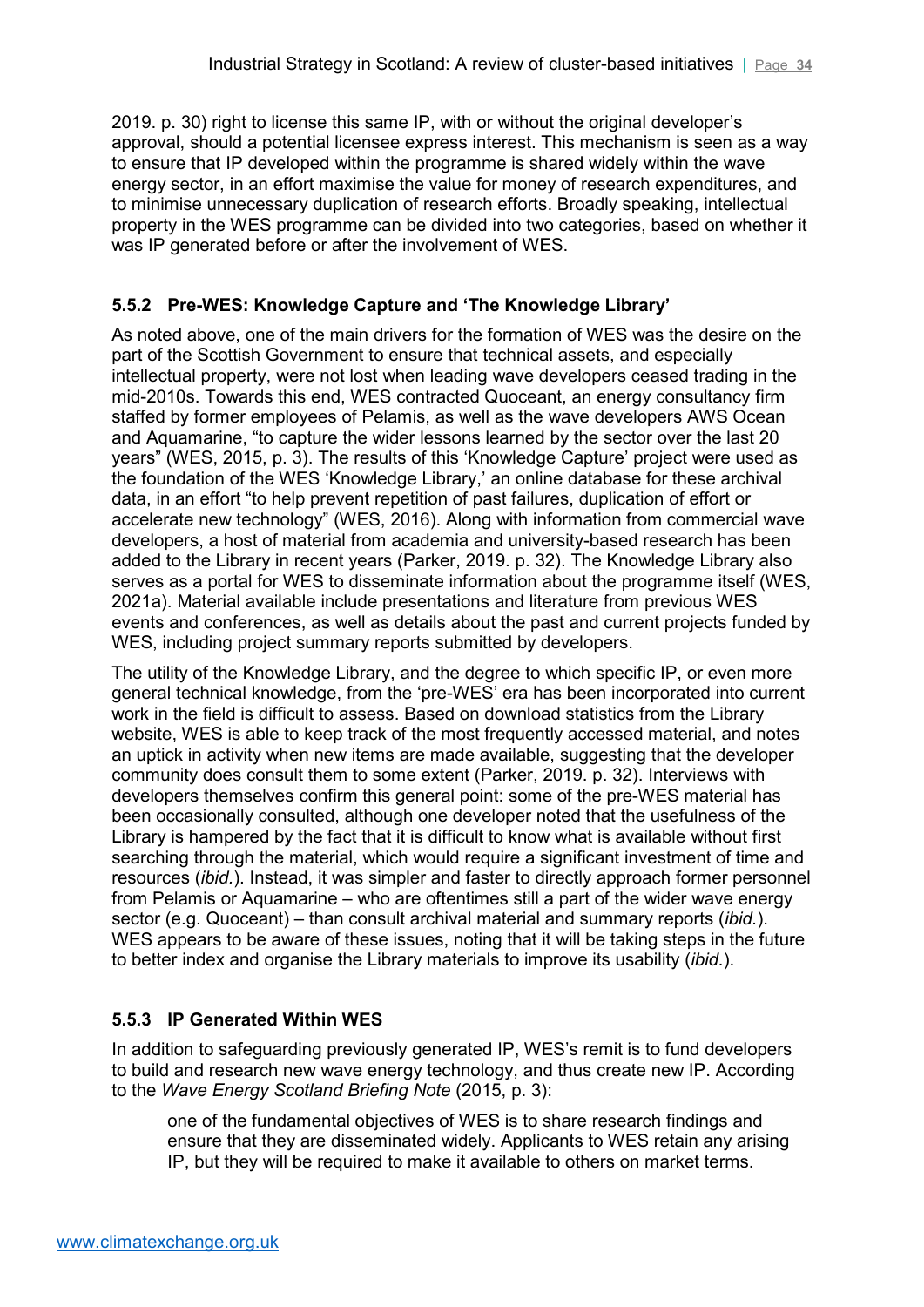Members of WES provided additional context for this statement in testimony made to Scottish Parliament. Tim Hurst described the WES approach to IP thusly (Scottish Parliament, 2015c, p. 16):

Our idea is that, if a contractor comes into the WES programme, it will get the funding and own the IP, but it can keep the IP only if it does something with it—if it supplies its subcomponents or whatever into the market to stimulate growth and push us towards commercial wave devices. There will be a number of clauses in the contracts we sign that say, if a contractor does not use the IP for a period it will revert to WES.

Despite the ability to claim IP after a period of time (between 3 and 4 years, depending on the nature of the IP (Parker, 2019. p. 33)) Hurst goes on to note that WES does not want to own any IP, and that ideally, "IP is best kept in the private sector" (Scottish Parliament, 2015c, p. 17). This IP arrangement was seen as necessary to attract participants into the WES programme, noting that one potential model whereby WES would own the IP and license it back to companies was rejected due to industry reluctance (Scottish Parliament, 2015c, p. 18):

If we create an environment that has IP arrangements that they do not like, that will discourage them from joining the programme— that is not just my view; I have tested that with a number of organisations.

According to interviews (Parker, 2019. p. 33) with WES staff, this 'IP claw-back' mechanism has never been invoked due to inactivity or a lack of use – admittedly unlikely, given the short history of the programme – nor has WES had to step in to broker a deal on behalf of a developer unwilling to license its IP to another party. Similarly, as of July 2019, there have been no formal IP sharing or licensing agreements involving any of the developers in the WES programme, according to interviews with both developers and WES staff (*ibid.*).

There are several reasons why this is the case. For one, WES is structured such that it only has a claim on IP specifically produced within the framework of the programme; any 'background IP' that a developer may own prior to being funded by WES is exempt from any sharing or disclosure requirement. Thus, while any IP generated in the WES programme is, in principle, open for other developers to license, WES admits that "realistically, that can probably never happen, because if they can't get the background IP" (*ibid.*) then it is unlikely that that material would be sufficiently interesting or valuable on its own.

Comments from developers revealed further barriers to IP sharing. Despite the fact that WES staff appear to take a deep interest in the technical aspects of the developer's projects, and that the programme requires detailed project reports, complete with extensive testing and performance data, this information is kept confidential. It is not accessible to other developers in the programme or to the wider public because, according to one developer "that's how you protect IP commercially – you don't put it out in the public domain" (Parker, 2019. p. 34). Although reports are published for each project (on the Knowledge Library), these 'public versions' lack detailed technical information, which made it difficult for other developers to identify relevant IP that might prove useful to license from another firm (*ibid.*).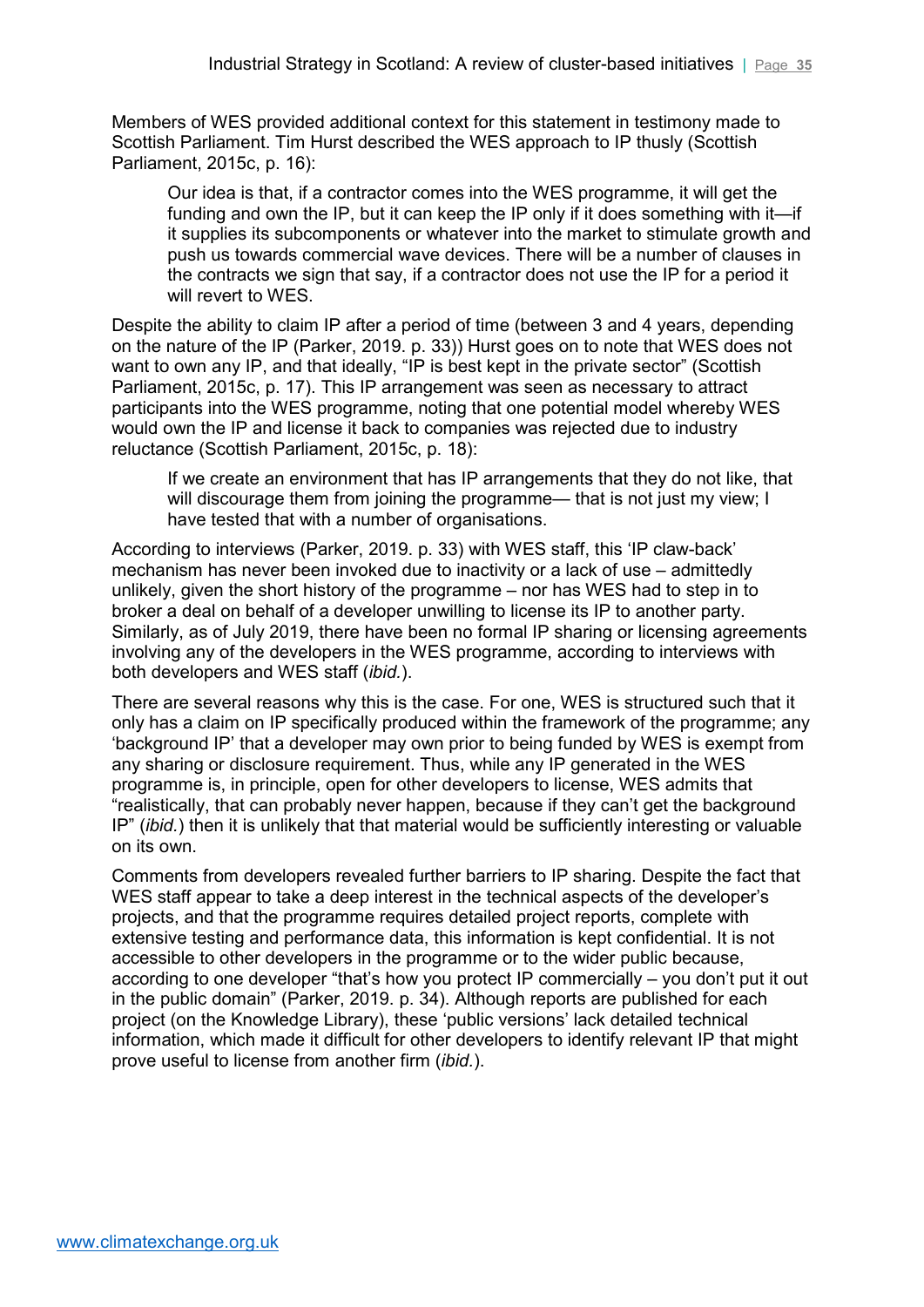## <span id="page-35-0"></span>**5.6 Collaborations and Consortia in the WES Programme**

One of the WES programme's stated goals is to increase the number of collaborative partnerships between developers within the wave energy sector, which it sees as a key step towards streamlining the sector's supply chain, as well as a means of identifying "optimum common techniques," (WES, 2014, p. 2) and encouraging greater standardisation and design convergence amongst developers.

WES takes a compartmentalised approach to wave energy technology innovation, as each of the programme's funding calls are organised around the development of a specific device component. Examination of the project profiles for each funding call (available on the WES website (WES, 2021b)) reveals that most are submitted by a consortium of developer firms or academic entities. However, when it comes to collaboration and consortium formation, WES has taken a deliberately hands-off approach: WES staff remarked that they were reluctant to intervene in this process, citing the wish to avoid being held responsible for distorting the market, or for unsuccessful projects that arise from consortia they had a role in shaping (Parker, 2019. p. 35).

However, while eschewing an active role in partnership and consortium building, WES does host brokerage events after each funding call is announced, in an effort "to facilitate networking and to develop new collaborations" (WES, 2016). One developer specifically mentioned these brokerage events as being a useful way of learning about other companies that they were unaware of, which has led to some collaborations (Parker, 2019, p. 35). Interestingly, there is also evidence of collaboration between nominal 'competitors' within a given funding call: for example, there are numerous cases where a firm is listed as the lead contractor on one project, while also serving as subcontractors or consultants on rival bids (Parker, 2019. p. 35; WES, 2021b).

Responding to the question of whether developers in the WES programme are competitors or collaborators, a WES executive claimed that they are both. They noted that before WES, there was a lot of duplicated effort in the sector, as it was filled with small firms who "designed and built everything themselves, and they competed with other companies who were doing the same things, building and designing the same components" (Parker, 2019. p. 35). This WES executive also noted that, while there is no explicit requirement to form partnerships or consortia, given the exacting standards of the funding calls issued by WES, a successful bid will generally need to be composed of a group of specialist actors who are each able to contribute a particular skill set. These are actors "who wouldn't have worked together had [WES] not had this prescribed content in each of the phases […] they're forming a consortium as a direct result of that" (*ibid.*)

In interviews, both WES staff and developers were quick to acknowledge that these interactions are not a new development, and that partnerships have long been a part of the wave energy sector (Parker, 2019. p. 36). Nevertheless, commenting on how the wave energy sector has changed since the advent of WES, one industry scholar remarked that because of the absence of larger companies such as Pelamis or Aquamarine, "who were relatively mature and progressed, and felt like they could do quite a lot on their own" (*ibid.*), more developers are now receptive to forming consortia. Similarly, one developer noted that prior to WES, it was more difficult to form partnerships with suppliers and subcontractors, given the uncertain economic prospects of the wave energy sector. However, collaborations with firms involved with the WES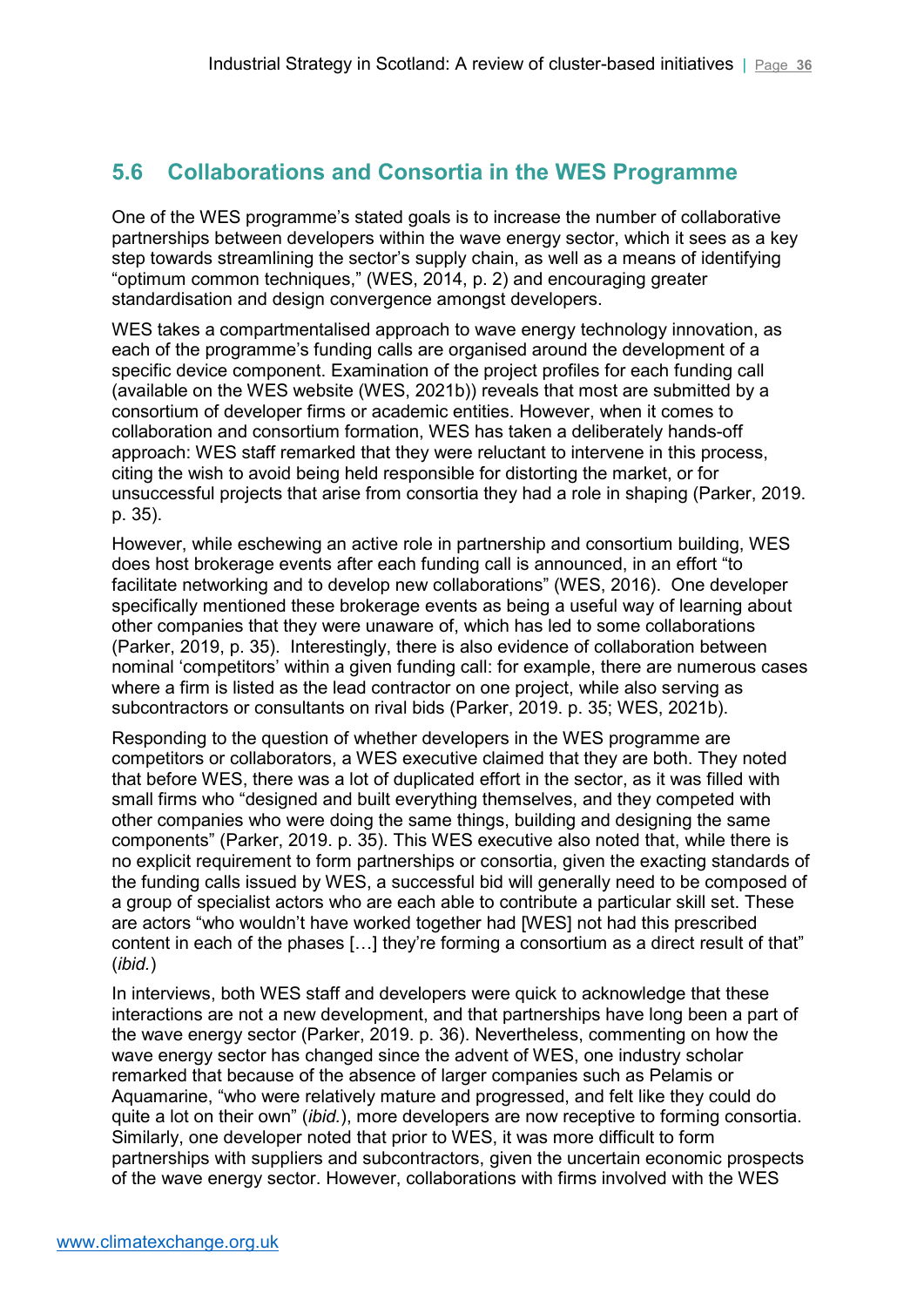programme are now seen to be less risky, as potential partners know that approved projects are already fully funded (ibid.).

### <span id="page-36-0"></span>**5.7 Analysis: The Impact of WES**

According to the academic and expert analyses of the wave energy sector in Scotland, many of the industry's innovation challenges can be attributed to issues with either social or financial capital. Interestingly, the design of the WES programme reflected a recognition of the importance of a number of these same issues on the part of the Scottish Government and Highland & Islands Enterprise.

For example, there appears to have been broad agreement on the financial capital issues, notably the fact that, prior to WES, commercial and political pressures had pushed developers to advance wave energy too quickly. They focused on riskier, multidevice arrays rather than ensuring that the fundamentals of the technology were sound (Jeffrey et al., 2013, p. 1315; Hannon et al., 2017, p. 110; Scottish Parliament, 2015c, p. 10). The 'match-funding' grant-based support model was identified by academia, the industry, and government as being a contributory factor to this pressure, and in need of reform. To that end, the PCP framework is a novel approach to one of the acknowledged financial capital challenges that faced the industry. These changes to the funding model are also linked to an overall change in attitude across the entire sector, away from rapid commercialisation and towards slower, more methodical development and testing of the underlying technology. These were largely positive changes for the sector.

However, many of the social capital issues remain unresolved. These are particularly important to the question of industrial clusters, as they touch on issues of collaboration and partnerships. While not explicitly framed as a mechanism for cluster formation, both the initial announcements and publications from the Scottish Government, as well as parliamentary testimony from individuals involved in the design of WES, make repeated reference to the importance of elements that can be viewed as consonant with industrial cluster dynamics. For example, the need to "promote collaboration between industry and academia," (Scottish Parliament, 2014a, p. 4) and to "drive the technology development process through a collaborative approach" (Scottish Parliament, 2015c, p. 2) underline the importance that this kind of social capital was seen to have in addressing the challenges facing the wave energy sector in Scotland. Indeed, the importance of collective, industry-wide effort and "bringing together the best engineering and academic mind to collaborate on innovative projects," (WES, 2014, p. 1) was identified as essential to the wave energy sector's success. Furthermore, Minister Ewing made it clear in his initial announcement that that WES was the mechanism by which this could be achieved: "We believe that the best way to ensure collaboration […] is Wave Energy Scotland" (Scottish Parliament, 2014a, p. 4-5).

Some elements of the WES programme do provide the means for facilitating collaborative work and knowledge exchange, while falling short of formally requiring it. These practices – such as the brokerage and networking events held after each funding call – suggest that WES recognises that collaboration and IP sharing are generally positive developments for the industry, despite the fact that it does not – or sees itself as unable to – insist upon it. Similarly, the funding calls themselves are structured in a way that, in a practical sense, requires a consortium of firms to work together in order to submit a viable project. However, it is important to note that in this case, consortium formation is not WES's goal *per se,* but rather a consequence of the relatively small size of developer firms in the current wave energy sector. As noted in interviews (Parker,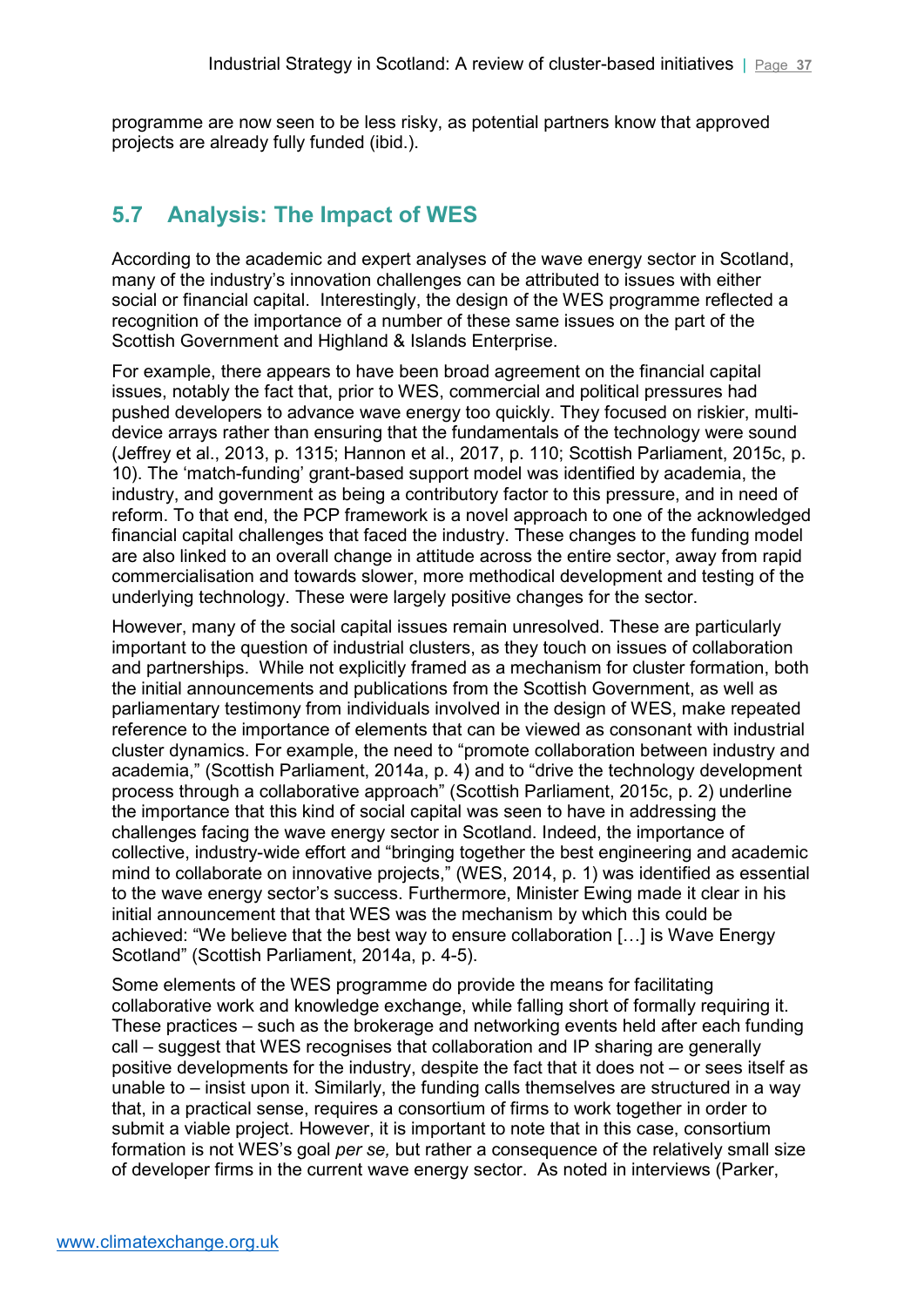2019), and supported by independent academic work (Hannon et al., 2017), it was unlikely that a single firm could meet all of the technical criteria on their own.

Yet, despite assertions that collaboration and knowledge exchange are key factors in "accelerating the development of wave technologies," (WES, 2014, p. 1) WES plays a relatively passive role in ensuring that they actually occur. For example, WES has full access to the technical details of every project in its programme, due to the extensive reports that developers are required to submit. As such, it could potentially play a larger role in identifying beneficial collaborations and opportunities for knowledge exchange between projects, a fact lamented by one developer (Parker, 2019, p. 41). Furthermore, the versions of these reports published to the WES Knowledge Library contain few technical details that other developers might find useful (*ibid.*, p. 40), essentially nullifying them as resources for knowledge exchange, or starting points for collaboration. This appears to be a conscious choice, and one that the founders of WES appear to have felt was unavoidable since, as was noted above, more demanding IP sharing requirements would likely have been a 'poison pill' that would have precluded the involvement of many developers.

Furthermore, while WES's novel licensing scheme and 'use it or lose it' approach to IP ownership was framed as a means of encouraging "deeper collaboration and less duplication of effort" within the industry, the fact that it has yet to be implemented is significant. Indeed, the reluctance of developers to share valuable IP due to the perceived risk it posed to future commercialisation, and the barriers this posed to fostering 'interactive learning' within the wave energy sector are well documented. The issue is long-standing, having been articulated both by developers themselves in the mid-2000s (Winskel, 2007, p. 482), as well as in response to questions from Members of Scottish Parliament in 2014. It was observed that "all too often, IP becomes the barrier to collaboration," and aggressive protection of IP could impede the development of wave energy technology (Scottish Parliament, 2015c, p. 19-20). As of mid-2019, with no formal IP sharing or licensing agreements signed, and little evidence of inter-consortium or inter-component knowledge exchange or collaboration, WES's approach appears to have had little impact on the social capital issues facing the wave energy sector; indeed, the evidence suggests that concerns about confidentiality and the preservation of commercially valuable IP persist.

Thus, when it comes to addressing social capital challenges within the wave energy industry, it is unclear whether WES represents a significant paradigmatic shift. For example, there is a long history of collaborative research efforts in the wave energy sector: programmes like the EPSRC's SuperGen Marine, and the Carbon Trust's Marine Energy Challenge in the UK (Winskel, 2007, p. 478), as well as EU-level networks (Hannon, 2017, p. 28-32) aimed to stimulate inter-developer interactions, similar to WES.

Despite statements about the importance of supporting the social capital of the wave energy sector, the emphasis, or at least the outcomes, of the WES programme appears to be geared more towards addressing financial capital problems. Indeed, senior WES staff (Parker, 2019, p. 42) readily admit that the organisation was structured so that it could operate under the PCP framework, which allowed for both the initial purchase of Pelamis' IP, and for WES to move away from the 'match-fund' model, and give 100% funding support to developer projects. While this approach is consonant with the financial capital organisational goals described in WES literature regarding the safeguarding of already existing intellectual property and know-how, and ensuring "value for money from public sector investment," (WES, 2014, p. 1) it appears to have come at the expense of the more social capital objectives.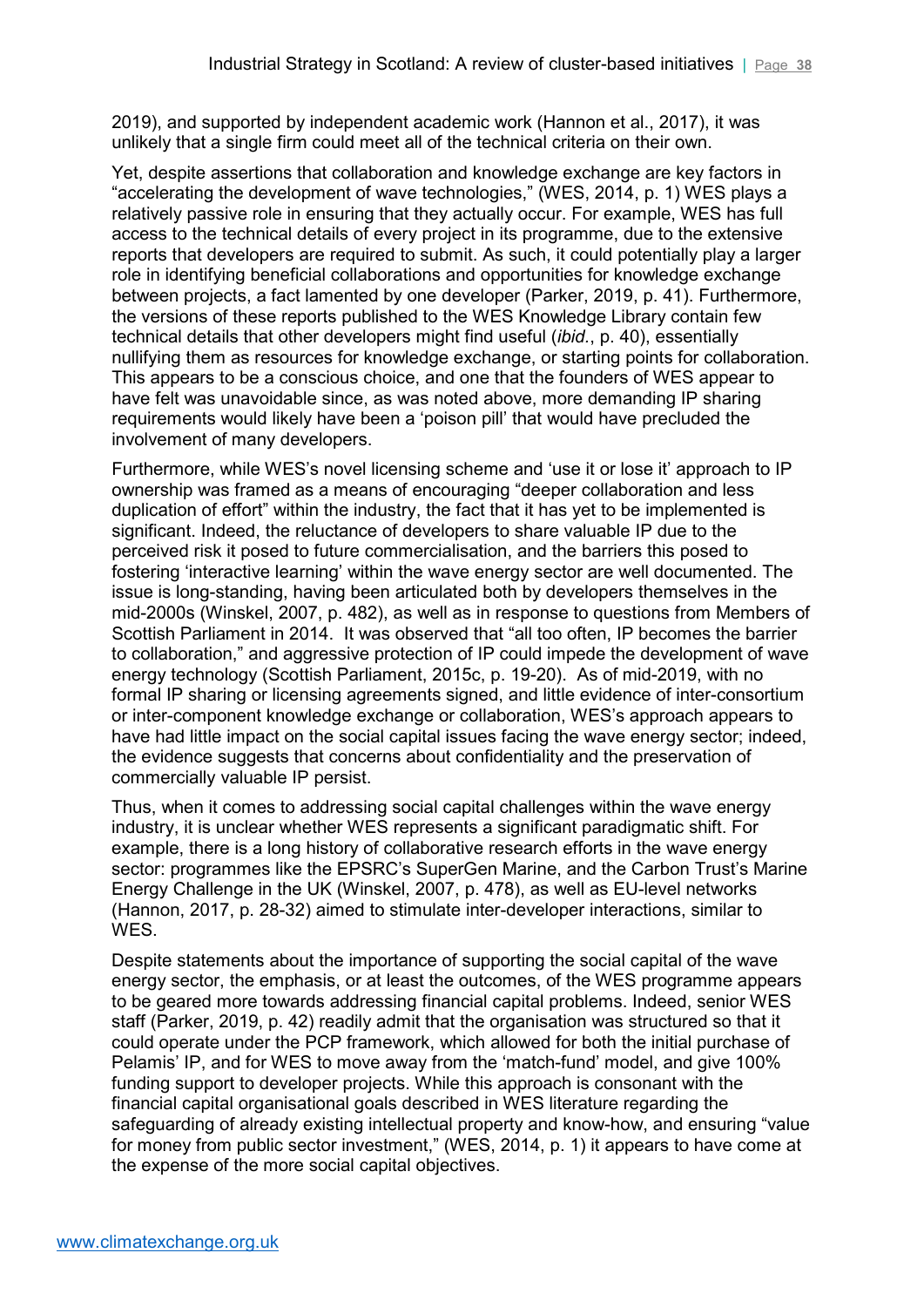### <span id="page-38-0"></span>**5.8 Future Prospects for Scotland's Wave Energy Sector**

The future prospects for the wave energy sector are complicated by a number of factors well outside the purview of WES. While plans are currently being finalised to extend the programme beyond its initial 5-year term, unresolved political and financial forces at the national and international levels mean that there remains enormous uncertainty – for developers, and potential private investors – for the Scottish wave energy industry, regardless of the technological outcomes of the WES programme. Thus, it is imprudent to evaluate WES solely in terms of its progress towards producing a commercially viable device, or drawing private investment back into the sector.

However, there are some potential bright spots and reasons for optimism within the Scottish wave energy sector. For example, Mocean, a developer that has worked closely with WES throughout the programme's tenure, announced in April 2021 that a full-scale prototype of its wave energy converter device will begin sea trials at EMEC's Scapa Flow test site in the summer of 2021 (ReNews.Biz, 2021). Notably, the Mocean device was manufactured entirely in Scotland, using hardware components and technologies sourced from a number of domestic suppliers, including fellow WES participants Blackfish Engineering Design and Rosyth-based Supply Design.

Furthermore, Malin Group – another firm with links to the WES programme – has begun development work on the Scottish Marine Technology Park, a 50-acre industrial complex on the Clyde River outside of Glasgow, which looks "to boost the river's traditional strengths in shipping, shipbuilding and marine engineering, while fostering new sectors" (Malin Group, 2021). Malin Renewables, a subsidiary of Malin Group, was contracted by WES-participant AWS to manufacture their 'Archimedes Wavespring' device (The Scotsman, 2020).

The extent to which these developments represent substantive, systematic changes within the wave energy sector remain to be seen. Nevertheless, it appears that regardless of outcomes, WES has struggled to adhere to some of its own guiding principles, focusing too much attention on issues related to financial capital, at the expense of social capital. The WES programme illustrates the persistent issues with addressing social capital problems – particularly around the issue of IP management, which remains a largely unresolved issue – and how even programmes purportedly dedicated to addressing these issues may still fall short of these goals.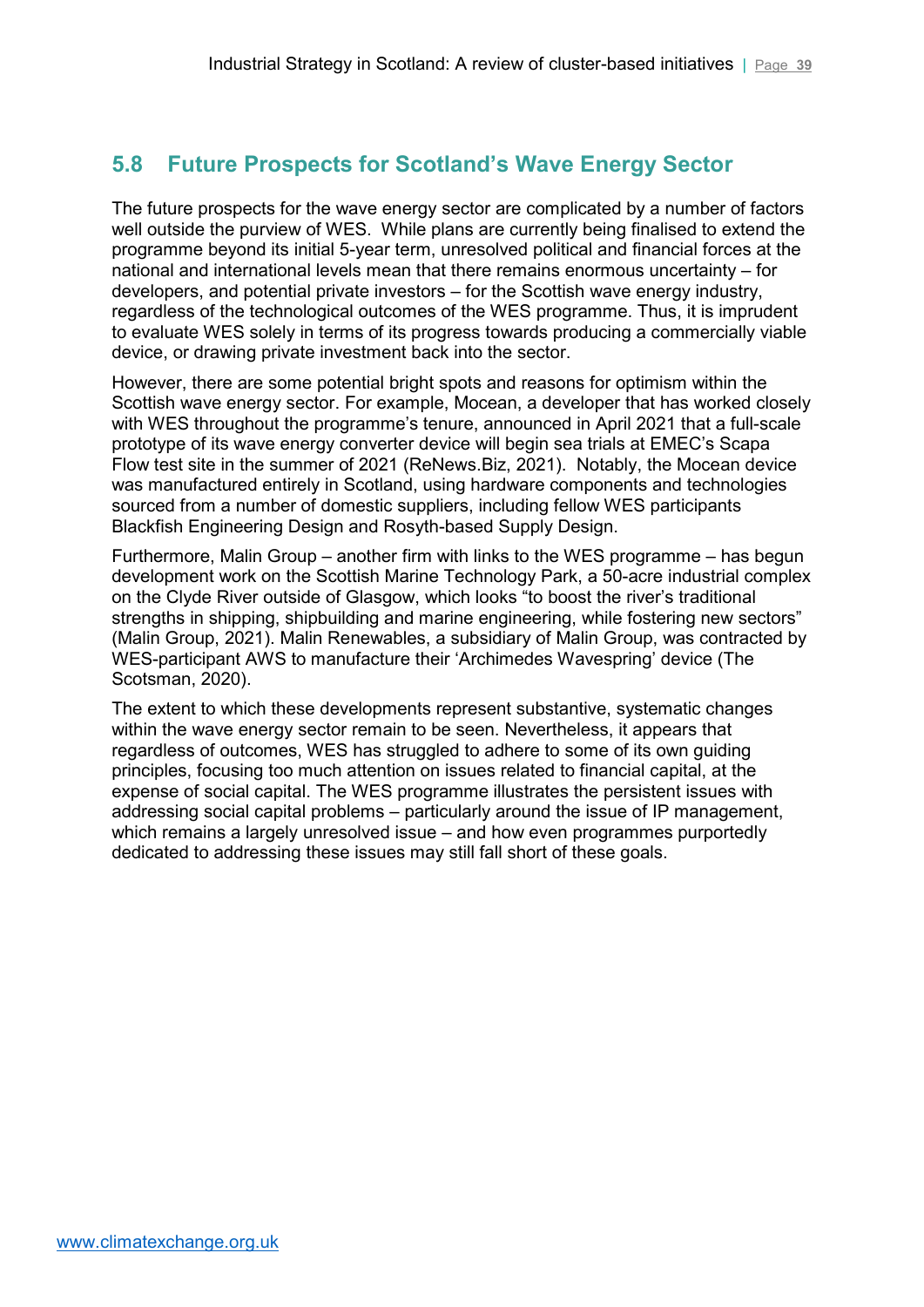# <span id="page-39-0"></span>6 Discussion

While drawn from a range of sectors, time periods, and policy approaches, the case studies presented here are relevant to the current discussion around the expansion of Scotland's industrial capacity for low carbon technologies. For example, there are clear similarities between the Silicon Glen case study, and the contemporary heat pump sector. In both cases, these sectors are dominated by large, multinational technology firms with global, cost-sensitive supply chains. While by no means discounting the possibility for further technological advances and innovation, both cases deal with relatively 'mature' technologies, with well-established routes to market.

### **Multinational Firms and Manufacturing Clusters**

Silicon Glen offers some insights into the likely risks – and potential benefits – of an industrial strategy centred around leveraging high levels of inward foreign investment as a means to accelerate, for example, the domestic heat pump sector in Scotland. While such a policy approach may offer an improvement in overall industrial and economic activity, steps must be taken to ensure that these gains are not limited to the relatively low-cost and low-skill 'screwdriver shop' work. As the Silicon Glen case illustrates, shifts in global economic or market trends can easily erode the competitive advantage – such as an inexpensive labour pool – that initially made a given locality an attractive option for multinational technology firms. Silicon Glen demonstrates how important it is for foreign firms – and indeed all industrial actors – to be well 'embedded' into the local economic and industrial landscape; these strong interfirm, and interpersonal, linkages are essential elements of a thriving, mutually beneficial industrial cluster. Furthermore, the Silicon Glen example also shows how an industrial sector lacking robust linkages to the local supply chain – either due to a paucity of indigenous actors, or low levels of embeddedness – can rapidly decline upon the departure of dominant foreign actors.

### **Innovation Clusters, Intellectual Property, and Collaboration**

While the case of Silicon Glen dealt mainly with increasing industrial manufacturing activity in Scotland, the Intermediate Technology Initiative and Wave Energy Scotland programme focused more on accelerating relatively early-stage activity: innovation clusters rather than manufacturing clusters. In addition to the obvious bearing this has on the ongoing discourse around the promotion of new renewable energy sources, these two cases share commonalities with nascent low carbon heat technologies such as hydrogen (and related components such as electrolysers), where significant R&D activity continues, and fully market-ready solutions have yet to emerge.

The ITI and WES cases illustrate the challenges that can arise when attempting to foster innovation-centred industrial clustering. For example, one of the more notable, and persistent, issues that arose was that of intellectual property management. The wave energy sector in particular provides a vivid illustration of the tension between open collaboration and knowledge exchange, and preservation of the vital technical assets of a fledgling developer or research provider.

The ITI and WES programmes had markedly different approaches to both the ownership and management of IP: the former sought full control of any ITI-funded IP, believing that it would be more adept at finding suitable market opportunities by dint of the foresighting and business expertise of its internal analysts and staff. In contrast, the WES programme made it clear that it had no interest in owning any programme-funded IP, explicitly leaving the exploitation – and sharing – of scientific or technological advances as the responsibility of the developers and research providers themselves. It is clear from the case studies that both approaches had their shortcomings, with ITI being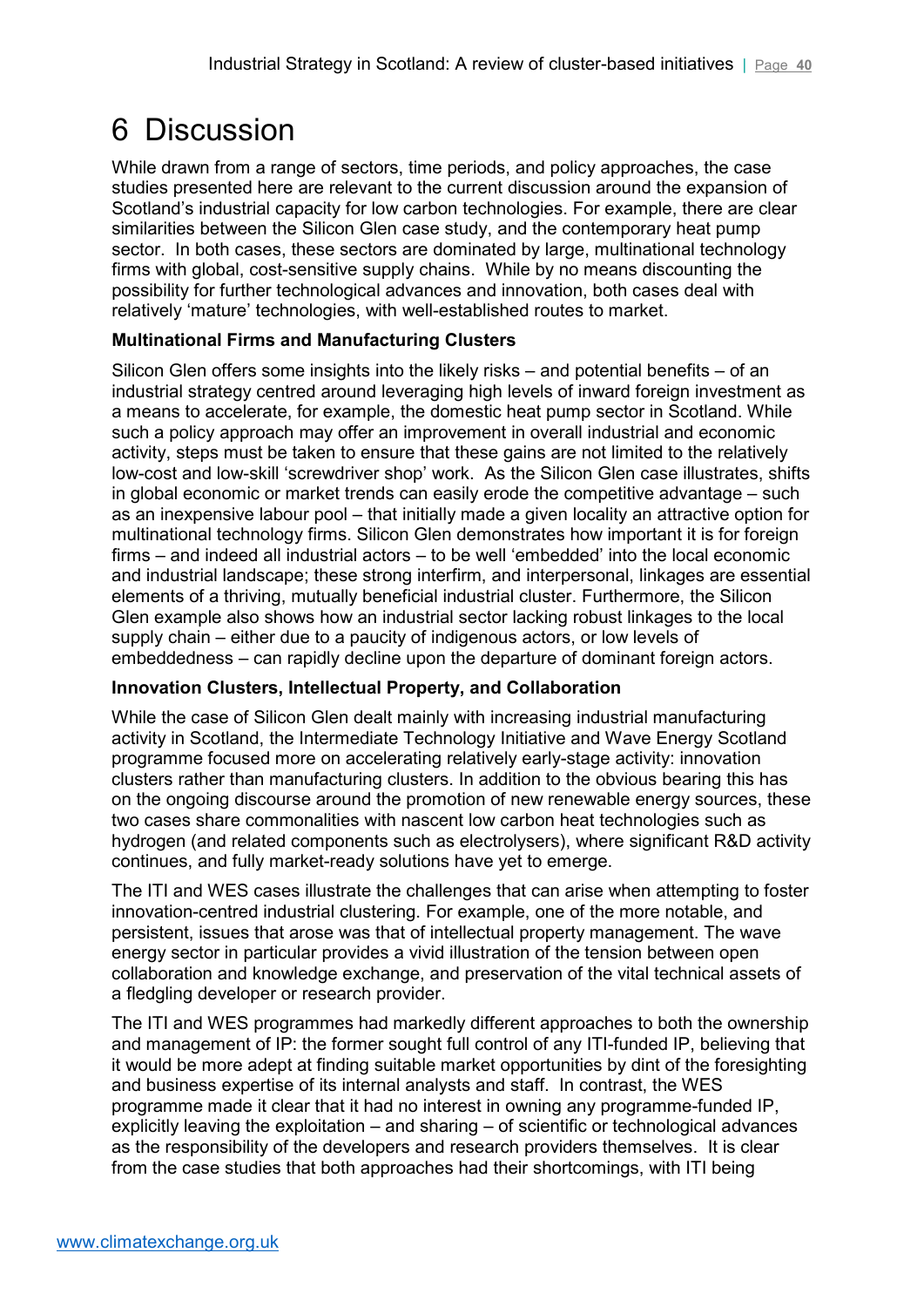criticised for their over involvement in what amounted to a complicated and inflexible commercialisation process, and the WES programme's lack of progress towards intrasectoral knowledge exchange or IP sharing, despite these activities being putative institutional goals. Indeed, while it could be argued that as far as IP management is concerned the more 'open' WES model represents an innovation beyond the ITI approach – at least in terms of design and intent – significant barriers to knowledge exchange and collaboration remain.

#### **Embeddedness in the Private Sector**

While the Silicon Glen case study illustrated the hazards of a lack of supply chain embeddedness – the absence of strong links between the various actors in an industrial cluster – the ITI and WES case studies indicate the risks of innovation and technology development policies that are similarly disconnected from their target sectors or industries. For example, the WES approach to IP sharing arguably reflects a lack of 'policy embeddedness' insofar as it fails to recognise that the wave energy sector, with persistent low levels of social trust between developers and a historic tendency towards secrecy and IP protectionism would struggle to adopt more collaborative attitude towards knowledge exchange. Similarly, one of the major criticisms of the ITI programme was its preoccupation with potential global market opportunities, and the subsequent failure to account for the actual technological, industrial, and economic strengths and weaknesses of the three Scottish sectors on which it was ostensibly focussed. The lacklustre performance of these initiatives towards fostering innovation-centred industrial clusters can be linked to, in part, a lack of understanding of the innovation needs of the relevant industrial sectors.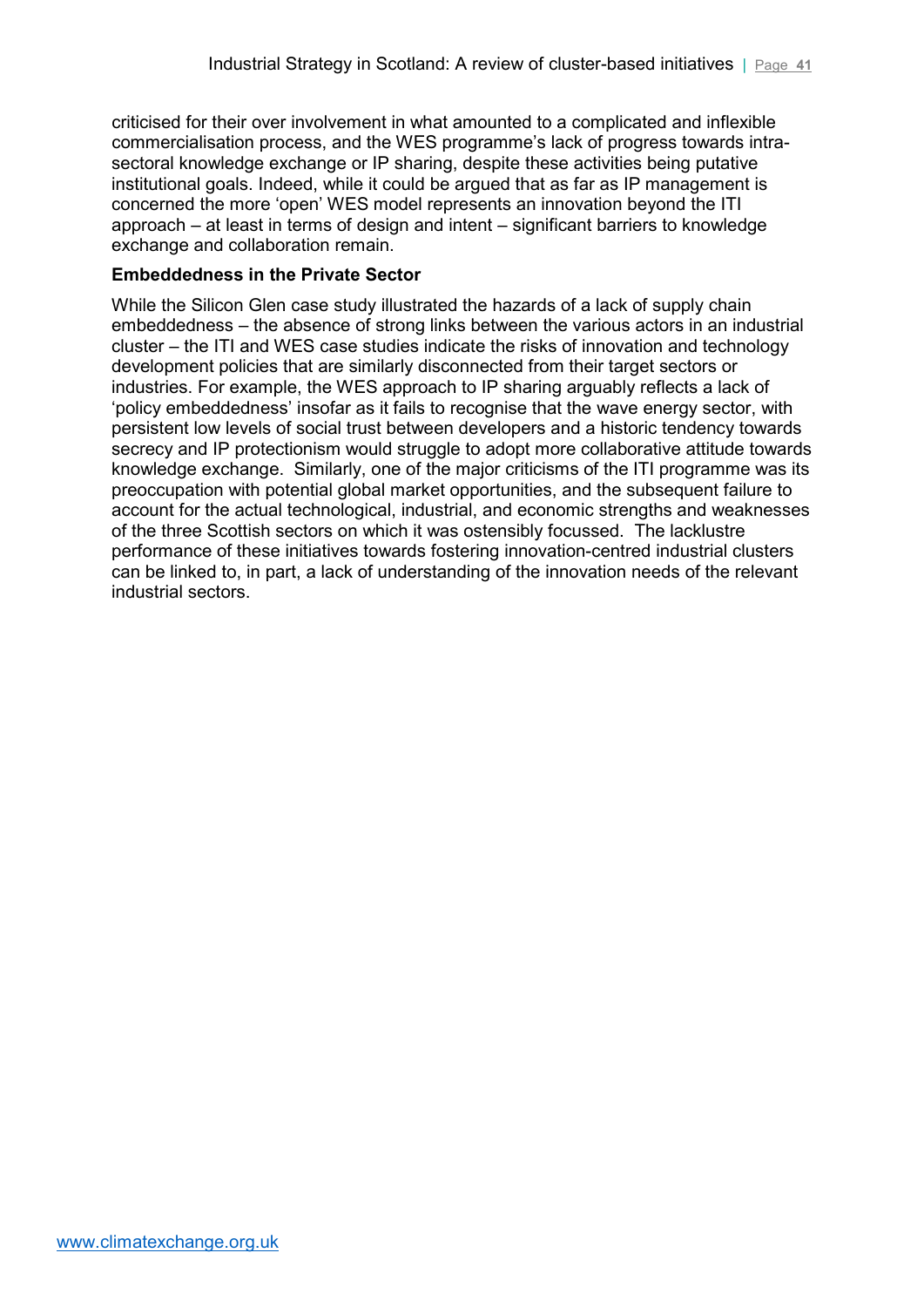# References

AMEC & Carbon Trust (2012) *UK wave energy resource*. Available at:

<https://www.carbontrust.com/media/202649/ctc816-uk-wave-energy-resource.pdf>

Arthur, W. B., Ermoliev, Y. M. and Kaniovski, Y. M. (1987) 'Path dependent processes and the emergence of macrostructure.' *European Journal of Operational Research*, 30(3), pp. 294-303.

Arthur, W. Brian. (1989a) 'Competing Technologies, Increasing Returns, and Lock-In by Historical Events.' *The Economic journal (London)*, 99(394), pp.116–131.

- Arthur, W. Brian. (1989b) 'Positive Feedbacks in the Economy,' *Scientific American*, February 1989, 262, 92-99.
- Arthur, W. Brian. (1990) '"Silicon Valley" Locational Clusters: When do Increasing Returns Imply Monopoly?' *Mathematical Social Sciences,* 19, pp. 235-251
- Arthur, W. Brian. (2009) 'Path Dependence, Self-Reinforcement, and Human Learning', in *Increasing Returns and Path Dependence in the Economy*. University of Michigan Press, pp. 133-158.
- Audretsch, D. and M. Feldman. (1996) 'R&D Spillovers and the Geography of Innovation and Production', *American Economic Review,* 86, pp. 630–640.
- Baptista, R. (2000) 'Do innovations diffuse faster within geographical clusters?', *International Journal of Industrial Organization,* 18, pp. 515–535.
- Baptista, R., and P. Swann. (1998) 'Do Firms in Clusters Innovate More?' *Research Policy,* 27(5), pp. 525–540.
- BBC News (2003) The death and rebirth of Silicon Glen, 19 November.
- BBC News (2014) 'Wave power firm Pelamis calls in administrators,' 21 November. Available at <https://www.bbc.co.uk/news/uk-scotland-scotland-business-30151276>
- BBC News (2015) 'Aquamarine Power calls in administrators,' 28 October. Available at <https://www.bbc.co.uk/news/uk-scotland-scotland-business-34659324>
- Beardsley, Tim (1993) Silicon Glen's Semi-Success. Scientific American, 268(5), p.124.
- Becattini, G. (2002) 'Industrial Sectors and Industrial Districts: Tools for Industrial Analysis.', *European Planning Studies*, 10(4), pp. 483–493.
- Benneworth, P., Danson, M., Raines, P., and Whittam, G. (2003) 'Confusing Clusters? Making Sense of the Cluster Approach in Theory and Practice', *European Planning Studies,* 11(5), pp. 511–520.
- Bergman, Edward M. and Feser, Edward J., (2020) *Industrial and Regional Clusters: Concepts and Comparative Applications*, 2nd ed. Regional Research Institute, West Virginia University. Available at:

<https://researchrepository.wvu.edu/cgi/viewcontent.cgi?article=1004&context=rri-web-book>

- Beugelsdijk, S and Cornet, M. (2002) 'A far friend is worth more than a good neighbour: Proximity and innovation in a small country', *Journal of Management and Governance*, 6(2), pp. 169–188.
- Blair, C. (2013) *Wave & Tidal Technology Innovation MRCF and the Marine Farm Accelerator*, Available at: http:/www.all-energy.co.uk/\_\_novadocuments/30350?v=635060370595800000 [Accessed 3 August, 2019]
- Black, R., Cullen, K., Fay, B., Hale, T., Lang, J. and Smith, S. 2021. Taking Stock: a global assessment of net zero targets. Energy & Climate Intelligence Unit and Oxford Net Zero [Online]. Available from: https://ec.europa.eu/clima/policies/strategies/2050\_en.
- Boddy, M. (1999) 'Geographical economics and urban competitiveness: a critique.' *Urban Studies*, 36, pp. 811–842.
- Brachert, M., Hornych, C. and Franz, P. (2013) 'Regions as Selection Environments? The Emergence of the Solar Industry in Germany from 1992 to 2008.' *European Planning Studies*, 21(11), pp.1820–1837.
- Brand, S., Hill, S. & Munday, M. (2000) Assessing the Impacts of Foreign Manufacturing on Regional Economies: The Cases of Wales, Scotland and the West Midlands. *Regional studies*, 34(4), pp.343–355.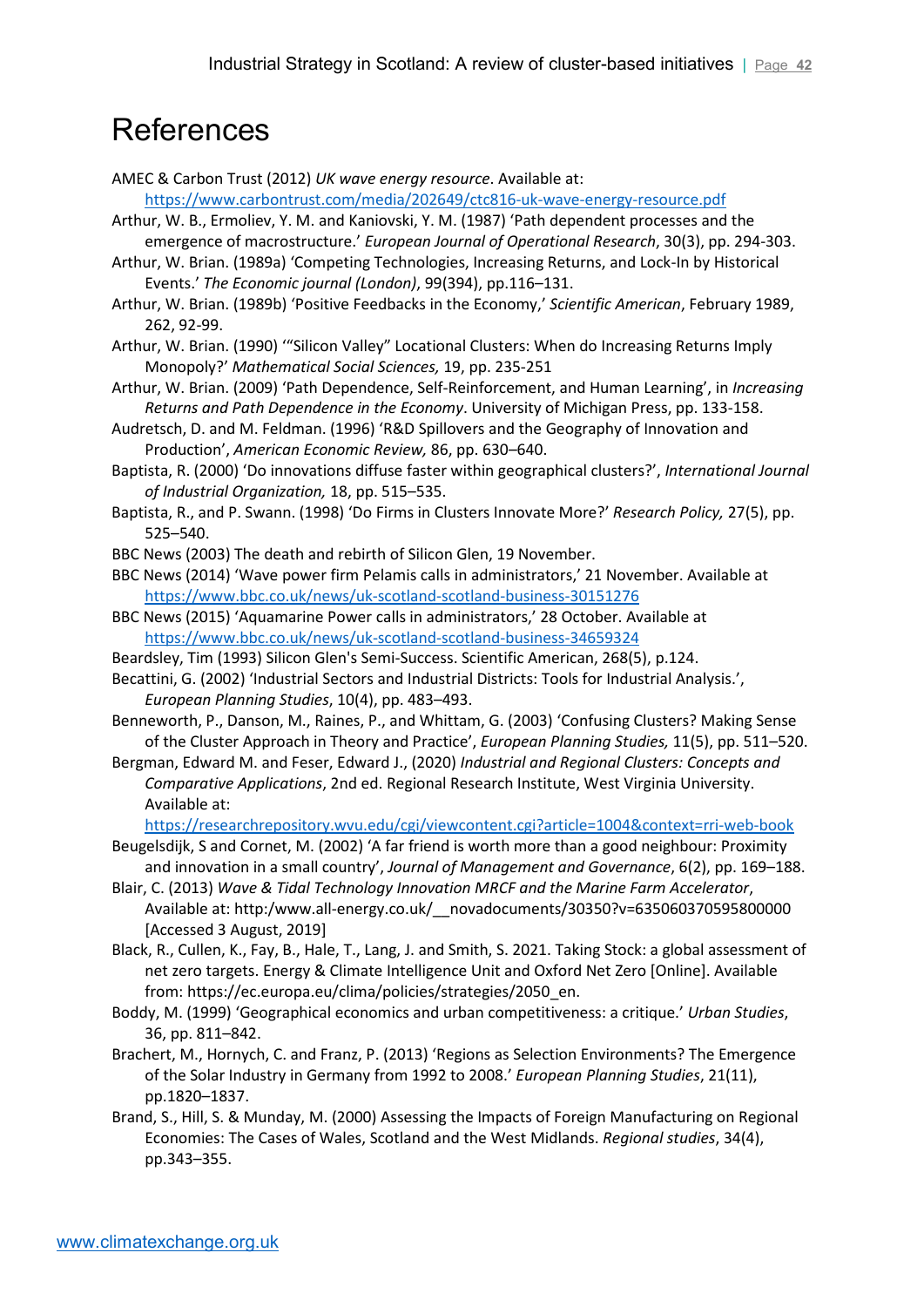- Broekel, T., Fornahl, D. and Morrison, A. (2015) 'Another Cluster Premium: Innovation Subsidies and R&D Collaboration Networks.' *Research Policy,* 44(8), pp. 1431–1444.
- Brown, R. (2000) 'Cluster Dynamics in Theory and Practice with Application to Scotland.' *Regional and Industrial Policy Research Paper*, 38, March 2000, European Policies Research Centre, University of Strathclyde.
- Brown, R. & Mason, C. (2012) Raising the batting average: Re-orientating regional industrial policy to generate more high growth firms. *Local economy*, 27(1), pp.33–49.
- Brown, R., Gregson, G. & Mason, C. (2016). 'A Post-Mortem of Regional Innovation Policy Failure: Scotland's Intermediate Technology Initiative (ITI).' *Regional studies*, 50(7), pp.1260–1272.
- Busch, J, Foxon, T. J. & Taylor, P. G. (2018) Designing industrial strategy for a low carbon transformation. *Environmental innovation and societal transitions*, 29, pp.114–125.
- Camagni, R. and Groupe de recherche européen sur les milieux innovateurs, (1991) *Innovation networks : spatial perspectives*, London: Belhaven.
- CCC (The Committee on Climate Change) (2020) *Reducing emissions in Scotland - Progress Report to Parliament*. Available at: [https://www.theccc.org.uk/publication/reducing-emissions-in](https://www.theccc.org.uk/publication/reducing-emissions-in-scotland-2020-progress-report-to-parliament/)[scotland-2020-progress-report-to-parliament/](https://www.theccc.org.uk/publication/reducing-emissions-in-scotland-2020-progress-report-to-parliament/)
- Chapman, K., MacKinnon, D. and Cumbers, A. (2004) 'Adjustment or renewal in regional clusters? A study of diversification amongst SMEs in the Aberdeen oil complex.' *Transactions of the Institute of British Geographers,* 29, pp. 382–396.
- Clarke, T & Beaney, P (1993) Between Autonomy and Dependence: Corporate Strategy, Plant Status, and Local Agglomeration in the Scottish Electronics Industry. *Environment and planning. A*, 25(2), pp.213–232.
- Collinson, Simon (2000) Knowledge networks for innovation in small Scottish software firms. Entrepreneurship and regional development, 12(3), pp.217–244.
- Cooke, P. (2001) 'Biotechnology Clusters in the U.K.: Lessons from Localisation in the Commercialisation of Science.', *Small Business Economics*, 17(1/2), pp. 43–59.
- Cooke, P. (2002) 'Biotechnology Clusters as Regional, Sectoral Innovation Systems.', *International Regional Science Review*, 25(1), pp. 8–37.
- Cusumano, M., Mylonadis, Y., and Rosenbloom, R. (1992) 'Strategic Maneuvering and Mass-Market Dynamics: The Triumph of VHS over Beta.' *The Business History Review*, 66(1), pp. 51-94.
- CXC (ClimateXChange) (2017) *Wave & Tidal Energy: State of the Industry* [report] Available at: [https://www.climatexchange.org.uk/media/3100/state-of-the-wave-and-tidal-industry](https://www.climatexchange.org.uk/media/3100/state-of-the-wave-and-tidal-industry-report.pdf)[report.pdf](https://www.climatexchange.org.uk/media/3100/state-of-the-wave-and-tidal-industry-report.pdf)
- David, P. A. (1985) 'Clio and the Economics of QWERTY' *American Economic Review*, 75, pp. 332-337.
- Dickson, G. (2017) *A Case Study of Innovation Governance in Scottish Government Support for Marine Energy 2003-2015: Another Case of 'Picking Winners'*? [Unpublished MSc. thesis]. University of Edinburgh.
- DTI (UK Government Department of Trade and Industry) (2003) *Our Energy Future: Creating a Low Carbon Economy*, Cm 5761.
- EC (European Commission) (2008) *Directorate-General for the Information Society Media. Precommercial procurement : driving innovation to ensure high quality public services in Europe*. Available at [https://eur-](https://eur-lex.europa.eu/LexUriServ/LexUriServ.do?uri=OJ:C:2010:067E:0010:0015:EN:PDF)

[lex.europa.eu/LexUriServ/LexUriServ.do?uri=OJ:C:2010:067E:0010:0015:EN:PDF](https://eur-lex.europa.eu/LexUriServ/LexUriServ.do?uri=OJ:C:2010:067E:0010:0015:EN:PDF)

- EC (European Commission) (2017) *H2020 Programme Guidance – PCP Procurement documents*
- EC (European Commission) (2018) Pre-Commercial Procurement [website], updated 9 November, 2018. Available a[t https://ec.europa.eu/digital-single-market/en/pre-commercial-procurement](https://ec.europa.eu/digital-single-market/en/pre-commercial-procurement)
- EC (European Commission) (2019) State Aid control [website], updated April 2019. Available at: [http://ec.europa.eu/competition/state\\_aid/overview/index\\_en.html](http://ec.europa.eu/competition/state_aid/overview/index_en.html)
- ECIU 2021*. Net Zero Emissions Race*. Energy & Climate Intelligence Unit. [Online]. [Accessed 15 March 2021]. Available from: https://eciu.net/netzerotracker.
- European Commission (2019) *The European Green Deal sets out how to make Europe the first climate-neutral continent by 2050, boosting the economy, improving people's health and quality*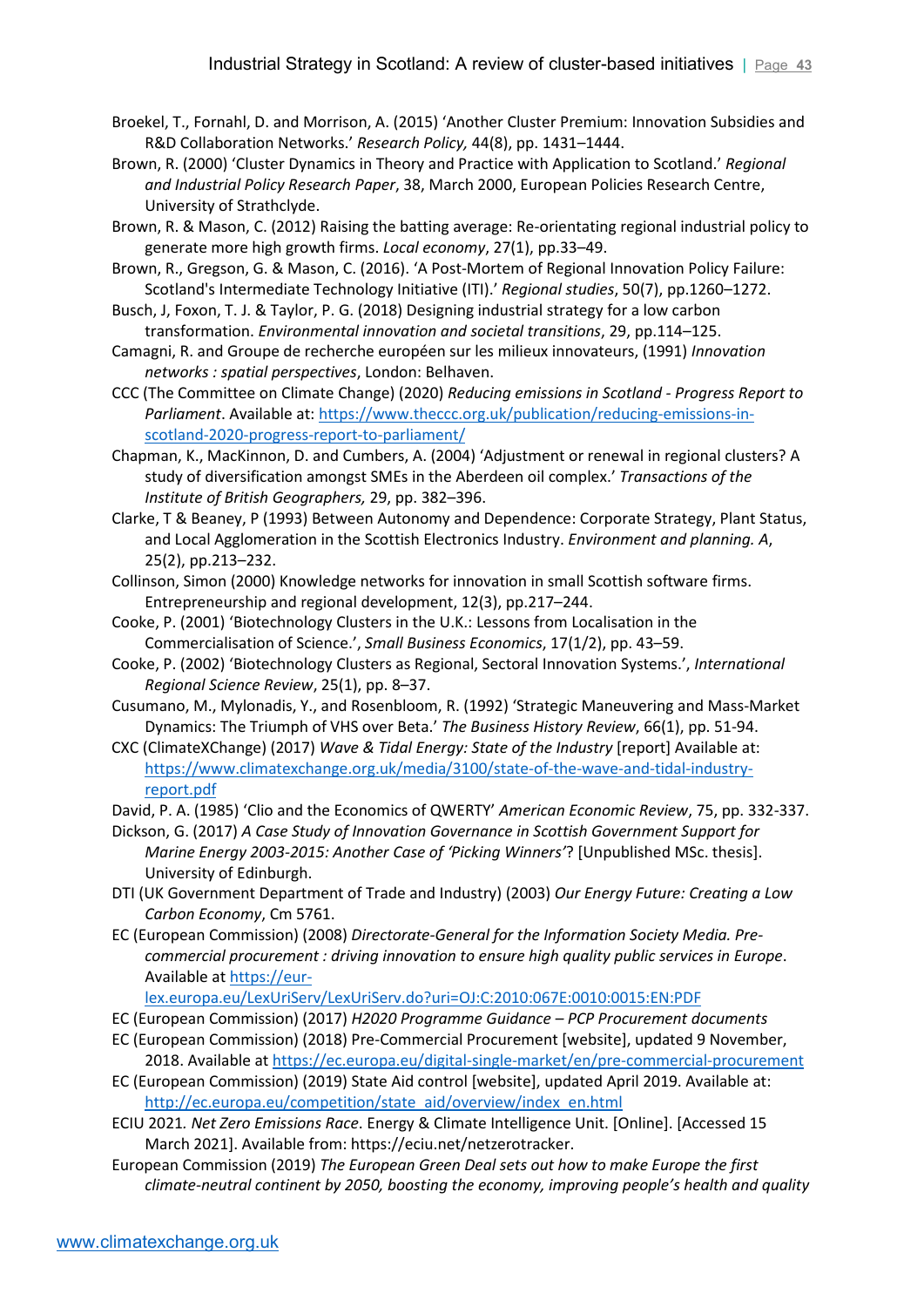*of life, caring for nature, and leaving no one behind.* Press release. [Online]. [Accessed 22 February 2021]. Available from:

https://ec.europa.eu/commission/presscorner/detail/en/ip\_19\_6691.

- Egeraat, C & Jacobson, D (2004) The rise and demise of the Irish and Scottish computer hardware industry. *European planning studies*, 12(6), pp.809–834.
- EMEC (European Marine Energy Centre) (2021) EMEC About Us [website], Available at: <http://www.emec.org.uk/about-us/>
- Enright M. J. (2000) 'The Globalization of Competition and the Localization of Competitive Advantage: Policies towards Regional Clustering.' in Hood N., Young, S. (eds) *The Globalization of Multinational Enterprise Activity and Economic Development.* London: Palgrave Macmillan.
- Eskelinen, Heikki et al., (1998) *Competitiveness, Localised Learning and Regional Development*. London: Taylor & Francis Group.
- Evans, S. 2019. Analysis: Record-low price for UK offshore wind cheaper than existing gas plants by 2023. Carbon Brief. [Online]. [Accessed 10 March 2021]. Available from: https://www.carbonbrief.org/analysis-record-low-uk-offshore-wind-cheaper-than-existing-gasplants-by-2023.
- EU Commission (2019) *European Observatory for Clusters and Industrial Change: Summary Report on Cluster Policy in Regions.* Available a[t https://clustercollaboration.eu/news/summary-report](https://clustercollaboration.eu/news/summary-report-cluster-policy-regions)[cluster-policy-regions](https://clustercollaboration.eu/news/summary-report-cluster-policy-regions)
- Fang, L. (2019) 'Agglomeration and innovation: Selection or true effect?' *Environment and Planning A*, 52(2), pp. 423–448.
- Feser, E. (1998) 'Old and new theories of industry clusters.' in Steiner, M., (ed.) *Clusters and regional specialisation : on geography, technology and networks*, London: Pion. pp. 18-40.
- Feser, E. (2008) 'On Building Clusters versus Leveraging Synergies in the Design of Innovation Policy for Developing Economies.' in Blien, U. and Maier, G. (eds.) *The Economics of Regional Clusters: Networks, Technology and Policy*, pp. 177– 199.
- Firn J and Roberts D (1984) "High-technology industries", in *Industry, Policy and the Scottish Economy* Eds N Hood, S Young (Edinburgh University Press, Edinburgh) pp. 288-325
- Foxon et al. (2005) UK innovation systems for new and renewable energy technologies: drivers, barriers and systems failures. *Energy Policy*, 33(16), pp.2123–2137.
- Fraser, D. 2020. US firm pips BiFab to secure share of offshore wind order. BBC. [Online]. [Accessed 23 September 2020]. Available from: https://www.bbc.co.uk/news/amp/uk-scotland-scotlandbusiness-54214195.
- Fromhold-Eisebith, M. and Eisebith, G. (2005) 'How to institutionalize innovative clusters? Comparing explicit top-down and implicit bottom-up approaches.' *Research Policy*, 34(8), pp.1250–1268.
- Fromhold-Eisebith, M. and Eisebith, G. (2008) 'Looking behind Facades: Evaluating Effects of (Automotive) Cluster Promotion.' *Regional Studies* 42(10), pp. 1343–1356.
- Garud, R., Karnoe, P. (2001) 'Path creation as a process of mindful deviation,' in Garud, R. and Karnoe, P. (eds.) *Path Dependence and Creation*. London: Lawrence Erlbaum, pp. 1-38.
- Gavard, C. (2016) Carbon price and wind power support in Denmark. *Energy Policy*, 92(C), pp.455– 467.
- GMB 2020. GMB London calls for halt on new offshore wind farms until local supply chain like for nuclear is in place. [Accessed 23 September 2020]. Available from: https://www.gmblondon.org.uk/news/gmb-london-calls-for-halt-on-new-offshore-wind-farmsuntil-local-supply-chain-like-for-nuclear-is-in-place.
- Gordon, Ian R. & McCann, Philip (2000) Industrial Clusters: Complexes, Agglomeration and/or Social Networks? *Urban studies (Edinburgh, Scotland),* 37(3), pp.513–532.
- Grabher, G. (1993) 'The weakness of strong ties: the 'lock-in' of regional development in the Ruhr area.' In Grabher, G., (ed.) *The Embedded firm: on the socioeconomics of industrial networks*, London: Routledge.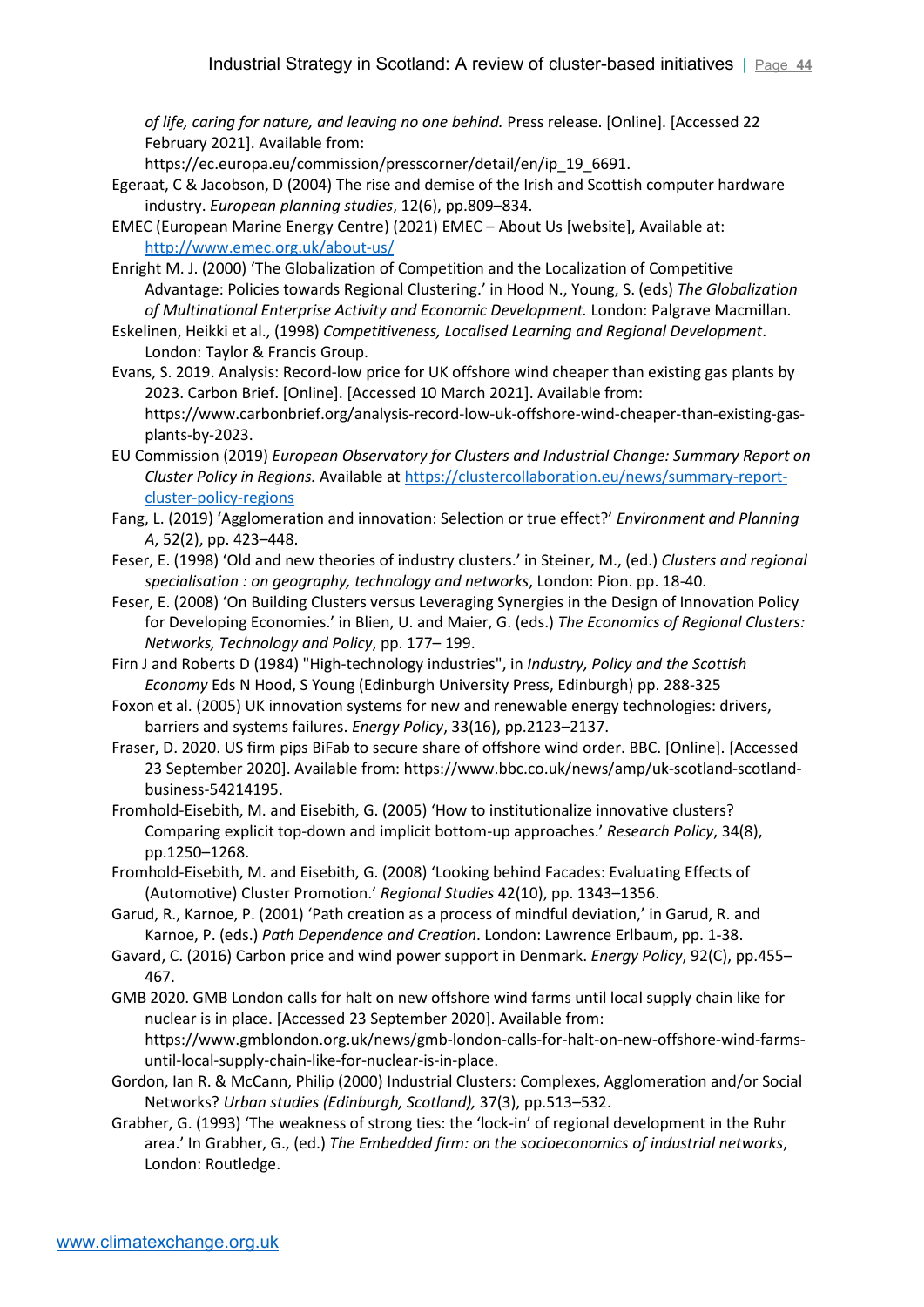- Guinet, J. (2003) 'Drivers of economic growth: the role of innovative clusters.' In: Bröcker, J., et al. (eds.), *Innovation Clusters and Interregional Competition*. Berlin: Springer, pp. 150–160.
- Hannon, M. J., van Diemen, R., Skea, J. (2017) *Lost at Sea or a New Wave of Innovation?: Examining the effectiveness of support for UK wave energy innovation since 2000*. Available at: <https://strathprints.strath.ac.uk/62210/>
- Haug, P. (1986) US high technology multinationals and Silicon Glen. *Regional studies*, 20(2), pp.103– 116.
- Haug, P., Hood, N. and Young S. (1983) R&D intensity in the affiliates of US owned electronics companies manufacturing in Scotland, *Reg. Studies* 17, 383-92.
- The Herald (2013) *Ten years and £231M invested in ITIs – but just £600,000 in royalties to show for it*  The Herald (17 March). Available at:

[https://www.heraldscotland.com/business\\_hq/13096409.ten-years-and-231m-invested-in-itis](https://www.heraldscotland.com/business_hq/13096409.ten-years-and-231m-invested-in-itis-but-just-600000-royalties-to-show-for-it/)[but-just-600000-royalties-to-show-for-it/](https://www.heraldscotland.com/business_hq/13096409.ten-years-and-231m-invested-in-itis-but-just-600000-royalties-to-show-for-it/)

- Hood, N. (1991) Inward investment and the Scottish economy: quo vadis? *The Royal Bank of Scotland review*, (169), p.17.
- Huggins R. & Kitagawa F. (2012) Regional policy and university knowledge transfer: perspectives from devolved regions in the UK, *Regional Studies* (46), 817–832.
- Huggins, R., and Williams, N. (2011) 'Entrepreneurship and Regional Competitiveness: The Role and Progression of Policy.', *Entrepreneurship & Regional Development,* 23(9-10), pp. 907–932.
- Iammarino, S., and McCann, P. (2006) 'The Structure and Evolution of Industrial Clusters: Transactions, Technology and Knowledge Spillovers.', *Research Policy,* 35(7), pp. 1018–1036.
- IEA 2020a. China's net-zero ambitions: the next Five-Year Plan will be critical for an accelerated energy transition, IEA, Paris. [Accessed 19 April 2021]. Available from: https://www.iea.org/commentaries/china-s-net-zero-ambitions-the-next-five-year-plan-will-becritical-for-an-accelerated-energy-transition.
- IEA 2020b. IEA offers world governments a Sustainable Recovery Plan to boost economic growth, create millions of jobs and put emissions into structural decline. Press release. [Online]. [Accessed 22 February 2021]. Available from: https://www.iea.org/news/
- IMF 2020. World Economic Outlook: The Great Lockdown. International Monetary Fund. Washington DC, USA.
- Iossa, E., Biagi, F. & Valbonesi, P. (2018) Pre-commercial procurement, procurement of innovative solutions and innovation partnerships in the EU: rationale and strategy. *Economics of Innovation and New Technology*, 27(8), pp.752–771.
- ITI Scotland (2003) *ITI Scotland – Innovating Tomorrow's Industry.* ITI Scotland, Glasgow. Available at[: https://www.parliament.scot/parliamentarybusiness/report.aspx?r=730&mode=pdf](https://www.parliament.scot/parliamentarybusiness/report.aspx?r=730&mode=pdf)
- Jaegersberg, G. and Ure, J. (2017) *Renewable energy clusters : recurring barriers to cluster development in eleven countries,* 1st ed., Cham, Switzerland: Springer.
- Jaffe, A. B, Trajtenberg, M and Henderson, R. (1993) 'Geographic Localization of Knowledge Spillovers as Evidenced by Patent Citations.' *The Quarterly Journal of Economics,* 108(3), pp. 577–598.
- Jeffrey, Jay & Winskel (2013) Accelerating the development of marine energy: Exploring the prospects, benefits and challenges. *Technological Forecasting & Social Change*, 80(7), pp.1306– 1316.
- Jenkins, K.E.H., Sovacool, B.K., Błachowicz, A. and Lauer, A. 2020. Politicising the Just Transition: Linking global climate policy, Nationally Determined Contributions and targeted research agendas. Geoforum. 115(May), pp.138–142.
- Johnson, B. 2020. Boris Johnson: Now is the time to plan our green recovery. Financial Times. [Online]. [Accessed 19 April 2021]. Available from: https://www.ft.com/content/6c112691-fa2f-491a-85b2-b03fc2e38a30.
- Johnstone, P. and Hielscher, S. 2017. Phasing out coal, sustaining coal communities? Living with technological decline in sustainability pathways. Extractive Industries and Society. 4(3), pp.457– 461.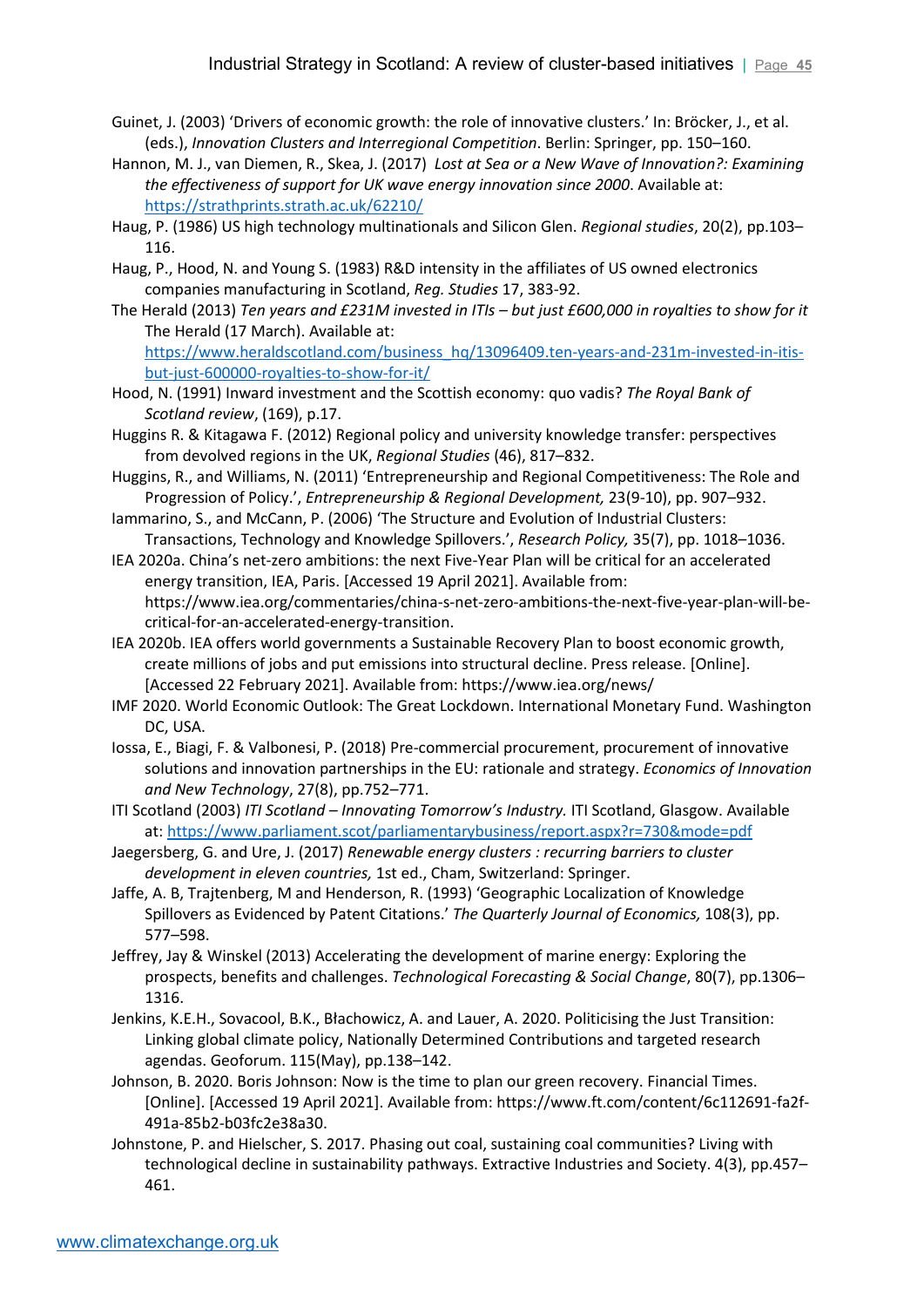- Krugman, P. (1991a) 'Increasing Returns and Economic Geography.' *The Journal of Political Economy*, 99(3), pp. 483–499.
- Krugman, P. (1991b) 'History and Industry Location: The Case of the Manufacturing Belt.' *The American Economic Review*, 81(2), pp. 80–83.
- Krugman, P. (1994) 'Complex Landscapes in Economic Geography.' *The American Economic Review,* 84(2), pp. 412–416.
- Lagendijk, A. (1999) 'The Emergence of Knowledge-Oriented Forms of Regional Policy in Europe.' *Tijdschrift voor economische en sociale geografie (Journal of Economic and Social Geography)*, 90(1), pp. 110–116.
- Labour Party (UK) 2019. A Green Industrial Revolution. Press release. [Online]. [Accessed 22 February 2021]. Available from: https://labour.org.uk/manifesto-2019/a-green-industrialrevolution/.
- Li, Huanmei, de Zubielqui, Graciela Corral and O'Connor, Allan. (2015) 'Entrepreneurial networking capacity of cluster firms: a social network perspective on how shared resources enhance firm performance.' *Small Business Economics*, 45(3), pp.523–541.
- Liebowitz, S. J. and Margolis, S. E. (1995) 'Path Dependence, Lock-in, and History', *Journal of Law, Economics, and Organization*, 11(1), pp. 205-226.
- Liebowitz, S. J. and Margolis, S. E. (1999) 'Path Dependence' in Marciano, Alain and Ramello, Giovanni Battista, *Encyclopaedia of Law and Economics*, New York, NY: Springer New York. p. 981 – 998. Available a[t https://reference.findlaw.com/lawandeconomics/0770-path](https://reference.findlaw.com/lawandeconomics/0770-path-dependence.pdf)[dependence.pdf](https://reference.findlaw.com/lawandeconomics/0770-path-dependence.pdf)
- Liebowitz, S.J. and Margolis, S. E. (1990) 'The Fable of the Keys', *Journal of Law and Economics*, 33(1), 1-26.
- Lyall C. (2005) Scotland's science strategy: an exercise in concurrent power?, *Scottish Affairs* 52, 51– 70.
- McDowall, W., Ekins, P., Radošević, S. and Zhang, L. yin 2013. The development of wind power in China, Europe and the USA: How have policies and innovation system activities co-evolved? Technology Analysis and Strategic Management. 25(2), pp.163–185.
- MacQueen, H. L. (2004) Intellectual property in a peripheral jurisdiction: a matter of policy? In *Intellectual Property in the New Millennium*. Cambridge University Press, pp. 58–76.
- Maennig, W. and Ölschläger, M. (2011) 'Innovative Milieux and Regional Competitiveness: The Role of Associations and Chambers of Commerce and Industry in Germany' *Regional Studies*, 45(4), pp.441–452.
- Magagna & Uihlein (2015) Ocean energy development in Europe: Current status and future perspectives. *International Journal of Marine Energy*, 11, pp.84–104.
- Malin Group (2021) 'Scottish Marine Technology Park' [website]. Available at : <https://malingroup.com/scottish-marine-technology-park/>
- Marshall A., 2013. Industrial Organization, Continued. The Concentration of Specialized Industries in Particular Localities. In: Principles of Economics. Palgrave Classics in Economics. Palgrave Macmillan, London.
- Marshall, A. (1919) Industry and trade : a study of industrial technique and business organization ; and of their influences on the conditions of various classes and nations., London: Macmillan and co., limited.
- Martin, R. and Sunley, P. (2003) 'Deconstructing clusters: chaotic concept or policy panacea?' *Journal of Economic Geography*, 3(1), 5–35.
- Martin, R. and Sunley, P. (2006) 'Path dependence and regional economic evolution.' *Journal of Economic Geography*, 6(4), pp. 395–437.
- Mason C. & Brown R. C. (2012) *Technology-Based Firms in Scotland*. Scottish Enterprise, Glasgow.
- McCalman, J (1992) Setting up in Silicon Glen: Inward Investment and Implications for Spin-off and Supplier Linkages. *Environment and planning. C, Government & policy*, 10(4), pp.423–438.
- McCann, P. (1995) Rethinking the economics of industrial location and agglomeration. *Urban Studies* 32, 563 – 577.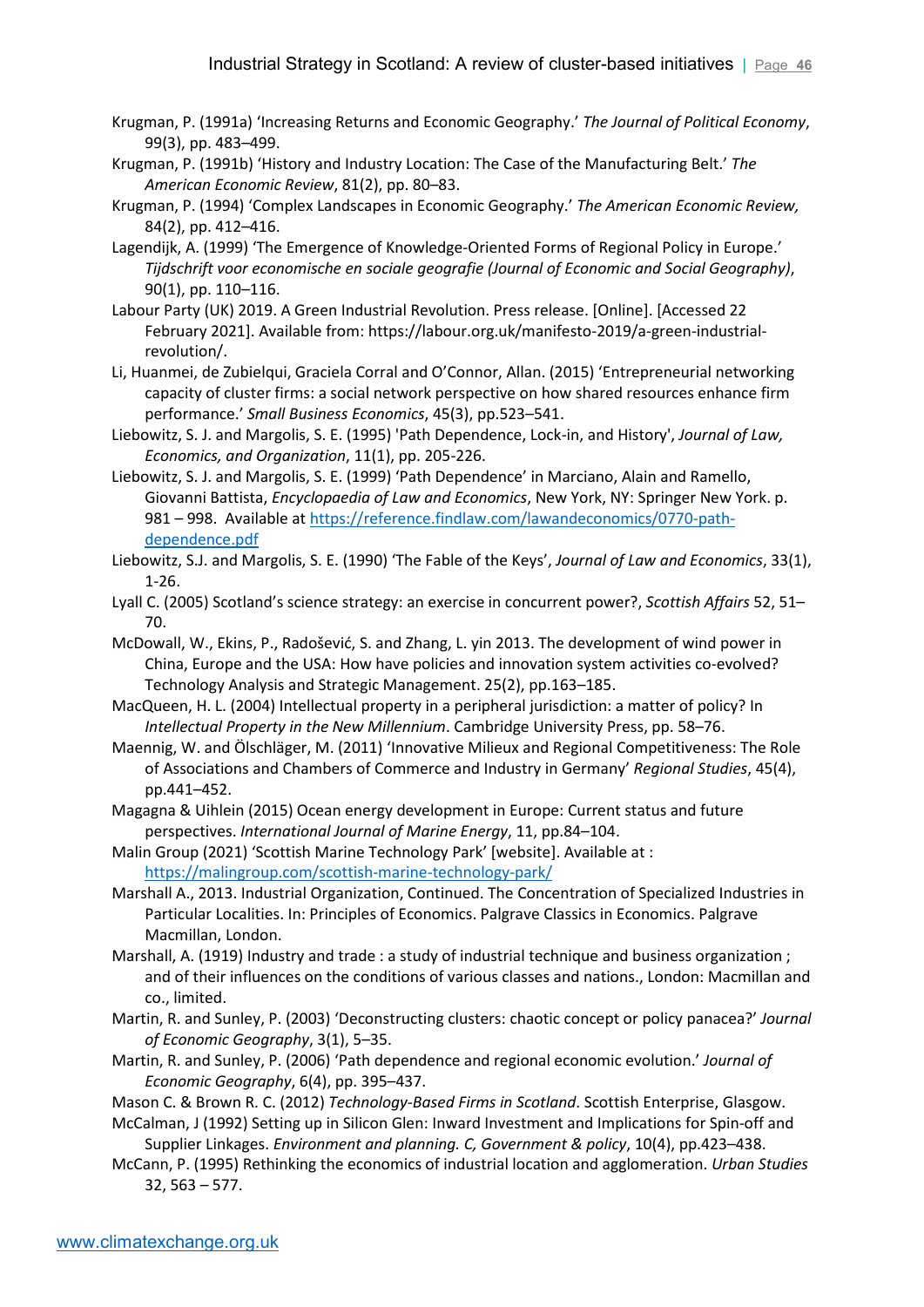- McCann, P (1997) How Deeply Embedded is Silicon Glen? A Cautionary Note. *Regional studies*, 31(7), pp.695–703
- Mo, Changwei, He, Chaohua and Yang, Lingna. (2020) 'Structural characteristics of industrial clusters and regional innovation.' *Economics letters*, 188, 109003, pp. 1–3 .

Moreton, A. (1981) The New Town in Silicon Glen, *Financial Times*, August 28, p. 10.

Morosini, P. (2004) 'Industrial Clusters, Knowledge Integration and Performance.' *World Development*, 32(2), pp.305–326.

Mueller, E. F., and Jungwirth, C. (2016) 'What Drives the Effectiveness of Industrial Clusters? Exploring the Impact of Contextual, Structural and Functioning Determinants.' *Entrepreneurship & Regional Development*, 28(56), pp. 424–447.

Negro, Alkemade & Hekkert (2012) Why does renewable energy diffuse so slowly? A review of innovation system problems. Renewable and Sustainable Energy Reviews, 16(6), pp.3836–3846.

- Nooteboom, B. (1999) 'Innovation, learning and industrial organisation.' *Cambridge Journal of Economics*, 23(2), pp.127–150.
- Nooteboom, B. (2000) 'Learning by Interaction: Absorptive Capacity, Cognitive Distance and Governance.' *Journal of Management and Governance*, 4(1), pp.69–92.
- OECD (1999) *Boosting Innovation: The Cluster Approach.* OECD, Paris.
- OECD (2001) *Innovative Clusters: Drivers of National Innovation Systems.* OECD, Paris.
- OECD (Organisation for Economic Cooperation and Development) (2001) *The Well-being of Nations: The Role of Human and Social Capital*, OECD, Paris. [report] Available at: <http://www.oecd.org/site/worldforum/33703702.pdf>
- OES (Ocean Energy Systems) (2020) *Annual Report: An Overview of Ocean Energy Activities in 2020.*  [report] Available at[: https://www.ocean-energy-systems.org/documents/40962-oes-annual](https://www.ocean-energy-systems.org/documents/40962-oes-annual-report-2020.pdf/)[report-2020.pdf/](https://www.ocean-energy-systems.org/documents/40962-oes-annual-report-2020.pdf/)
- OREC (Offshore Renewable Energy Catapult) (2021) [website]. Available at: [https://ore.catapult.org.uk](https://ore.catapult.org.uk/)
- Owen, D. (2007) *Silicon Valley's Secret Ingredient*. Manchester Business School, UK, Spring 2007.
- Parker, K. D. J. (2019) *Open to a New Wave? Open Innovation and Wave Energy Scotland.* [Unpublished MSc. thesis]. University of Edinburgh.
- Pecze, Máté (2020) The benefits of membership in policy-stimulated clusters in Hungary. *European planning studies*, 28(8), pp.1493–1512.
- Perroux, F. (1950) 'Economic Space: Theory and Applications.' *The Quarterly Journal of Economics*, 64(1), pp.89–104.
- Phelps, N. A. (2004). 'Clusters, dispersion, and the spaces in between.' *Urban Studies*, 41, pp. 972- 973.
- Pinch, S. and Henry, N. (1999) 'Paul Krugman's geographical economics, industrial clustering and the British motor sport industry.' *Regional Studies*, 33(9), pp.815-827.
- Pinch, T. J. and Bijker, W. E. (2016) 'The Social Construction of Facts and Artefacts: or How the Sociology of Science and the Sociology of Technology might Benefit Each Other.', *Social Studies of Science*, 14(3), pp.399–441.
- Pollock, J, (1981) 'Silicon Glen'—Scotland's latest attraction. *Electronics power*, 27(11), p.825.
- Porter, M. (1990) *The Competitive Advantage of Nations*, Free Press, New York.
- Porter, M. (1998) 'Clusters and the new economics of competition.', *Harvard Bus Rev.,* Nov Dec issue. Available at[: https://hbr.org/1998/11/clusters-and-the-new-economics-of-competition](https://hbr.org/1998/11/clusters-and-the-new-economics-of-competition)
- President of the USA 2021. Executive Order on Tackling the Climate Crisis at Home and Abroad. [Accessed 19 April 2021]. Available from: https://www.whitehouse.gov/briefingroom/presidential-actions/2021/01/27/
- Puffert, D. (2002) 'Path dependence in spatial networks: The standardization of railway track gauge', *Explorations in Economic History*, 39(3), pp. 282-314
- Puffert, D. (2018) 'Path Dependence in Technical Standards.' In *The New Palgrave Dictionary of Economics*. London: Palgrave Macmillan UK, pp. 10106–10114.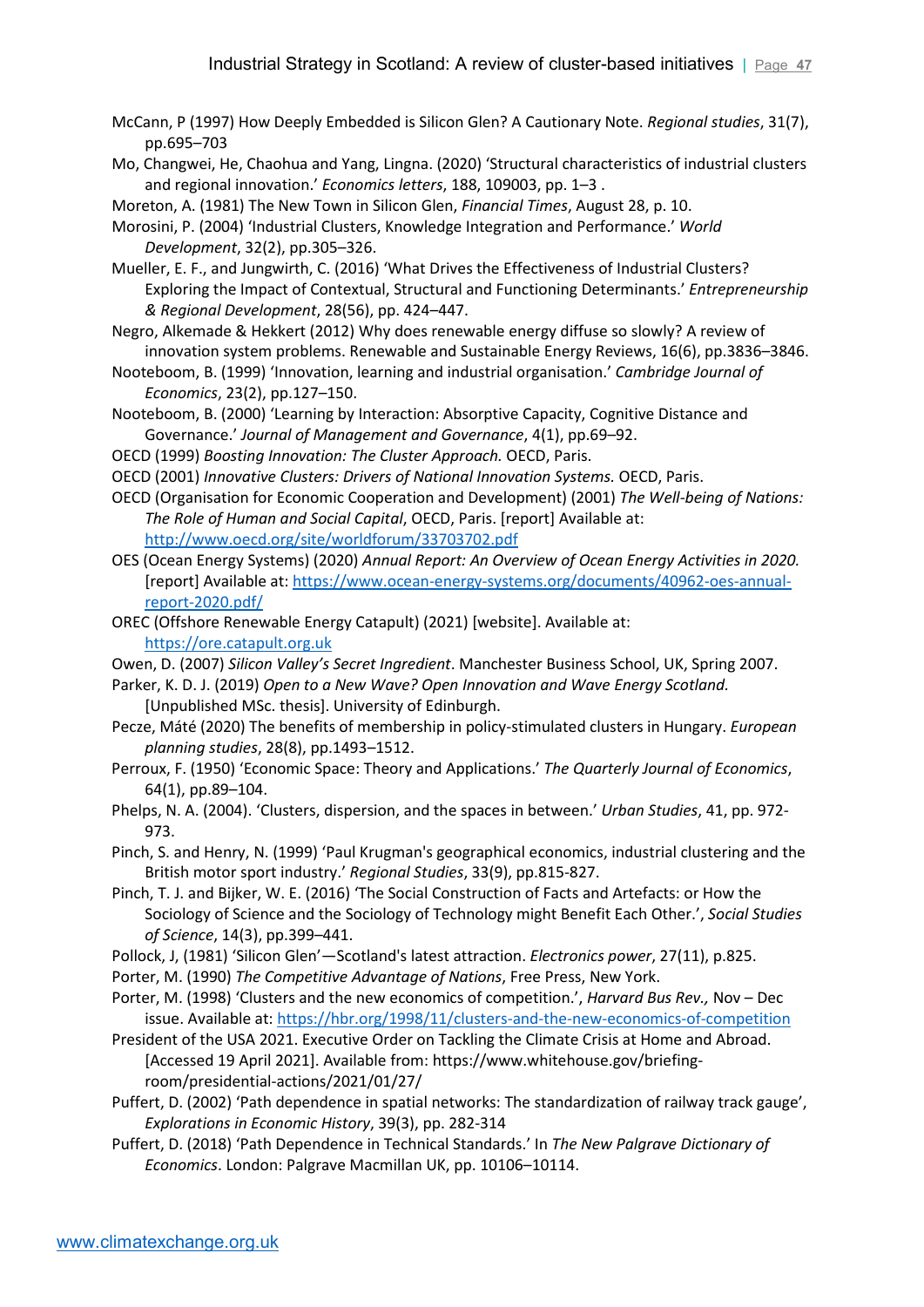- ReNews.biz (2021). 'Mocean unveils wave energy prototype for Orkney trials,' 21 April. Available at <https://renews.biz/68029/mocean-unveils-wave-energy-prototype-for-orkney-trials/>
- Rigby, J. (2013). *Review of Pre-commercial Procurement Approaches and Effects on Innovation: Compendium of Evidence on the Effectiveness of Innovation Policy Intervention.* [report] Manchester Institute of Innovation Research, Manchester Business School, University of Manchester. Available at [https://media.nesta.org.uk/documents/review\\_of\\_pre](https://media.nesta.org.uk/documents/review_of_pre-commercial_procurement_approaches_and_effects_on_innovation_revised_ajr-14-11-2013_final.pdf)commercial procurement approaches and effects on innovation revised ajr-14-11-2013 final.pdf
- Roper S., Love J. and Cooke P. (2006) *The Scottish Innovation System: Actors, Roles and Actions*. Report for the Scottish Government, Edinburgh. Available at: [https://www.webarchive.org.uk/wayback/archive/20170106120943/http://www.gov.scot/Publ](https://www.webarchive.org.uk/wayback/archive/20170106120943/http:/www.gov.scot/Publications/2006/01/18151934/14) [ications/2006/01/18151934/14](https://www.webarchive.org.uk/wayback/archive/20170106120943/http:/www.gov.scot/Publications/2006/01/18151934/14)
- Rosenthal, S., and Strange, W. (2004) 'Evidence of the nature and sources of agglomeration economies.' in Henderson, J. V. and Thisse J. F. (eds.), *Handbook of Regional and Urban Economics*, *Vol. 4: Cities and geography,* Amsterdam, Netherlands: Elsevier, pp. 2119-2171.
- Rosiello, A; Mastroeni, M; Omidvar, O; Tait, J. & Wield, D (2015). 'Science and Innovation in Scotland: a study on the impact of enhanced autonomy.' In: 8th International Conference for Entrepreneurship, Innovation and Regional Development (ICEIRD 2015), 18-19 Jun 2015, University of Sheffield, pp. 666–685.
- Ryland, E. (2010) Danish wind power policy: domestic and international forces. *Environmental Politics*, 19(1), pp.80–85.
- Saxenian, A. (1996) *Regional advantage: culture and competition in Silicon Valley and Route 128,*  Cambridge, Mass.: Harvard University Press.
- Scott, A. J. (2004) 'A perspective of economic geography.', *Journal of Economic Geography*, 4(5), pp. 479–499.
- Scottish Enterprise (1998) *The Clusters Approach: Powering Scotland's Economy into the 21st Century.*
- Scottish Enterprise (2003) *ITI Scotland – Realising Scotland's Potential.* Scottish Enterprise, Glasgow. Available at

<https://archive2021.parliament.scot/parliamentarybusiness/report.aspx?r=730&mode=pdf>

- Scottish Enterprise (2009) *Scottish Enterprise confirms plans to integrate ITI Scotland* (15 January). Scottish Enterprise, Glasgow. Available at [https://www.scottish-enterprise-](https://www.scottish-enterprise-mediacentre.com/news/scottish-enterprise-confirms-plans-to-integrate-iti-scotland)
- [mediacentre.com/news/scottish-enterprise-confirms-plans-to-integrate-iti-scotland](https://www.scottish-enterprise-mediacentre.com/news/scottish-enterprise-confirms-plans-to-integrate-iti-scotland) Scottish Executive (2003) *Securing a Renewable Future: Scotland's Renewable Energy*.
- Scottish Executive (2004) *A Smart, Successful Scotland*. Scottish Executive, Edinburgh. Available at: [https://www.webarchive.org.uk/wayback/archive/3000/https://www.gov.scot/Resource/Doc/2](https://www.webarchive.org.uk/wayback/archive/3000/https:/www.gov.scot/Resource/Doc/26800/0027981.pdf) [6800/0027981.pdf](https://www.webarchive.org.uk/wayback/archive/3000/https:/www.gov.scot/Resource/Doc/26800/0027981.pdf)
- Scottish Government (2015) 'Over £14 million for Wave Energy Scotland,' 25 February. Available at <https://news.gov.scot/news/over-14-million-for-wave-energy-scotland>
- Scottish Government (2017) *Scottish Energy Strategy: The future of energy in Scotland.*
- Scottish Government (2018) *CLIMATE CHANGE PLAN: The Third Report on Proposals and Policies 2018-2032*.
- Scottish Government 2020a. Protecting Scotland, Renewing Scotland. The Government's Programme for Scotland 2020-2021 [Online]. Available from: https://www.gov.scot/publications/protectingscotland-renewing-scotland-governments-programme-scotland-2020-2021/pages/5/.
- Scottish Government 2020b. Securing a green recovery on a path to net zero: climate change plan 2018–2032 - update [Online]. Available from: https://www.gov.scot/publications/securinggreen-recovery-path-net-zero-update-climate-change-plan-20182032/.
- Scottish Government 2021. Heat in buildings strategy achieving net zero emissions: consultation [Online]. Available from: https://www.gov.scot/publications/heat-buildings-strategy-achievingnet-zero-emissions-scotlands-buildings-consultation/.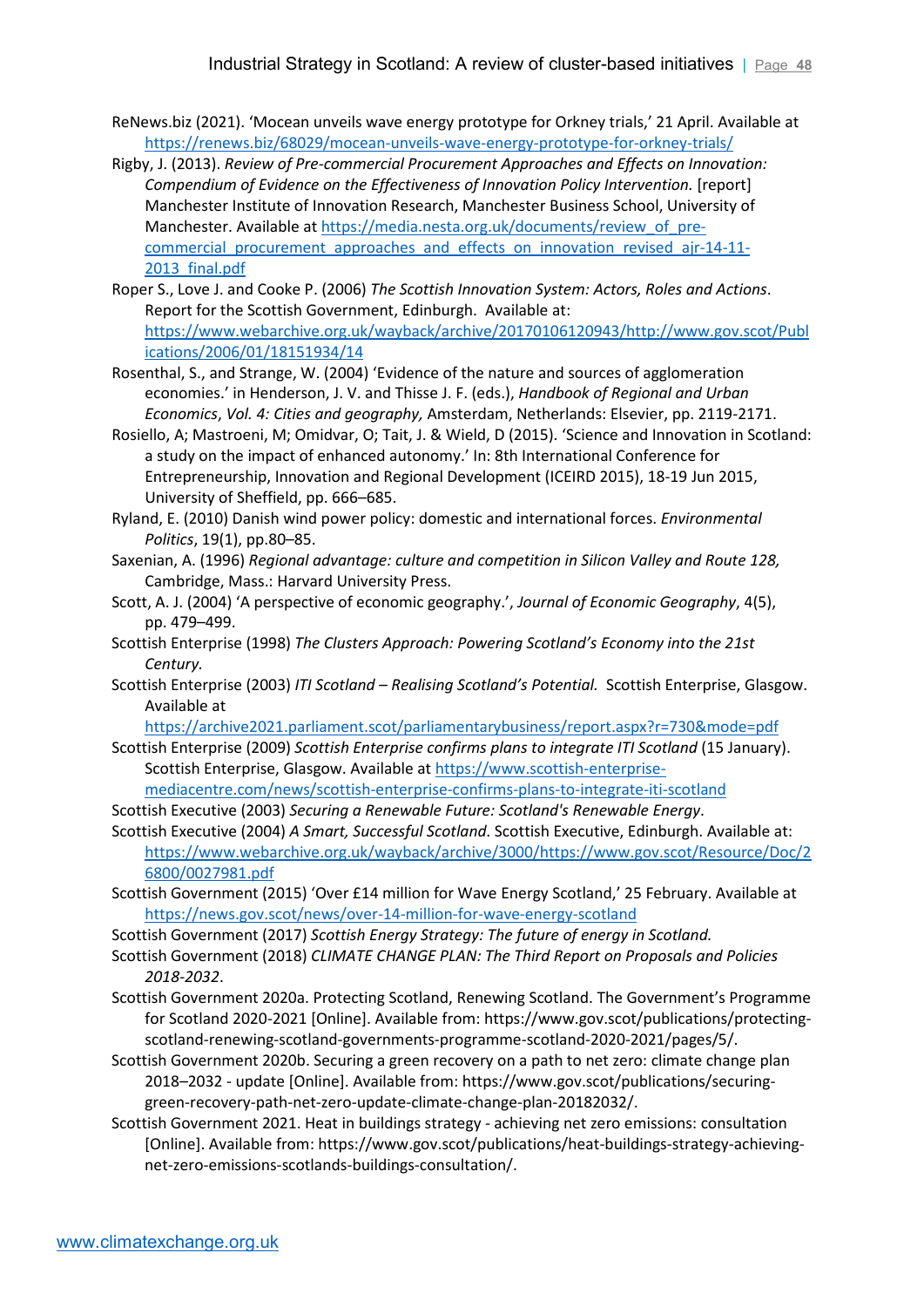- Scottish Parliament (2003) Enterprise and Culture Committee Meeting (25 Nov 2003). Available at: [https://archive.parliament.scot/business/committees/historic/enterprise/papers-03/ecp03-](https://archive.parliament.scot/business/committees/historic/enterprise/papers-03/ecp03-10a.pdf) [10a.pdf](https://archive.parliament.scot/business/committees/historic/enterprise/papers-03/ecp03-10a.pdf)
- Scottish Parliament (2005) Enterprise and Culture Committee Meeting. Available at: [https://archive.parliament.scot/business/committees/enterprise/inquiries/bg/71-](https://archive.parliament.scot/business/committees/enterprise/inquiries/bg/71-ITIScotlandLimited.htm) [ITIScotlandLimited.htm](https://archive.parliament.scot/business/committees/enterprise/inquiries/bg/71-ITIScotlandLimited.htm)
- Scottish Parliament (2014a) Official Report: Meeting of the Parliament, 25 November 2014, columns 4-7. Available at
	- <http://www.parliament.scot/parliamentarybusiness/report.aspx?r=9649&mode=pdf>
- Scottish Parliament (2014b) Official Report: Meeting of the Parliament, 11 December 2014, columns 8-9. Available at
	- <http://www.parliament.scot/parliamentarybusiness/report.aspx?r=9686&mode=pdf>
- Scottish Parliament (2015a) Official Report: Meeting of the Parliament, 29 January 2015, columns 1- 2. Available at

<http://www.parliament.scot/parliamentarybusiness/report.aspx?r=9752&mode=pdf>

Scottish Parliament (2015b) Official Report: Meeting of the Parliament, 18 February 2015, columns 84-95. Available at

<http://www.parliament.scot/parliamentarybusiness/report.aspx?r=9782&mode=pdf>

Scottish Parliament (2015c) Official Report: Energy, Economy, and Tourism Committee, 22 April 2015, columns 2-40. Available at

<http://www.parliament.scot/parliamentarybusiness/report.aspx?r=9916&mode=pdf>

- Smith, A and Kern, F. (2009) The transitions storyline in Dutch environmental policy. *Environmental Politics*, 18(1), pp.78–98.
- SPECC (Scottish Parliament Enterprise and Culture Committee) (2004) Renewable Energy in Scotland. 6th report, SP Paper 194. Available at:

<https://archive.parliament.scot/business/committees/enterprise/reports-04/elr04-06-02.htm>

- Sternberg, R. (2010) 'Innovative Linkages and Proximity: Empirical Results from Recent Surveys of Small and Medium Sized Firms in German Regions.' *Regional Studies*, 33(6), pp.529–540.
- The Scotsman (2009) *Macpherson out as Scottish Enterprise takes charge of ITI.* The Scotsman (14 January). *Available at [https://www.scotsman.com/business/macpherson-out-scottish](https://www.scotsman.com/business/macpherson-out-scottish-enterprise-takes-charge-iti-2454951)[enterprise-takes-charge-iti-2454951](https://www.scotsman.com/business/macpherson-out-scottish-enterprise-takes-charge-iti-2454951)*
- The Scotsman (2020) 'How wave energy is helping to boost traditional Scottish manufacturing' [website], 27 October. Available at[: https://www.scotsman.com/business/how-wave-energy](https://www.scotsman.com/business/how-wave-energy-helping-boost-traditional-scottish-manufacturing-3016193)[helping-boost-traditional-scottish-manufacturing-3016193](https://www.scotsman.com/business/how-wave-energy-helping-boost-traditional-scottish-manufacturing-3016193)
- Trippl, M and Otto, A. (2009) 'How to Turn the Fate of Old Industrial Areas: A Comparison of Cluster-Based Renewal Processes in Styria and the Saarland.' *Environment and Planning A*, 41(5), pp.1217–1233.
- Turok, Ivan (1993a) Contrasts in Ownership and Development: Local versus Global in 'Silicon Glen'. *Urban studies (Edinburgh, Scotland),* 30(2), pp.365–386.
- Turok, Ivan (1993b) Inward Investment and Local Linkages: How Deeply Embedded is "Silicon Glen"? *Regional studies*, 27(5), pp.401–417.
- Turok, Ivan (1997) Linkages in the Scottish Electronics Industry: Further Evidence. *Regional studies*, 31(7), pp.705–711.
- U.K. Government (1999) *Our competitive future: Building the knowledge driven economy.* Department of Trade and Industry, London.
- UK Parliament (2004) House of Lords Select Committee on Science and Technology (March 2004). Available at:

<https://publications.parliament.uk/pa/ld200304/ldselect/ldsctech/103/103we08.htm>

Underthun, A et al. (2014) 'The restructuring of the old industrial region of Grenland in Norway: Between lock-in, adjustment, and renewal.', *Norsk geografisk tidsskrift – Norwegian Journal of Geography*, 68(2), pp.121–132.